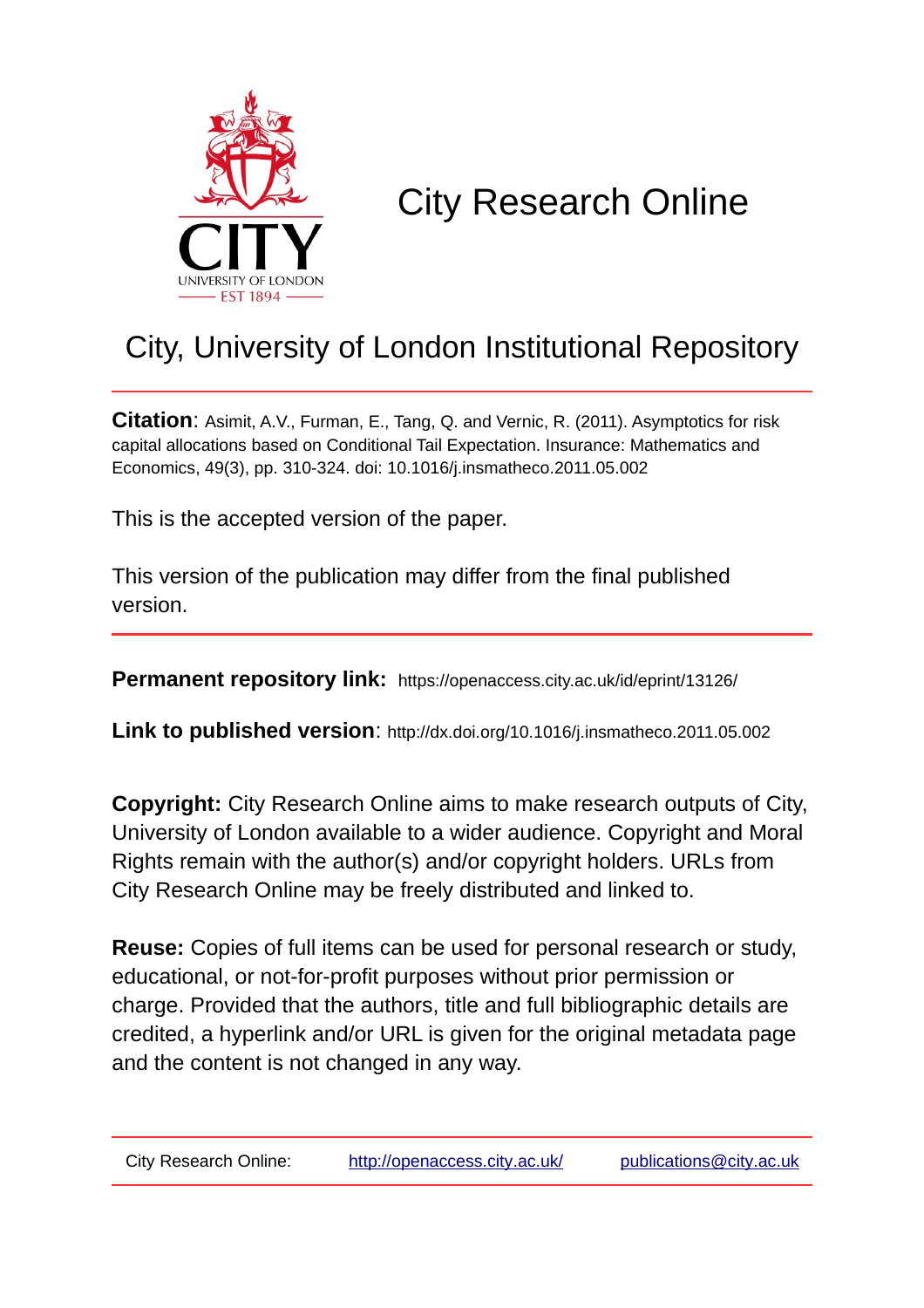### **Asymptotics for Risk Capital Allocations based on Conditional Tail Expectation**

Alexandru V. Asimit

*Cass Business School, City University, London EC1Y 8TZ, United Kingdom.* E-mail: asimit@city.ac.uk

Edward Furman

*Department of Mathematics and Statistics, York University, Toronto, Ontario M3J 1P3, Canada.* E-mail: efurman@mathstat.yorku.ca

 $Q<sub>IHE</sub>$  Tang<sup>1</sup>

*Department of Statistics and Actuarial Science, University of Iowa, 241 Schaeffer Hall, Iowa City, IA 52242, USA.* E-mail: qihe-tang@uiowa.edu

Raluca Vernic

*Department of Mathematics and Informatics, Ovidius University of Constanta, Constanta, Romania.* E-mail: rvernic@univ-ovidius.ro

**Abstract.** An investigation of the limiting behavior of a risk capital allocation rule based on the Conditional Tail Expectation (CTE) risk measure is carried out. More specifically, with the help of general notions of Extreme Value Theory (EVT), the aforementioned risk capital allocation is shown to be asymptotically proportional to the corresponding Value-at-Risk (VaR) risk measure. The existing methodology acquired for VaR can therefore be applied to a somewhat less well-studied CTE. In the context of interest, the EVT approach is seemingly well-motivated by modern regulations, which openly strive for the excessive prudence in determining risk capitals.

*Keywords and phrases*: Asymptotic dependence and independence; Capital allocation; Conditional Tail Expectation; Extreme Value Theory; Heavytailed distributions; Value-at-Risk.

*Mathematics Subject Classification*: Primary 91B30; Secondary 91G10, 62H20, 60E05

<sup>1</sup>Corresponding author. Phone: 1-319-3350730; fax: 1-319-3353017.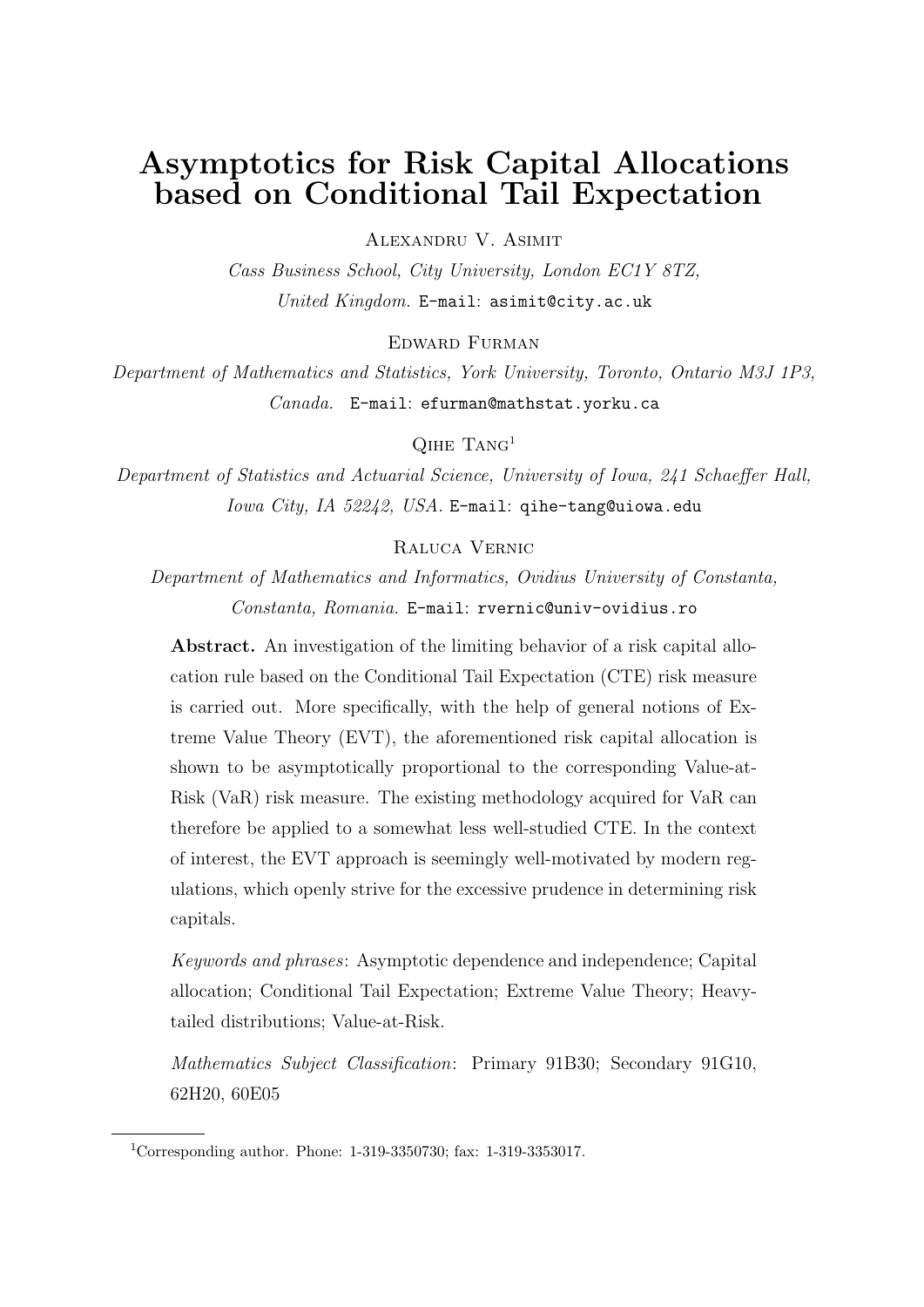#### 1. Introduction

Let *X* denote an insurance risk. Speaking more formally, *X* is a non-negative random variable defined on the probability space  $(\Omega, \mathcal{F}, Pr)$  and possessing a distribution function *F*(*x*) := Pr(*X*  $\leq$  *x*) and a tail function  $\overline{F}(x) := 1 - F(x)$ ,  $x \in \mathbb{R}$ . A risk measure is generally formulated as a functional,  $Q$ , from the space of distribution functions to  $[0, \infty]$ . Similarly (see, e.g., Bühlmann, 1980), we can consider the functional  $Q$  as from  $\mathcal{X}$ , the space of insurance risks, to  $[0, \infty]$ , which we indeed often do in the sequel.

Certainly,  $\overline{F}$  establishes a meaningful ordering of  $\mathcal X$  and, hence, it can be interpreted as a risk measure. However, for the sake of risk capital determination, it is desirable for the risk measure  $Q[F]$  to take on monetary units. Thus,  $Q[F] = \overline{F}(x)$  is naturally replaced with, e.g., its inverse, bringing us to the notion of Value-at-Risk (VaR). Namely, let  $q \in (0,1)$  denote the confidence level required by regulations. Then

$$
VaR_q[X] := \inf\{x : F(x) \ge q\}
$$

establishes arguably the most popular risk measure, which has been a cornerstone of the financial risk measurement of the last century. We note in passing that the Solvency II Accord designed by the EU Commission sets  $q = 0.995$  over a one-year time horizon.

Noticeably, the recent financial instability and, as a result, regulators' inclination to excessive prudence in determining risk capital requirements have to a certain extent enfeebled VaR's status. In this respect, the so-called tail-based risk measurement has emerged as a natural tool for quantifying insurance risks while emphasizing the adverse effect of low probability but high severity tail events. Thereby, a more pessimistic Conditional Tail Expectation (CTE) risk measure is defined, for  $q \in (0,1)$ , as

$$
CTE_q[X] := \mathbf{E}[X|X > \text{VaR}_q[X]].
$$

CTE is known as a coherent risk measure over the space of continuous random variables. It belongs to both the distorted and weighted risk measures (see Wang, 1996; Dhaene *et al.*, 2006; Furman and Zitikis, 2008a). Practically, CTE has already replaced VaR in regulatory requirements of, e.g., Canada, Israel and Switzerland. We note in passing that the current practice in the aforementioned countries is  $q = 0.99$  over a one-year time horizon.

Let  $X_i \in \mathcal{X}, i = 1, \ldots, d$ , denote  $d \in \mathbb{N}$  insurance risks and let  $S_d := X_1 + \cdots + X_d$ denote the aggregate risk. Then evaluating  $VaR_q[S_d]$  and  $CTE_q[S_d]$  is a somewhat basic phase of the modern risk capital framework. Indeed, while it is of pivotal importance to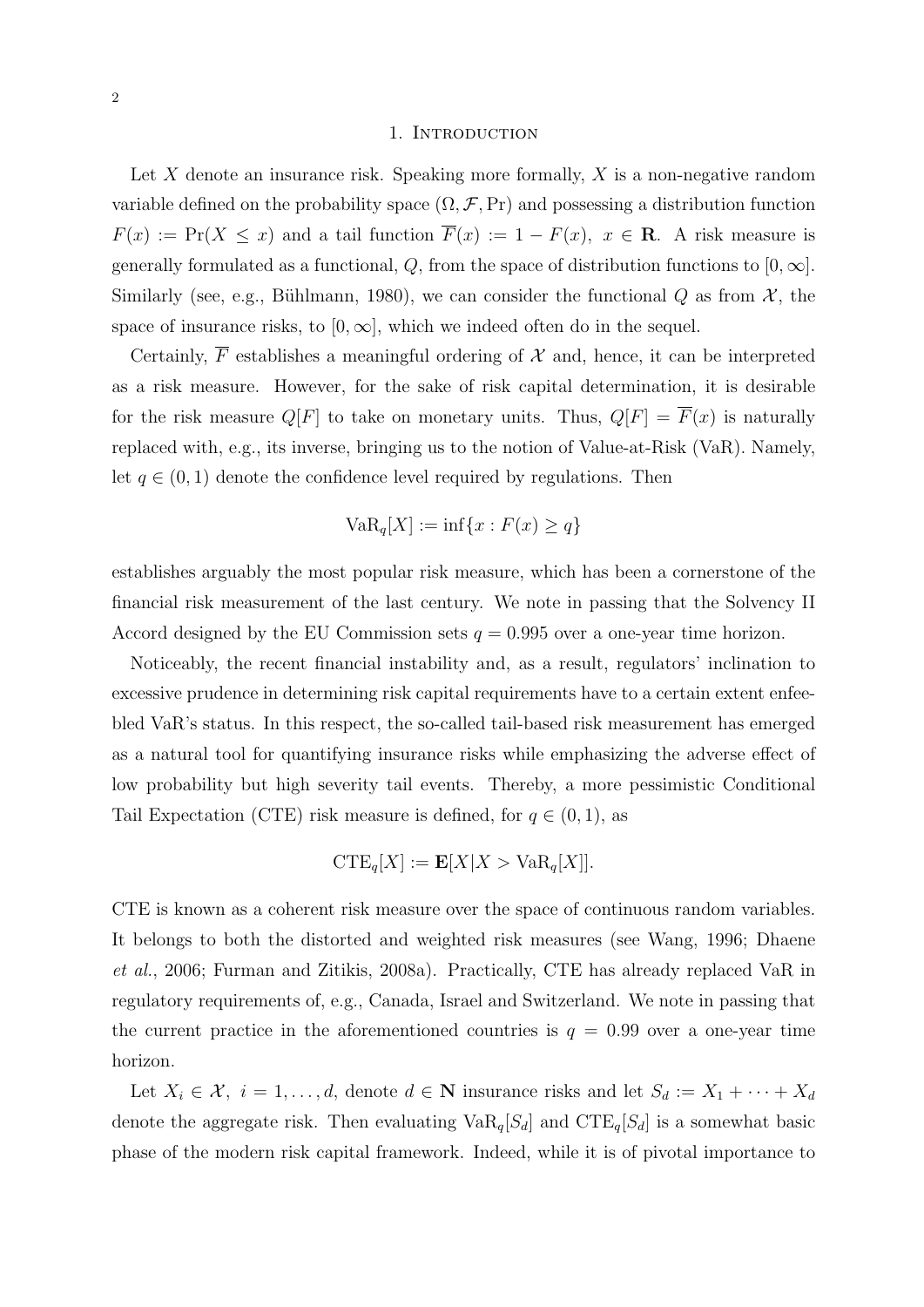determine the overall risk capital requirement for an insurance company, it is of consequent interest to decompose the aforementioned capital into the associated risk sources. To this end, the functional *Q* is naturally generalized beyond the conditional state independence, to a risk capital allocation functional, *A*, from the space of the Cartesian product of *X* with itself to  $[0, \infty]$ , and such that  $A[X_i, X_i] = Q[X_i], i = 1, \ldots, d$ ; see, e.g., Furman and Zitikis (2008b). It should be noted that apart from purely regulatory interest, the functional *A* is often employed for, e.g., profitability analysis, pricing and quality control.

Various functional forms of *A* have been proposed in the literature, with the allocation based on the CTE risk measure, formulated as

$$
\mathbf{E}[X_i|S_d > \text{VaR}_q[S_d]], \qquad i = 1, \dots, d,
$$
\n(1.1)

being arguably the most popular. See Section 6.3 of McNeil *et al.* (2005) for related discussions on this allocation as a consequence of the Euler principle, as well as Dhaene *et al.* (2011) for optimality studies of interest. Although (1.1) is quite elegant and satisfies many desirable properties, its analytic tractability for generally distributed and possibly dependent  $X_1, \ldots, X_d$  remains seldom feasible. To emphasize the point, we refer the reader to Panjer and Jia (2001), Landsman and Valdez (2003), Valdez and Chernih (2003), Cai and Li (2005), Furman and Landsman (2005, 2006, 2008), Chiragiev and Landsman (2007), Vernic (2006, 2011) and Dhaene *et al.* (2008) for analytic expressions for (1.1) under specific multivariate distributions of a multi-line business and/or a portfolio of risks.

In this paper, we follow a different route. Namely, as the excessive prudence of the current regulatory framework requires a confidence level close to 1, the notion of Extreme Value Theory (EVT) becomes appropriate. We therefore study the asymptotic behavior of capital allocations defined in (1.1) as  $q \uparrow 1$ , when  $X_1, \ldots, X_d$  are asymptotically dependent or asymptotically independent. Following Section 5.2 of McNeil *et al.* (2005), the asymptotic independence between two random variables  $X_i$  and  $X_j$  with distribution functions  $F_i$  and  $F_j$  is defined as

$$
\lim_{q \uparrow 1} \Pr \left( F_j(X_j) > q | F_i(X_i) > q \right) = 0,
$$

while the asymptotic dependence is defined via this relation with a positive limit. However, in this paper we slightly relax the notion of asymptotic dependence and define it as

$$
\liminf_{q \uparrow 1} \Pr \left( F_j(X_j) > q \middle| F_i(X_i) > q \right) > 0. \tag{1.2}
$$

The notion of asymptotic dependence in higher dimensions is an obvious generalization of the two-dimensional definition above. It is known that, for both Fréchet and Gumbel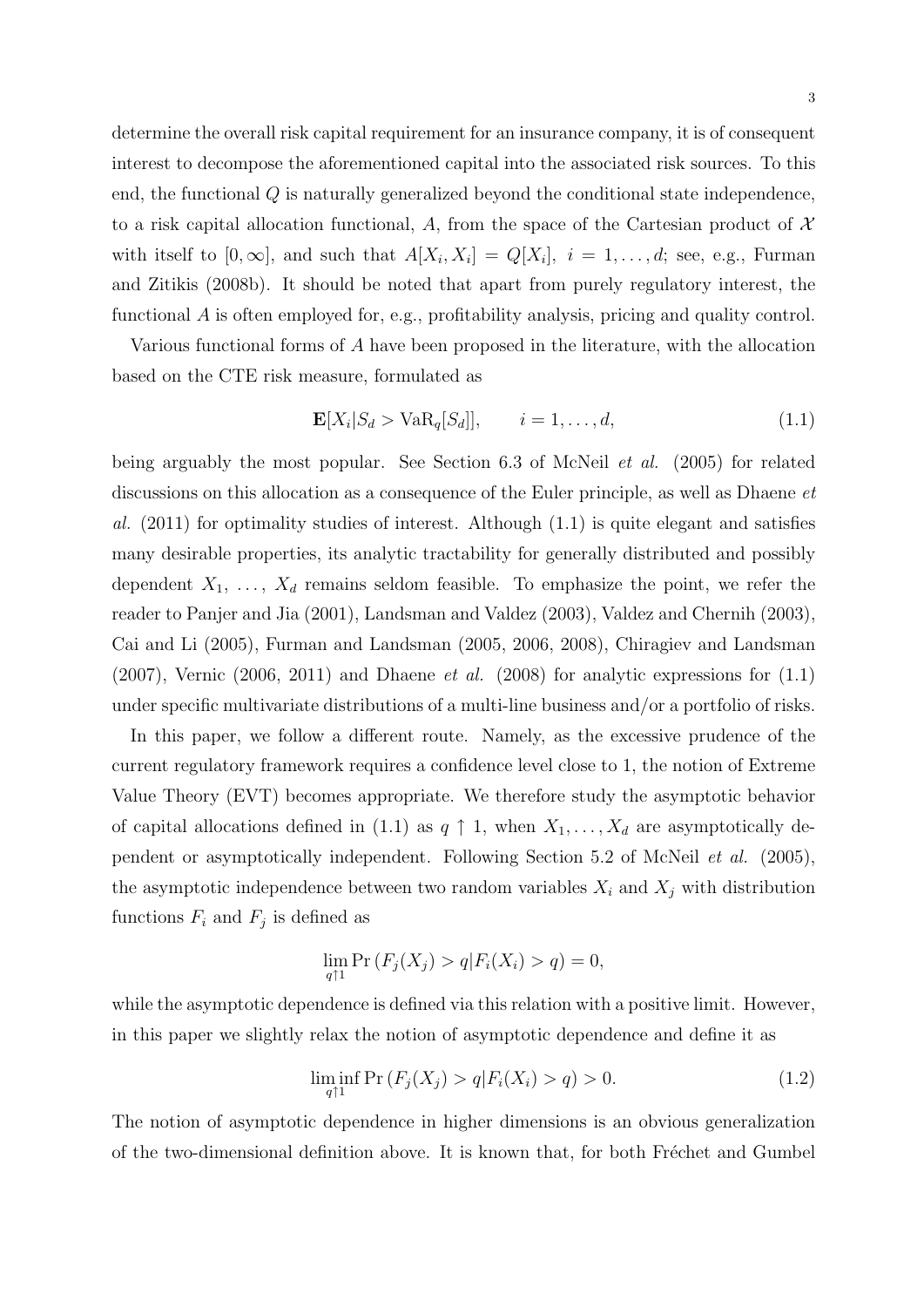cases, the CTE and VaR of a single risk are proportional for a high confidence level (see Asimit and Badescu, 2010). Therefore, not surprisingly our main results show that capital allocations, as described by  $(1.1)$ , are asymptotically proportional to  $VaR<sub>q</sub>[S<sub>d</sub>]$ with a readily calculable coefficient of proportionality. This allows for the utilization of the VaR-related machinery when dealing with the risk capital allocation based on CTE.

The remainder of the paper is organized as follows. The main results under asymptotic dependence and asymptotic independence are formulated and proved in Sections 2 and 3, respectively. Relevant examples are discussed in Section 4, while certain simulation studies verifying the accuracy of the main results are carried out in Section 5. Finally, Section 6 concludes the paper.

#### 2. Main results under asymptotic dependence

From now on, we consider a multi-line insurance business consisting of *d* non-negative risk variables  $X_1, \ldots, X_d$ . Denote  $\underline{X} = (X_1, \ldots, X_d)$  and  $S_d = \sum_{i=1}^d X_i$ . Unless otherwise stated, all limit relationships hold as  $t \to \infty$  or  $q \uparrow 1$ , letting the relations speak for themselves. For two positive functions  $a(\cdot)$  and  $b(\cdot)$ , we write  $a(\cdot) \sim cb(\cdot)$  to mean strong equivalence, i.e.,  $\lim a(\cdot)/b(\cdot) = c$  for some positive constant *c*, and we write  $a(\cdot) \approx b(\cdot)$  to mean weak equivalence, i.e.,  $0 < \liminf a(\cdot)/b(\cdot) \leq \limsup a(\cdot)/b(\cdot) < \infty$ . We also denote lim inf  $a(\cdot)/b(\cdot) \ge 1$  and lim sup  $a(\cdot)/b(\cdot) \le 1$  by  $a(\cdot) \ge b(\cdot)$  and  $a(\cdot) \le b(\cdot)$ , respectively.

To develop the main results of this paper we extensively employ the EVT techniques. A distribution function *F* is said to belong to the *Maximum Domain of Attraction* (MDA) of a non-degenerate distribution function *G*, written as  $F \in MDA(G)$ , if there are some  $a_n > 0$  and  $b_n \in \mathbf{R}$  for  $n \in \mathbf{N}$  such that

$$
\lim_{n \to \infty} F^n(a_n x + b_n) = G(x).
$$

Due to the Fisher-Tippett theorem (see Fisher and Tippett, 1928, and Gnedenko, 1943), *G* is of one of the following three types:

Fréchet type:  $\Phi_{\alpha}(x) = \exp\{-x^{-\alpha}\}, \quad x > 0, \alpha > 0,$ Gumbel type:  $\Lambda(x) = 1 - \exp\{-e^{-x}\}, \quad -\infty < x < \infty,$ Weibull type:  $\Psi_{\alpha}(x) = \exp\{-(-x)^{\alpha}\}, \quad x \leq 0, \alpha > 0.$ 

Since distributions from  $MDA(\Psi_{\alpha})$  have finite upper endpoints while we are interested in risk variables with unbounded supports, in this paper we shall consider the Fréchet and Gumbel cases only.

Another important notion that is crucial for establishing our main results is *vague convergence*. Let  $\{\mu_n, n \geq 1\}$  be a sequence of measures on a locally compact Hausdorff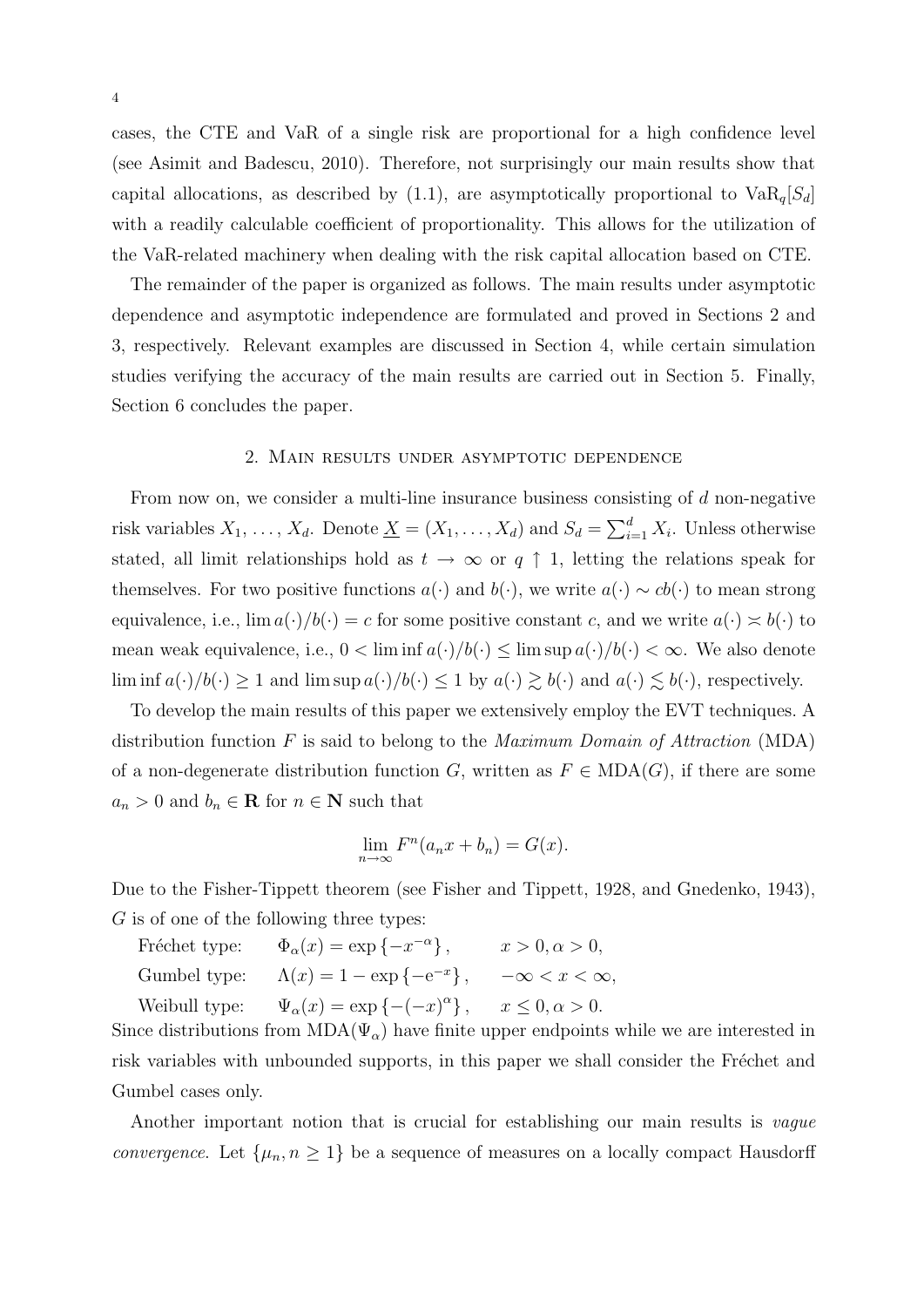space  $\mathbb B$  with countable base. Then  $\mu_n$  converges vaguely to some measure  $\mu$ , written as  $\mu_n \stackrel{v}{\rightarrow} \mu$ , if for all continuous functions *f* with compact support we have

$$
\lim_{n \to \infty} \int_{\mathbb{B}} f \, \mathrm{d}\mu_n = \int_{\mathbb{B}} f \, \mathrm{d}\mu.
$$

A thorough background on vague convergence is given by Kallenberg (1983) and Resnick (1987).

2.1. **Fréchet case.** The next assumption is sufficient for our first main result.

**Assumption 2.1.** *Let X be a non-negative random vector with marginal distributions*  $F_1, \ldots, F_d$  *such that* 

$$
\lim_{t \to \infty} \frac{\Pr(X_1 > tx_1, \dots, X_d > tx_d)}{\bar{F}_1(t)} := H_F(\underline{x})
$$

*exists for all*  $\underline{x} = (x_1, \ldots, x_d) \in [0, \infty]^d \setminus \{0\}$ , where  $H_F(\cdot)$  is assumed to be a non*degenerate function and* <u>0</u> *is the vector of zeroes.* 

This assumption implies that the marginal distribution functions are tail equivalent. That is,

$$
0 < \lim_{t \to \infty} \frac{\bar{F}_j(t)}{\bar{F}_i(t)} < \infty,\tag{2.1}
$$

for all  $1 \leq i, j \leq d$ . In addition, there exists some  $\alpha > 0$  such that, for each  $1 \leq i \leq d$ , the distribution function of  $X_i$  is regularly varying with index  $\alpha$ , written as  $X_i \in \mathcal{R}_{-\alpha}$ ,

$$
\lim_{t \to \infty} \frac{\bar{F}_i(tx)}{\bar{F}_i(t)} = x^{-\alpha}, \qquad x > 0.
$$
\n(2.2)

Note that  $X_i \in \mathcal{R}_{-\alpha}$  is equivalent to  $X_i \in \text{MDA}(\Phi_\alpha)$  (see Resnick, 1987). Moreover,

$$
\frac{\Pr\left(\left(X_1/t, \dots, X_d/t\right) \in \cdot\right)}{\bar{F}_1(t)} \xrightarrow{v} \mu(\cdot)
$$
\n(2.3)

holds on  $[0, \infty]^d \setminus \{0\}$ , where the measure  $\mu$  is given by

$$
\mu\left((x_1,\infty]\times\cdots\times(x_d,\infty]\right) := H_F(\underline{x}).\tag{2.4}
$$

The function  $H_F$  satisfies certain properties (see Resnick, 1987), and one of the most important is continuity on the set  $(0, \infty)^d$ , but not necessarily on the boundary of its domain. The non-degeneracy assumption ensures that the measure  $\mu(\cdot)$  does not put any mass on the boundary of the domain.

Recall Proposition  $0.8(vi)$  of Resnick (1987), which in our current context can be easily restated as: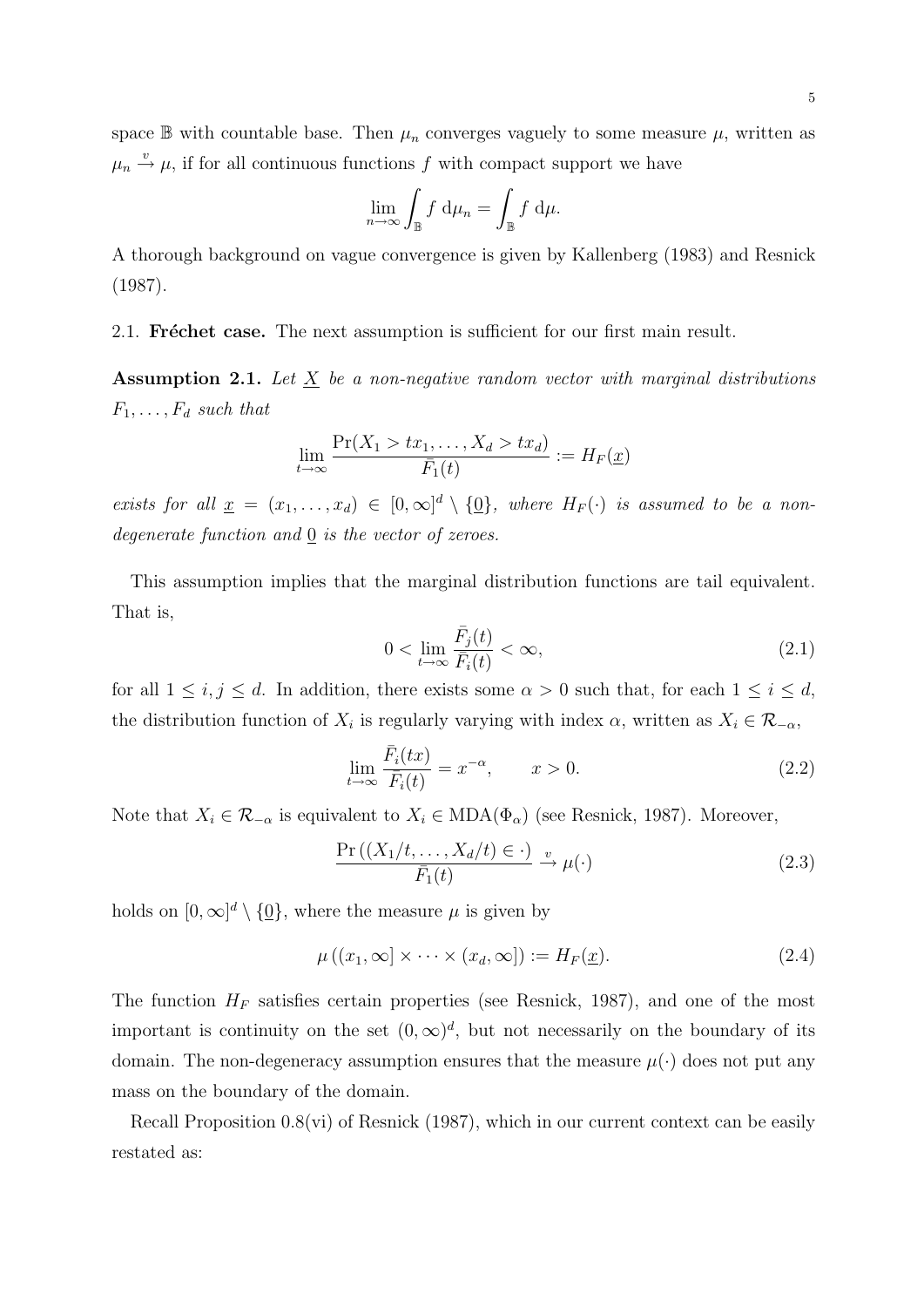**Lemma 2.1.** *Let*  $X_1$  *and*  $X_2$  *be two random variables, both belonging to*  $\mathcal{R}_{-\alpha}$  *for some*  $\alpha > 0$ *. Then, for*  $0 < c < \infty$ *, we have*  $\Pr(X_2 > t) \sim c \Pr(X_1 > t)$  *if and only if*  $VaR_q[X_2] \sim c^{1/\alpha}VaR_q[X_1].$ 

With the help of Lemma 2.1 we can easily verify that Assumption 2.1 describes an asymptotic dependence case.

**Lemma 2.2.** *Under Assumption 2.1 the components of*  $\underline{X} = (X_1, \ldots, X_d)$  *are pairwise asymptotically dependent.*

*Proof.* As an illustration we consider relation (1.2) for  $(i, j) = (1, 2)$ . By relations (2.1) and (2.2) and Lemma 2.1, there is some  $c_2 > 0$  such that  $VaR_q[X_2] \sim c_2^{1/\alpha}VaR_q[X_1]$ . As *q*  $↑$  1, or, equivalently, as  $t = \text{VaR}_{q}[X_1] \rightarrow \infty$ , we have

$$
\Pr(F_2(X_2) > q | F_1(X_1) > q) = \frac{\Pr(F_1(X_1) > q, F_2(X_2) > q)}{\Pr(F_1(X_1) > q)} \\
\geq \frac{\Pr(X_1 > \text{VaR}_q[X_1], X_2 > \text{VaR}_q[X_2])}{\Pr(X_1 \geq \text{VaR}_q[X_1])} \\
\geq \frac{\Pr(X_1 > t, X_2 > 2c_2^{1/\alpha} t)}{\Pr(X_1 > t)} \\
\to H_F\left(1, 2c_2^{1/\alpha}, 0, \dots, 0\right) > 0.
$$

This proves relation  $(1.2)$  for  $(i, j) = (1, 2)$ .

We are now able to provide asymptotic expressions for the risk capital allocation for a multi-line insurance business. Noticeably, switching the context to a portfolio consisting of  $a_i$  units of  $X_i$  for all  $1 \leq i \leq d$ , similar results as given in the next theorem can be obtained by replacing the measure  $\mu$  from  $(2.4)$  with

$$
\mu_{\underline{a}}((x_1,\infty)\times\cdots\times(x_d,\infty)) = \lim_{t\to\infty} \frac{\Pr(a_1X_1 > tx_1,\ldots,a_dX_d > tx_d)}{\Pr(a_1X_1 > t)} \n= H_F(x_1/a_1,\ldots,x_d/a_d) a_1^{-\alpha}.
$$

**Theorem 2.1.** *Let*  $\underline{X}$  *be a random vector satisfying Assumption 2.1. If*  $X_1 \in \mathcal{R}_{-\alpha}$  *with*  $\alpha > 1$  *then we have, for all*  $1 \leq k \leq d$ ,

 $\mathbf{E}[X_k|S_d > \text{VaR}_q[S_d]] \sim C_k \text{VaR}_q[S_d],$ 

*where, with*  $\mu$  *defined by*  $(2.4)$ ,

$$
C_k = \frac{\frac{1}{\alpha - 1}\mu(\underline{x} : x_k > 1) + \int_0^1 \mu(\underline{x} : x_k > z, \sum_{i=1}^d x_i > 1) \, dz}{\mu(\underline{x} : \sum_{i=1}^d x_i > 1)}.
$$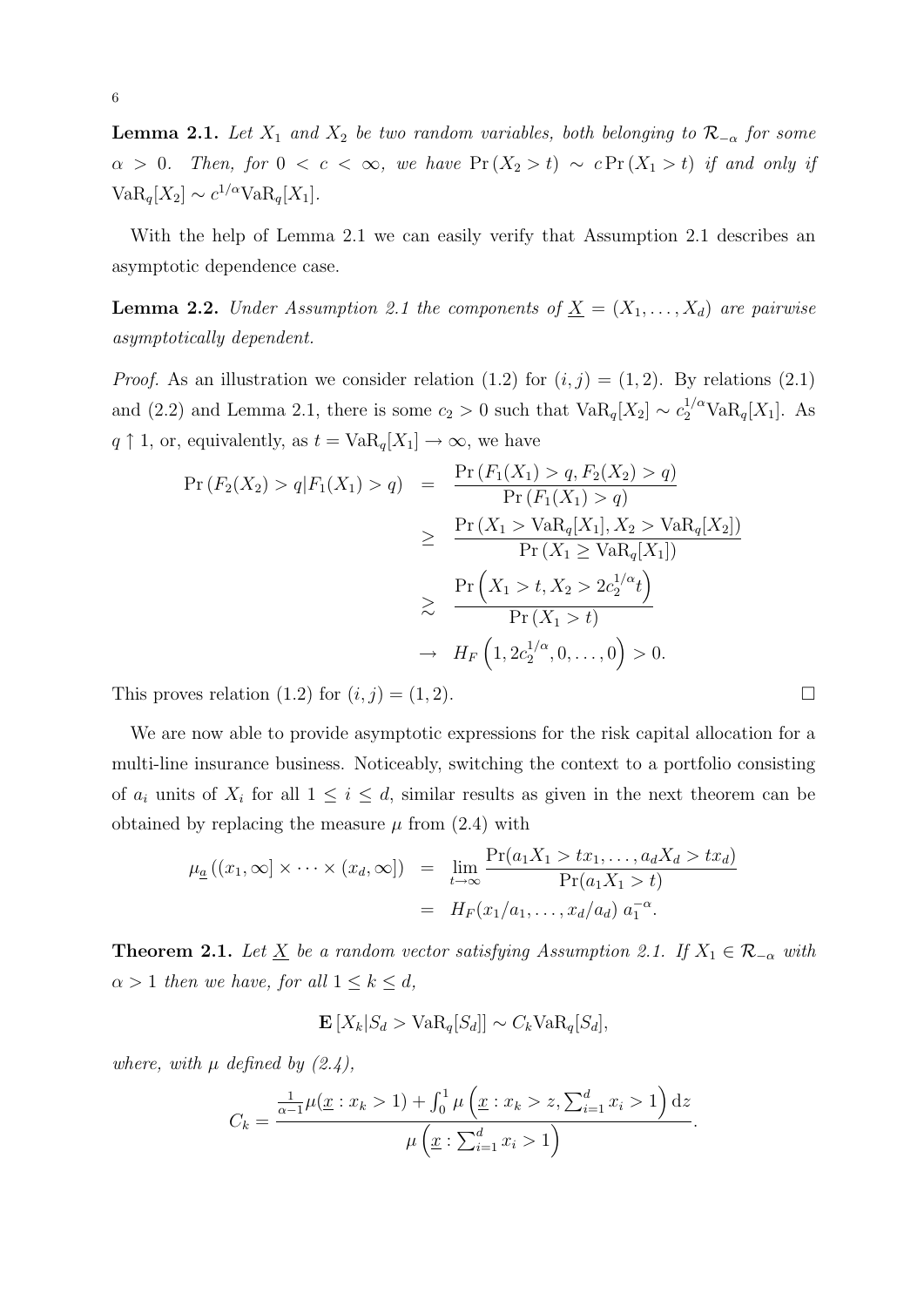$$
\Pr(S_d > t) \sim \mu\left(\underline{x} : \sum_{i=1}^d x_i > 1\right) \bar{F}_1(t); \tag{2.5}
$$

for details, see Proposition 7.3 of Resnick (2007). Thus,  $S_d \in \mathcal{R}_{-\alpha}$ , which gives that  $\sum_{i=1}^d C_k = \frac{\alpha}{\alpha - 1}$  $\frac{\alpha}{\alpha-1}$ ; see Balkema and de Haan (1974), Alink *et al.* (2005), or Asimit and Badescu (2010).

**Note 2.1.** *After the majority of this work had been done we became aware of a forthcoming paper by Joe and Li (2011). Their Remark 2.3(2) suggests that our Theorem 2.1 is a consequence of their Theorem 2.2. However, this statement is not true because their proof is based on the vague convergence property (see relation 2.3), which can be used only for µ-continuous sets. The reasoning behind applying the vague convergence property is given in the proof of Theorem 2.1, for completeness. It is conveyed that the asymptotic independence case (see Theorem 3.1) requires an altered argumentation.*

*Proof.* We first note that

$$
\mathbf{E}\left[X_k|S_d>t\right] = \int_0^\infty \Pr\left(X_k>z|S_d>t\right) dz
$$
  
\n
$$
= \int_0^t \frac{\Pr\left(X_k>z,S_d>t\right)}{\Pr\left(S_d>t\right)} dz + \int_t^\infty \frac{\Pr(X_k>z)}{\Pr\left(S_d>t\right)} dz
$$
  
\n
$$
= I_1(t) + I_2(t). \tag{2.6}
$$

For the first part of  $(2.6)$ ,  $I_1(t)$ , we have

$$
I_1(t) = t \int_0^1 \frac{\Pr(X_k > tz, S_d > t)}{\Pr(S_d > t)} \, \mathrm{d}z \sim t \int_0^1 \frac{\mu(\underline{x} : x_k > z, \sum_{i=1}^d x_i > 1)}{\mu(\underline{x} : \sum_{i=1}^d x_i > 1)} \, \mathrm{d}z,\tag{2.7}
$$

which is a consequence of relations (2.3) and (2.5), the Dominated Convergence Theorem and Proposition A2.12 of Embrechts *et al.* (1997). Note that the latter proposition can be applied since  $\mu\left(\partial\{\underline{x}: x_k > z, \sum_{i=1}^d x_i > 1\}\right) = 0$  for all  $z \geq 0$ . In fact, Assumption 2.1 implies that

$$
\mu\left\{x_i = z, (x_1, \ldots, x_{i-1}, x_{i+1}, \ldots, x_d) \in A\right\} = 0
$$

for all  $z > 0$  and any relatively compact set *A* in  $[0, \infty]^{d-1} \setminus {\underline{0}}$ . This is still true for  $z = 0$ under the additional condition that the set A is bounded away from  $\{0\}$ . Moreover, the proof of Theorem 3.2 of Kortschak and Albrecher (2009) justifies the fact that no mass is put by the measure  $\mu$  over the line  $\sum_{i=1}^{d} x_i = 1$  and any neighborhood around  $\infty$ .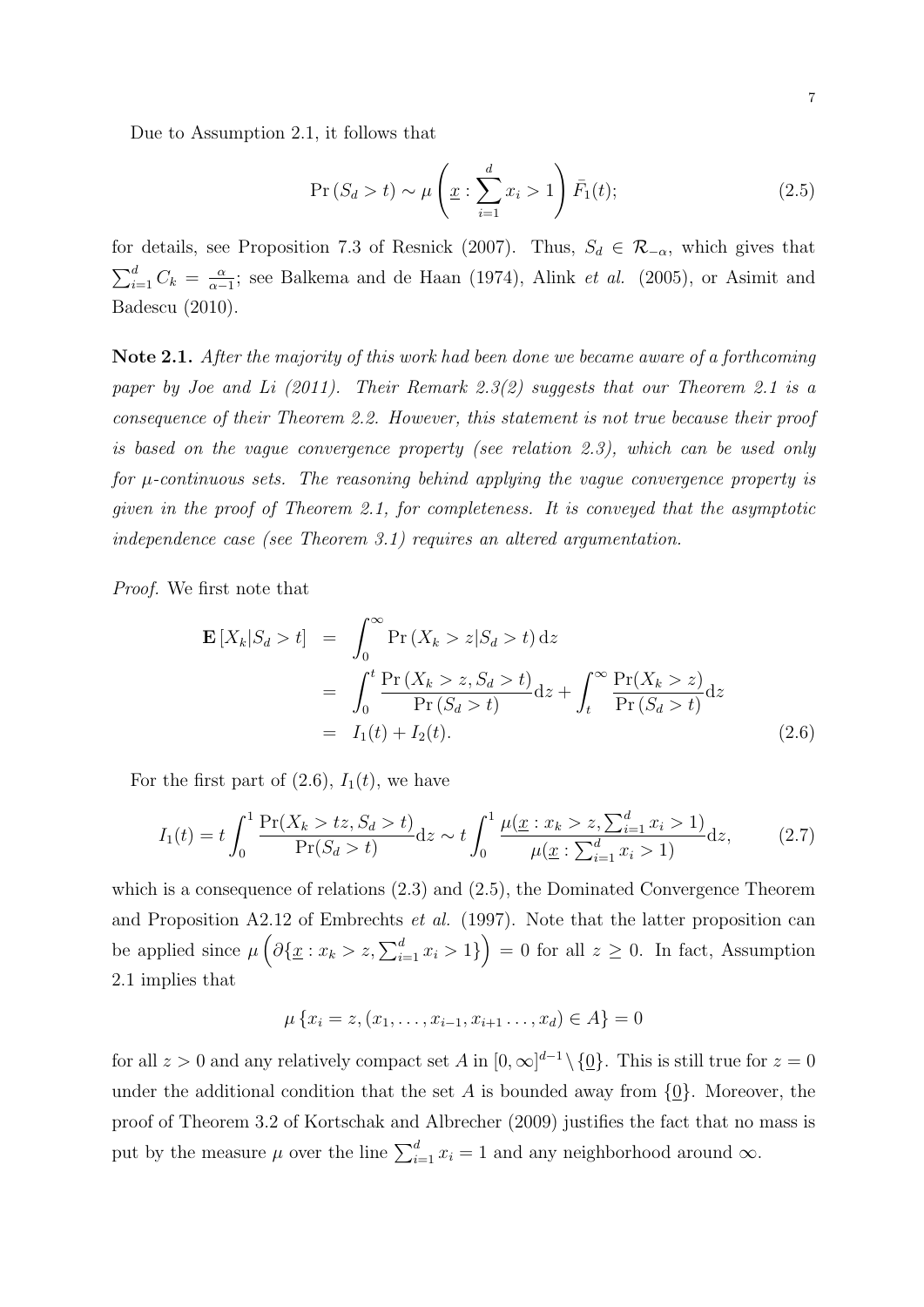For the second part of relation  $(2.6)$ ,  $I_2(t)$ , we have

$$
I_2(t) = t \frac{\Pr(X_k > t)}{\Pr(X_1 > t)} \frac{\Pr(X_1 > t)}{\Pr(S_d > t)} \int_1^{\infty} \frac{\Pr(X_k > tz)}{\Pr(X_k > t)} dz \sim \frac{t}{\alpha - 1} \frac{\mu(\underline{x} : x_k > 1)}{\mu(\underline{x} : \sum_{i=1}^d x_i > 1)}, \tag{2.8}
$$

where in the last step above we have applied the relations (2.5) and

$$
\Pr(X_k > t) \sim \mu(\underline{x} : x_k > 1) \Pr(X_1 > t)
$$

due to (2.3), and made use of the Dominated Convergence Theorem as justified by Proposition 0.8 of Resnick (1987).

Plugging (2.7) and (2.8) into (2.6) yields  $\mathbf{E}[X_k|S_d > t] \sim C_k t$ . The proof is complete. ¤

As a consequence of Theorem 2.1, we now express the capital allocations in terms of the VaR of the reference risk. The proof simply uses Lemma 2.1 and relation (2.5) and for this reason is omitted.

**Corollary 2.1.** *Under the conditions of Theorem 2.1, it holds for all*  $1 \leq k \leq d$  *that* 

$$
\mathbf{E}\left[X_k|S_d > \text{VaR}_q[S_d]\right] \sim C_k \mu^{1/\alpha} \left(\underline{x} : \sum_{i=1}^d x_i > 1\right) \text{VaR}_q[X_1],
$$

*where the constants*  $C_k$  *are defined as in Theorem 2.1.* 

2.2. **Gumbel case.** The Gumbel case is further investigated in the presence of asymptotic dependence. Since we are only interested in risks with unbounded supports, all individual risks are assumed to have an infinite upper endpoint. It is well known (see Embrechts *et al.*, 1997) that if  $F \in MDA(\Lambda)$ , then there exists a positive, measurable function  $a(\cdot)$  such that

$$
\lim_{t \to \infty} \frac{\bar{F}(t + a(t)s)}{\bar{F}(t)} = e^{-s}
$$
\n(2.9)

for any  $s \in \mathbf{R}$ . In addition, the latter holds locally uniformly in *s* (see Resnick, 1987). Recall that the auxiliary function  $a(\cdot)$  satisfies  $a(t) = o(t)$  and is such that the relation

$$
\lim_{t \to \infty} \frac{a(t + a(t)x)}{a(t)} = 1
$$
\n(2.10)

holds locally uniformly in x. Moreover, this auxiliary function can be chosen as the mean excess function of *F*, i.e.,

$$
a(t) = \int_t^{\infty} \frac{\bar{F}(s)}{\bar{F}(t)} ds.
$$

See Section 3.3 of Embrechts *et al.* (1997) for more details.

The next assumption is sufficient for our main results of this subsection.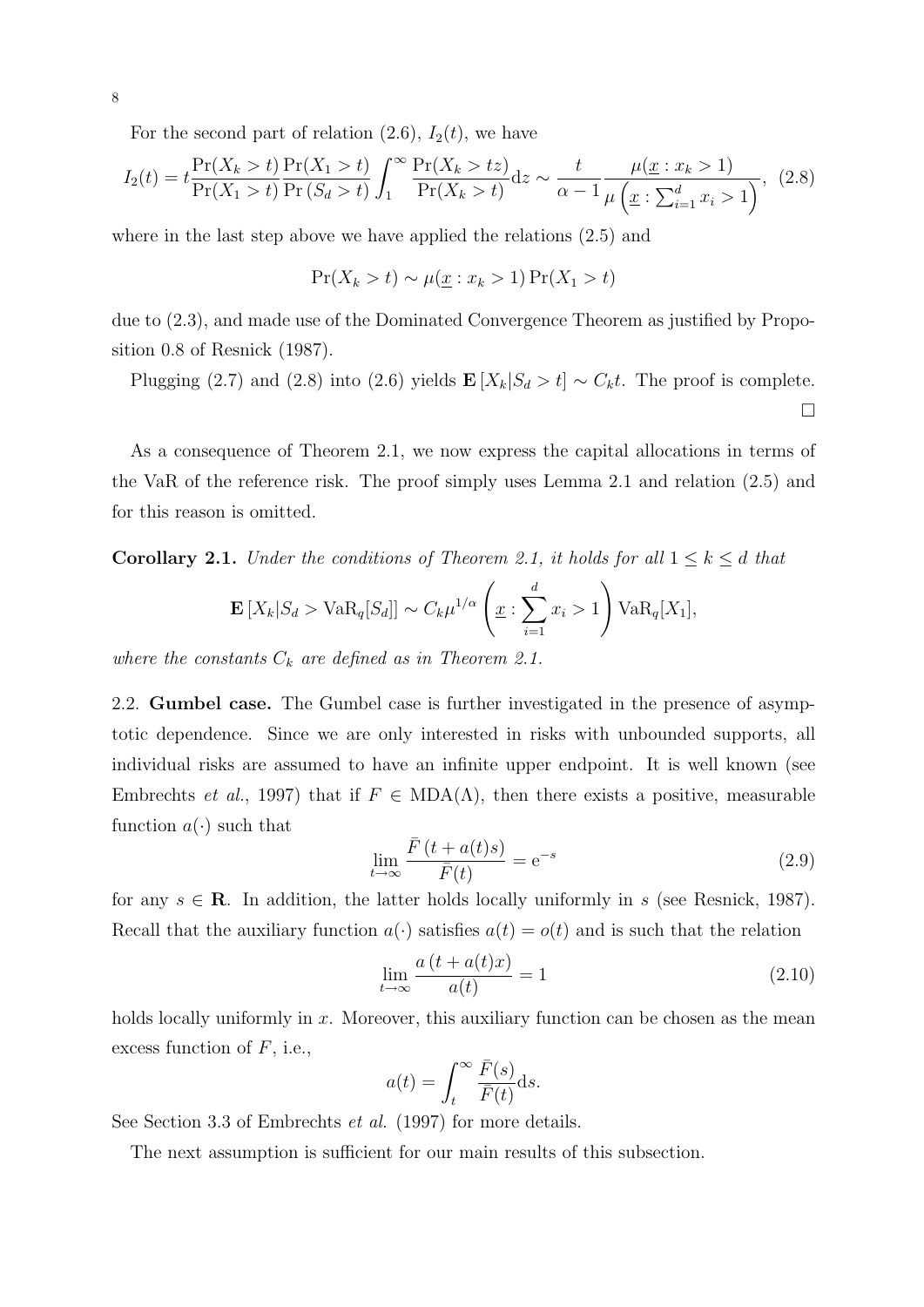**Assumption 2.2.** *Let*  $\underline{X} = (X_1, \ldots, X_d)$  *be a non-negative random vector with marginal distributions F*1*, . . . , F<sup>d</sup> such that*

$$
\lim_{t \to \infty} \frac{\Pr(X_1 > t + a(t)x_1, \dots, X_d > t + a(t)x_d)}{\bar{F}_1(t)} := H_G(\underline{x})
$$

*exists for all*  $\underline{x} \in \mathbb{R}^d$ , where  $H_G(\cdot)$  *is assumed to be a non-degenerate function.* 

Assumption 2.2 implies that

$$
\frac{\Pr\left(\left(\frac{X_1-t}{a(t)},\ldots,\frac{X_d-t}{a(t)}\right)\in\cdot\right)}{\bar{F}_1(t)} \xrightarrow{v} \nu(\cdot) \tag{2.11}
$$

holds on  $[-\infty, \infty]^d \setminus \{-\underline{\infty}\}\$  for the measure  $\nu$  given by

$$
\nu((x_1,\infty]\times\cdots\times(x_d,\infty]):=H_G(\underline{x}),
$$

where  $\{-\infty\} = (-\infty, \ldots, -\infty)$ . Moreover, the distribution functions are tail equivalent with

$$
\lim_{t \to \infty} \frac{\bar{F}_i(t)}{\bar{F}_1(t)} = \nu(\underline{x} : x_i > 0), \qquad 1 \le i \le d,
$$
\n(2.12)

and, therefore, all belong to  $MDA(\Lambda)$ . One choice for the function  $a(\cdot)$  from Assumption 2.2 is given by the auxiliary function corresponding to the random variable  $X_1$  as described in relation (2.9). In fact, all marginal distributions admit the same auxiliary function.

We now show that the non-degeneracy of  $H_G$  in Assumption 2.2 ensures that the random vector  $\underline{X}$  has the asymptotic dependence property, which is a key property in describing the tail probability of  $S_d$  (see Section 4.1 of Klüppelberg and Resnick, 2008).

**Lemma 2.3.** *Under Assumption 2.2 the components of*  $\underline{X} = (X_1, \ldots, X_d)$  *are pairwise asymptotically dependent.*

*Proof.* As in the proof of Lemma 2.2, we consider relation (1.2) for  $(i, j) = (1, 2)$ . By  $(2.12)$  and  $(2.9)$  with *F* replaced by  $F_1$ , we have

$$
\lim_{t \to \infty} \frac{\bar{F}_2(t + a(t)s)}{\bar{F}_1(t)} = \nu(\underline{x} : x_2 > 0) e^{-s}.
$$

Fix some *s* large enough such that the right-hand side above is smaller than 1. Then it holds for all large *t* that  $\bar{F}_2(t + a(t)s) < \bar{F}_1(t)$ , from which it follows that

$$
VaR_{F_1(t)}[X_2] \le t + a(t)s.
$$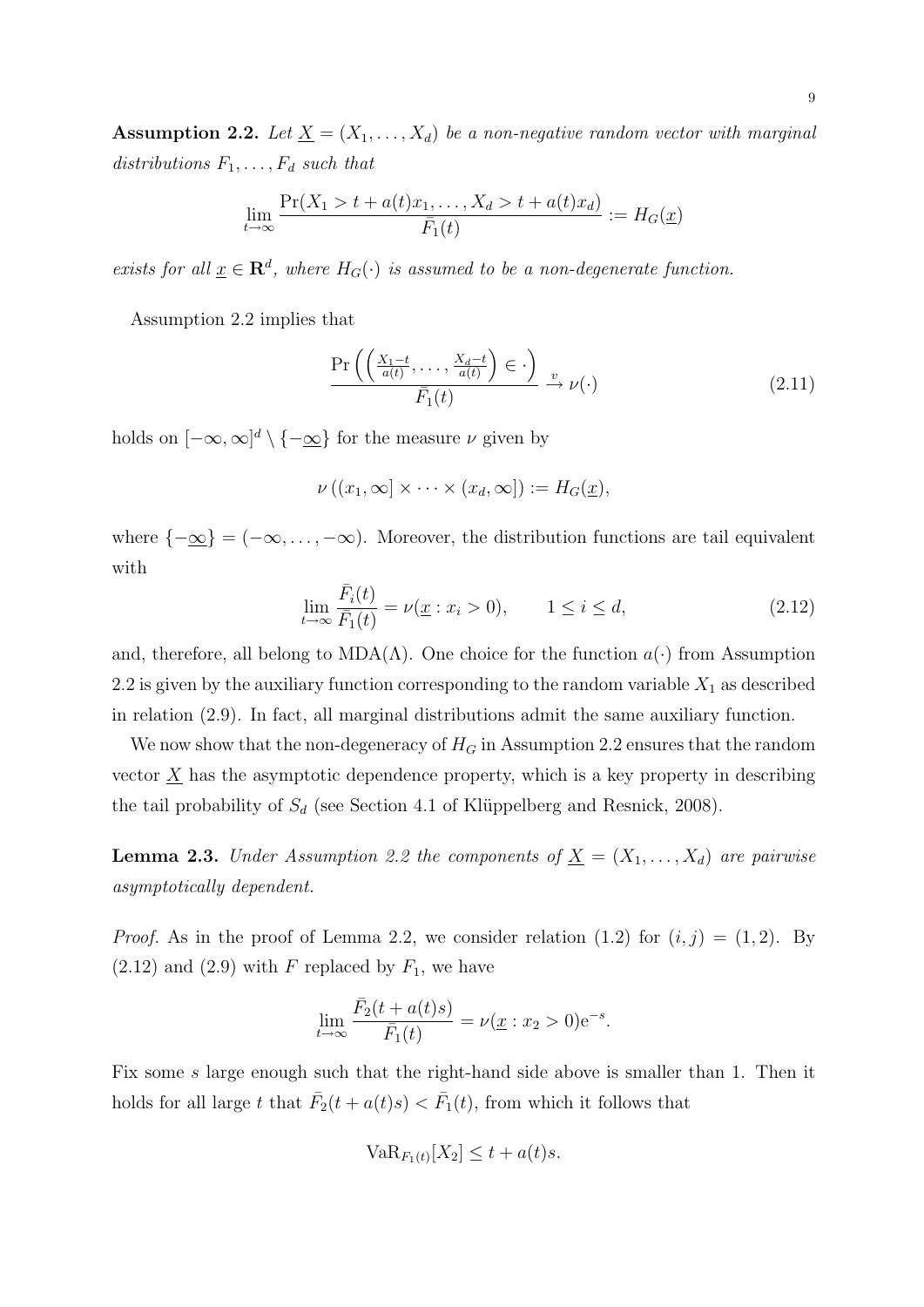Analogously to the proof of Lemma 2.2, as  $q \uparrow 1$ , or, equivalently, as  $t = \text{VaR}_q[X_1] \to \infty$ ,

$$
\Pr(F_2(X_2) > q | F_1(X_1) > q) \geq \frac{\Pr(X_1 > \text{VaR}_q[X_1], X_2 > \text{VaR}_q[X_2])}{\Pr(X_1 \geq \text{VaR}_q[X_1])}
$$
\n
$$
\geq \frac{\Pr(X_1 > t, X_2 > \text{VaR}_{F_1(t)}[X_2])}{\Pr(X_1 \geq t)}
$$
\n
$$
\geq \frac{\Pr(X_1 > t, X_2 > t + a(t)s)}{\Pr(X_1 \geq t)}
$$
\n
$$
\to \nu(\underline{x} : x_1 > 0, x_2 > s) > 0,
$$

where in the last step we used the fact  $Pr(X_1 \ge t) \sim Pr(X_1 > t)$  due to Corollary 1.6 of Resnick (1987). This proves relation (1.2) for  $(i, j) = (1, 2)$ .

**Note 2.2.** *Due to Assumption 2.2, it holds that*

$$
\Pr(S_d > dt) \sim \nu \left(\underline{x} : \sum_{i=1}^d x_i > 0\right) \bar{F}_1(t),\tag{2.13}
$$

*which is a consequence of the vague convergence in (2.11) and Proposition 4.1 of Klüppelberg and Resnick (2008). Note that Assumption 2.2 allows us to withdraw the equal marginal distributions assumption from their proposition. Thus,*

$$
\lim_{t \to \infty} \frac{\Pr\left(S_d > t + a\left(t/d\right) ds\right)}{\Pr\left(S_d > t\right)} = e^{-s} \tag{2.14}
$$

*holds for any*  $s \in \mathbf{R}$  *and relation* (2.9) is satisfied by  $S_d$  with an auxiliary function  $\tilde{a}(t) :=$  $a(t/d)d$ *. The latter implies that*  $S_d \in \text{MDA}(\Lambda)$ *, which gives that* 

$$
\mathbf{E}\left[S_d|S_d>t\right] \sim t. \tag{2.15}
$$

Relation (2.15) agrees with the next theorem, which provides the asymptotic expressions for the capital allocations for a multi-line insurance business of *d* asymptotically dependent risks that belong to  $MDA(\Lambda)$ .

**Theorem 2.2.** Let  $\underline{X}$  be a random vector satisfying Assumption 2.2. Then it holds for *all*  $1 \leq k \leq d$  *that* 

$$
\mathbf{E}\left[X_k|S_d > \text{VaR}_q[S_d]\right] \sim \frac{1}{d} \text{VaR}_q[S_d].
$$

*Proof.* The first step of the proof is developed as

$$
\mathbf{E}\left[X_k|S_d > dt\right] = \left(\int_0^t + \int_t^\infty\right) \Pr\left(X_k > z|S_d > dt\right) \mathrm{d}z = I_1(t) + I_2(t). \tag{2.16}
$$

The second integral can be easily reduced to

$$
I_2(t) \le \int_t^\infty \frac{\Pr(X_k > z)}{\Pr(S_d > dt)} \mathrm{d}z. \tag{2.17}
$$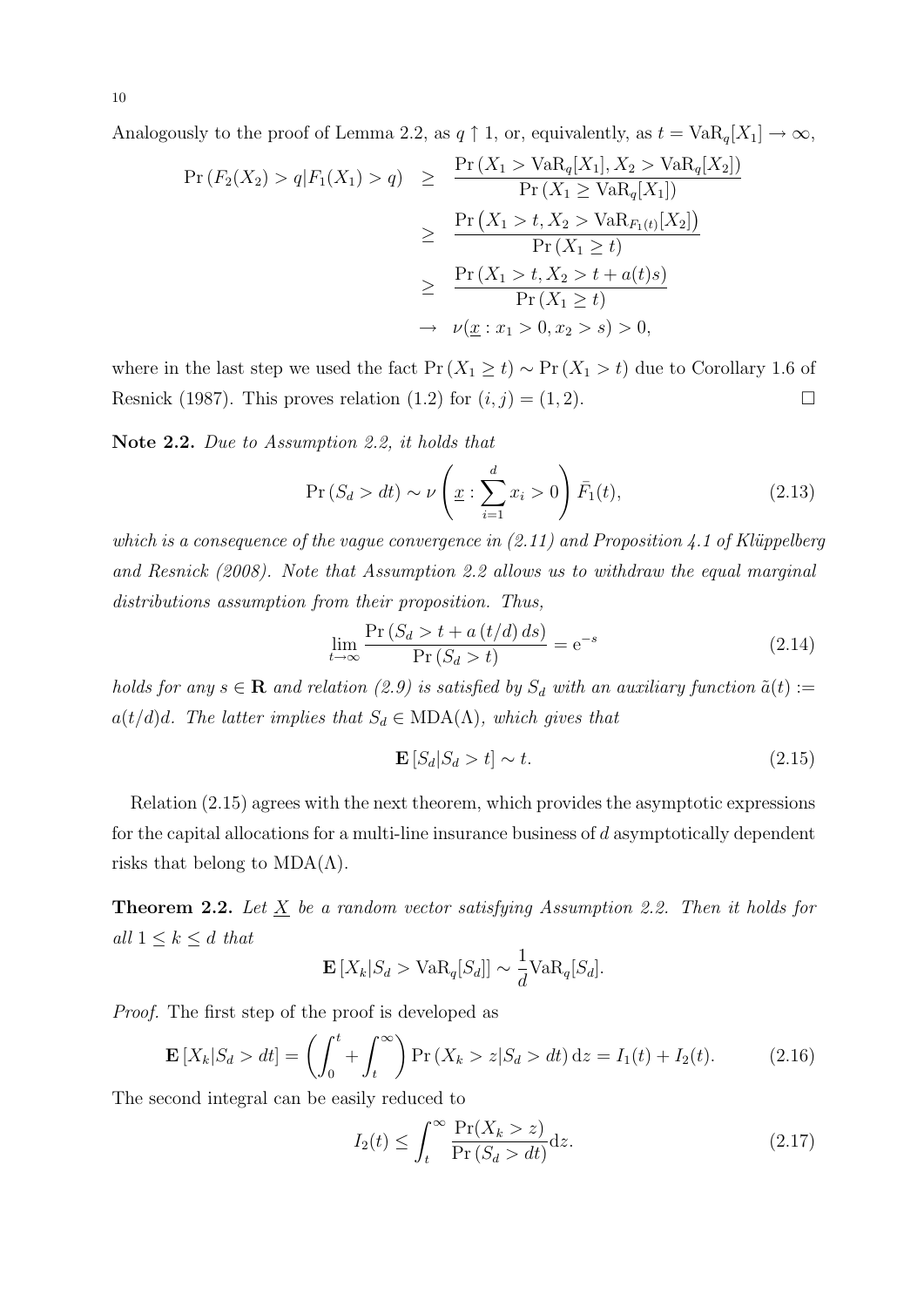The change of variables  $z = t + a(t)v$  leads to

$$
\int_{t}^{\infty} \frac{\Pr(X_k > z)}{\Pr(X_k > t)} dz = a(t) \int_{0}^{\infty} \frac{\Pr(X_k > t + a(t)v)}{\Pr(X_k > t)} dv = o(t)
$$

due to the Dominated Convergence Theorem, relations (2.9) and  $a(t) = o(t)$ . Thus, the latter relation, together with (2.13) and (2.17), concludes that

$$
I_2(t) = o(t). \t\t(2.18)
$$

It only remains to investigate the first term of (2.16), which is equal to

$$
I_1(t) = t - \left(\int_0^{t + (d-1)a(t)s} + \int_{t + (d-1)a(t)s}^t \right) \Pr\left(X_k \le z | S_d > dt\right) dz
$$
  
=  $t - I_{11}(t, s) - I_{12}(t, s),$  (2.19)

where *s* is a negative number.

Recall that  $a(\cdot)$  is a positive function. It holds for every  $s < 0$  that

$$
\frac{I_{11}(t,s)}{t} \le \Pr(X_k \le t + (d-1)a(t)s|S_d > dt)
$$
\n
$$
\le \frac{\Pr\left(\sum_{i=1, i\neq k}^d X_i > (d-1)t - (d-1)a(t)s\right)}{\Pr(S_d > dt)}
$$
\n
$$
\sim \frac{\nu\left(\underline{x} : \sum_{i=1, i\neq k}^d x_i > 0\right)}{\nu\left(\underline{x} : \sum_{i=1}^d x_i > 0\right)} e^s,
$$
\n(2.20)

as a result of  $(2.13)$  and  $(2.14)$ . Thus,

$$
\lim_{s \downarrow -\infty} \limsup_{t \to \infty} \frac{I_{11}(t, s)}{t} = 0.
$$

As before, the change of variables  $z = t + (d - 1)a(t)v$  yields

$$
I_{12}(t,s) = (d-1)a(t) \int_{s}^{0} \Pr(X_{k} \leq t + (d-1)a(t)v|S_{d} > dt) dv
$$
  
\n
$$
\leq (d-1)a(t) \frac{\int_{s}^{0} \Pr\left(\sum_{i=1, i\neq k}^{d} X_{i} > (d-1)t - (d-1)a(t)v\right) dv}{\Pr(S_{d} > dt)}
$$
  
\n
$$
\leq (d-1)a(t) |s| \frac{\Pr\left(\sum_{i=1, i\neq k}^{d} X_{i} > (d-1)t\right)}{\Pr(S_{d} > dt)}
$$
  
\n
$$
\sim (d-1)a(t) |s| \frac{\nu\left(\underline{x} : \sum_{i=1, i\neq k}^{d} x_{i} > 0\right)}{\nu\left(\underline{x} : \sum_{i=1}^{d} x_{i} > 0\right)} = o(t),
$$
\n(2.21)

due to  $a(t) = o(t)$  and relations (2.13) and (2.14).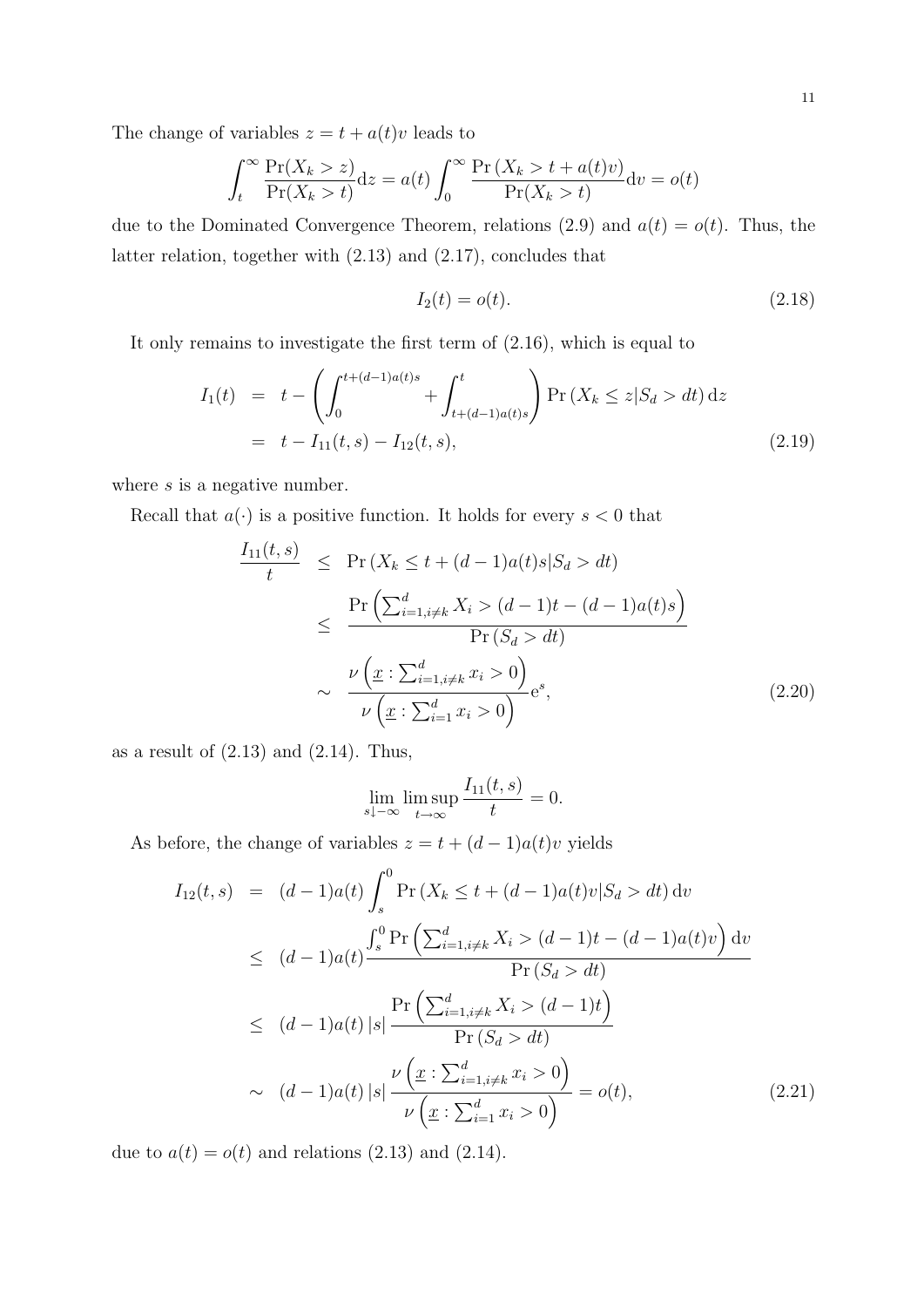A combination of relations (2.19), (2.20) and (2.21) yields that  $I_1(t) \sim t$ . Plugging this and  $(2.18)$  into  $(2.16)$  concludes the proof.

Recall that every distribution *F* from  $MDA(\Lambda)$  with an infinite upper endpoint also has a rapidly varying tail (see Embrechts *et al.*, 1997, page 148), written as  $F \in \mathcal{R}_{-\infty}$ , characterized by

$$
\lim_{t \to \infty} \frac{\bar{F}(tx)}{\bar{F}(t)} = \begin{cases} 0, & x > 1, \\ \infty, & 0 < x < 1. \end{cases}
$$

The following result is similar to Lemma 2.1 but for the rapid variation case:

**Lemma 2.4.** Let  $X_1$  and  $X_2$  be two random variables with distribution functions  $F_1$  and  $F_2$  in  $\mathcal{R}_{-\infty}$ . If  $\bar{F}_1(lt) \asymp \bar{F}_2(t)$  for some  $l > 0$  then, for every  $m > 0$ , as  $q = 1 - p \uparrow 1$ ,

$$
VaR_q[X_1] \sim lVaR_{1-mp}[X_2].\tag{2.22}
$$

*Proof.* Let  $0 < \varepsilon < 1$  be arbitrarily fixed. As  $p \downarrow 0$ , there is some function  $b(p) \to 0$  such that

$$
\begin{array}{rcl}\n\bar{F}_1\left((1+\varepsilon)l\mathrm{VaR}_{1-mp}[X_2]\right) & = & b(p)\bar{F}_1\left((1+\varepsilon/2)l\mathrm{VaR}_{1-mp}[X_2]\right) \\
& \geq & b(p)\bar{F}_2\left((1+\varepsilon/2)\mathrm{VaR}_{1-mp}[X_2]\right) \leq b(p)mp.\n\end{array}
$$

Similarly, as  $p \downarrow 0$ , there is some function  $c(p) \rightarrow \infty$  such that

$$
\begin{array}{rcl}\n\bar{F}_1\left((1-\varepsilon)l\mathrm{VaR}_{1-mp}[X_2]\right) & = & c(p)\bar{F}_1\left((1-\varepsilon/2)l\mathrm{VaR}_{1-mp}[X_2]\right) \\
& \geq & c(p)\bar{F}_2\left((1-\varepsilon/2)\mathrm{VaR}_{1-mp}[X_2]\right) \geq c(p)mp.\n\end{array}
$$

Thus, for all  $0 < p < 1$  sufficiently close to 0, we have

$$
\bar{F}_1\left((1+\varepsilon)l\text{VaR}_{1-mp}[X_2]\right) < p < \bar{F}_1\left((1-\varepsilon)l\text{VaR}_{1-mp}[X_2]\right).
$$

It follows that

$$
(1 - \varepsilon)l \text{VaR}_{1 - mp}[X_2] \leq \text{VaR}_q[X_1] \leq (1 + \varepsilon)l \text{VaR}_{1 - mp}[X_2].
$$

By the arbitrariness of  $\varepsilon$ , this leads to relation (2.22).

Similar to the Fréchet case, Theorem 2.2 allows us to express the capital allocations in terms of the reference risk measure,  $VaR_q[X_1]$ . Finally, relation (2.13), Lemma 2.4 and the fact that  $S_d \in \mathcal{R}_{-\infty}$  imply the following result: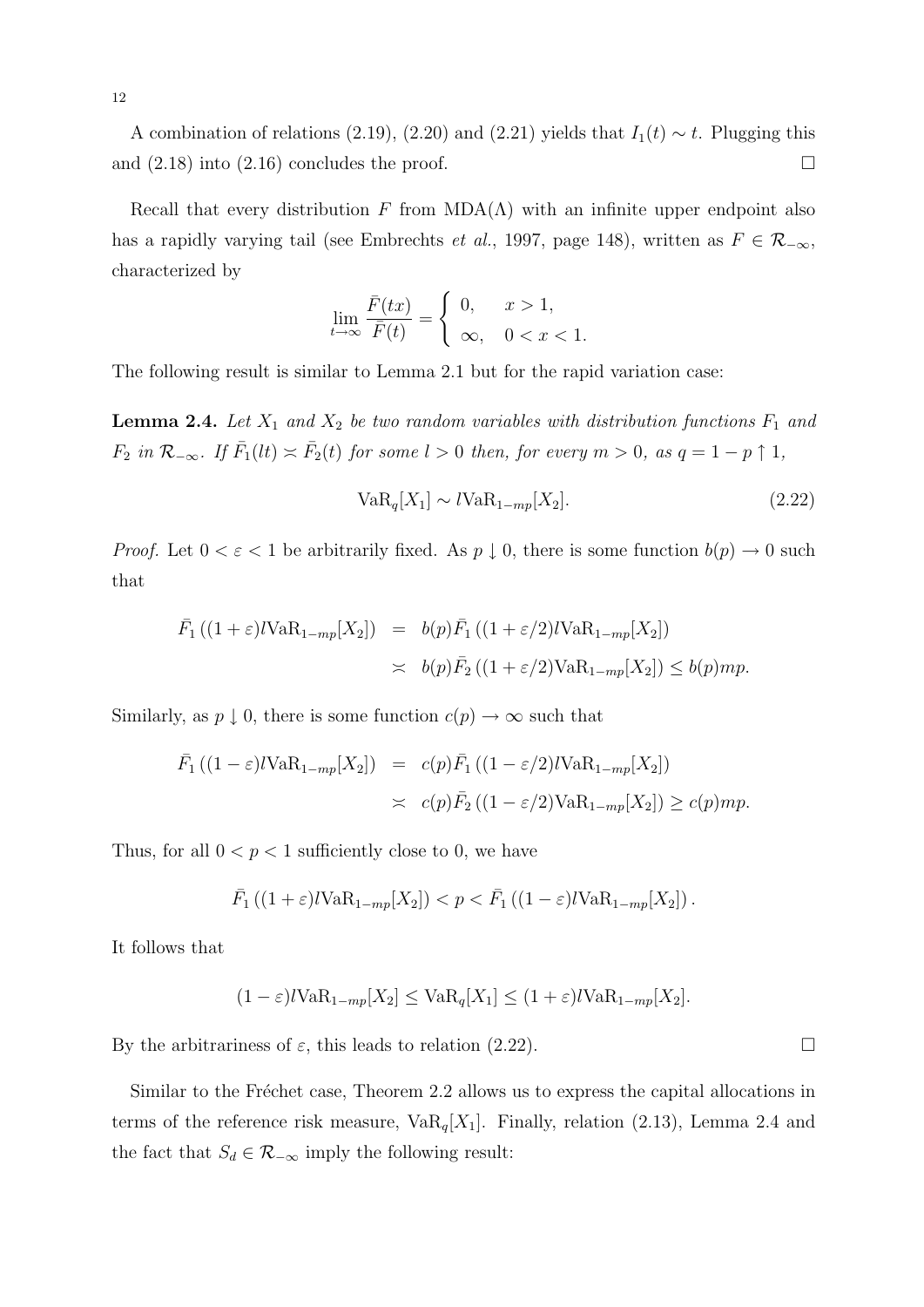**Corollary 2.2.** *Under the conditions of Theorem 2.2, as*  $q = 1 - p \uparrow 1$  *it holds that* 

$$
\mathbf{E}\left[X_k|S_d > \text{VaR}_q[S_d]\right] \sim \text{VaR}_{1-p/K}[X_1],\tag{2.23}
$$

*where*  $K = \nu \left( \underline{x} : \sum_{i=1}^{d} x_i > 0 \right)$ .

Lemma 2.4 shows that  $VaR_q[X_1]$  as a function of *p* is slowly varying as  $p \downarrow 0$  (see also Proposition  $0.8(v)$  of Resnick, 1987). Therefore, the right-hand side of  $(2.23)$  can be changed to  $VaR_{1-mp}[X_1]$  for every constant  $m > 0$ . However, in view of relation (2.13), the most rational choice for *m* should be  $m = 1/K$ .

We have thus obtained an appealing expression for the CTE-based risk capital allocations for a multi-line insurance business consisting of asymptotically dependent risks that are not extremely heavy tailed. The fact that all risks belong to  $MDA(\Lambda)$  allows us to conclude that the marginal risk capitals under CTE are equal for conservative scenarios. It is interesting that this remains true without assuming exchangeable risks, a situation in which the allocations are obviously equal at any degree of safeness.

#### 3. Main results under asymptotic independence

There has been a particular interest in understanding the tail behavior of the sum of asymptotically independent random variables with heavy tails (see Albrecher *et al.*, 2006, Ko and Tang, 2008, Asmussen and Rojas-Nandayapa, 2008, Geluk and Tang, 2009, and Mitra and Resnick, 2009). A similar pattern for the CTE-capital allocations is expected. The results are less homogeneous under asymptotic independence, and various assumptions are provided in this case. The Fréchet and Gumbel cases exhibit fundamentally different behaviors for the capital allocations and, therefore, analyses are made separately.

3.1. **Fréchet case.** We first restrict our attention to a portfolio of risks with regularly varying tails. Two overlapping sets of assumptions are made, but neither of them is a consequence of the other. The first assumption is a natural extension of Assumption 2.1 under the asymptotic independence setting.

**Assumption 3.1.** *Let X be a non-negative random vector with marginal distributions*  $F_1, \ldots, F_d$  *such that* 

$$
\lim_{t \to \infty} \frac{\Pr(X_1 > tx_1, \dots, X_d > tx_d)}{\bar{F}_1(t)} := \mu_I((x_1, \infty] \times \dots \times (x_d, \infty])
$$

*exists for all*  $\underline{x} \in [0, \infty]^d \setminus \{\underline{0}\}\$ *, where*  $\mu_I$  *is a Radon measure such that*  $\mu_I((0, \infty]^d) = 0$ *.*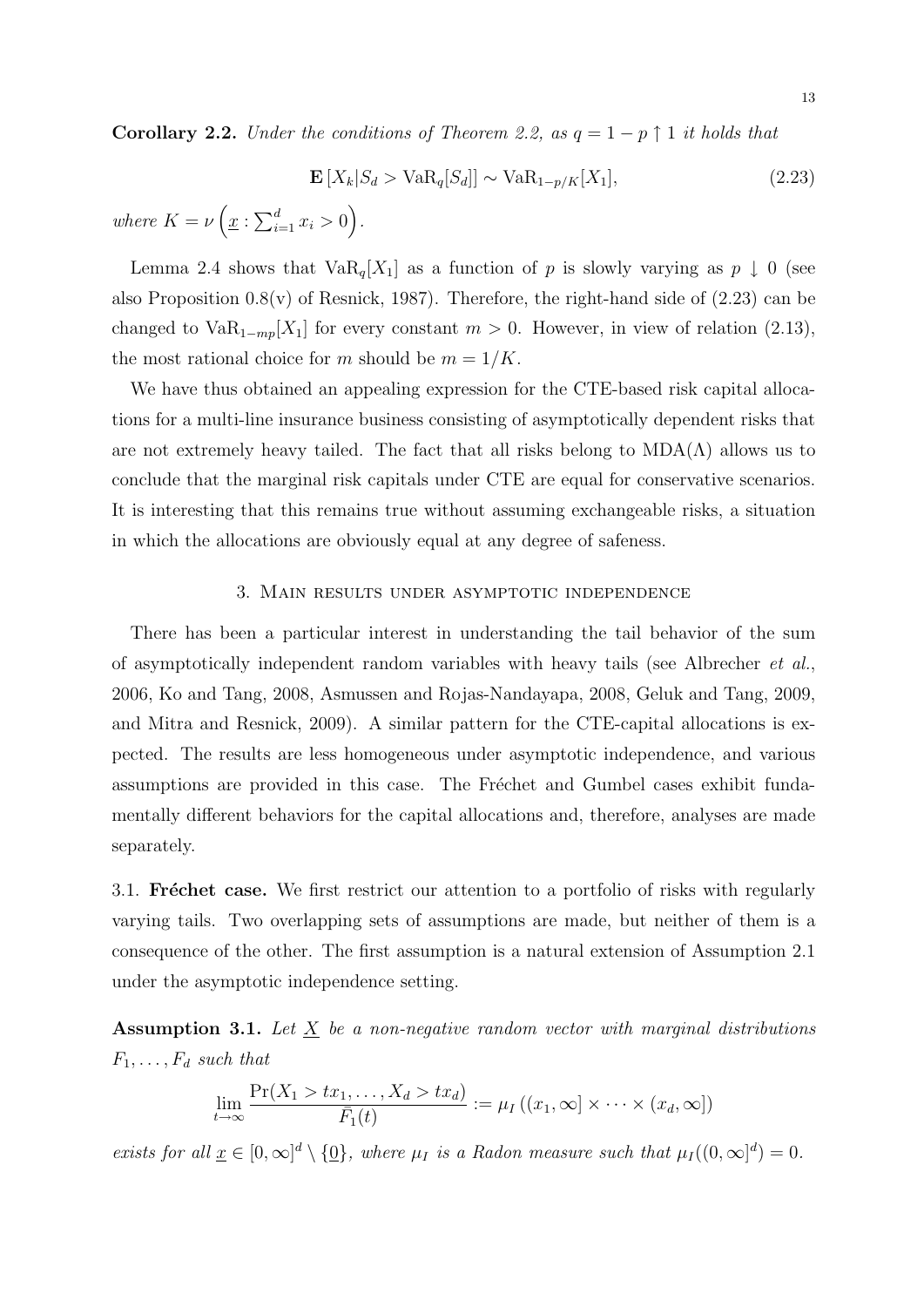Since the limiting measure is Radon, Assumption 3.1 suggests that all marginal distributions are regularly varying tailed with possibly different indexes,  $\alpha_i$ , such that  $\alpha_1 =$  $\wedge_{1 \leq i \leq n} \alpha_i$ . If these indexes are not equal, then the measure  $\mu_I$  does not put mass on the vast majority of the boundary of its domain,  $[0, \infty]^d \setminus \{0\}$ . In such a case, the problem becomes trivial and only components with indexes equal to  $\alpha_1$  have contributions to extreme events related to the aggregate portfolio. Therefore, without loss of generality it is further assumed that all marginal distributions belong to  $MDA(\Phi_{\alpha})$ , since otherwise the main results remain unchanged. Then, for each  $1 \leq i \leq d$ , there exists a positive constant *c<sup>i</sup>* such that

$$
\bar{F}_i(t) \sim c_i \bar{F}_1(t) \tag{3.1}
$$

and

$$
\frac{\Pr\left(\left(X_1/t, \dots, X_d/t\right) \in \cdot\right)}{\Pr(X_1 > t)} \xrightarrow{v} \mu_I(\cdot)
$$
\n(3.2)

holds on  $[0, \infty]^d \setminus \{0\}$ . Furthermore, the measure  $\mu_I$  puts mass only on the coordinate axes due to the fact that  $\mu_I((0,\infty]^d) = 0$ . Thus, for all  $z > 0$ ,

$$
\mu_I(\underline{x}:x_1=\cdots=x_{i-1}=x_{i+1}=\cdots=x_d=0, x_i\in(z,\infty])=c_iz^{-\alpha}.
$$

It is interesting to outline the link between Assumption 3.1 and asymptotic independence. Under Assumption 3.1, following the proof of Lemma 2.2 we can easily verify that the components of  $\underline{X}$  are pairwise asymptotically independent. As for the inverse statement, for simplicity consider  $\underline{X} = (X_1, X_2)$ . Assume that  $X_1$  and  $X_2$  belong to  $MDA(\Phi_\alpha)$ , have strongly equivalent tails as in  $(3.1)$  and are asymptotically independent. For this case, the asymptotic independence is equivalent to

$$
\lim_{t \to \infty} \Pr\left(X_2 > t | X_1 > t\right) = 0.
$$

Then for all positive  $x_1$  and  $x_2$  we have

$$
\frac{\Pr(X_1 > tx_1, X_2 > tx_2)}{\Pr(X_1 > t)} \le \frac{\Pr(X_1 \land X_2 > tx_1 \land tx_2)}{\Pr(X_1 > t)} = o(1).
$$

Thus,

$$
\lim_{t \to \infty} \frac{\Pr(X_1 > tx_1, X_2 > tx_2)}{\Pr(X_1 > t)} = \begin{cases} x_1^{-\alpha}, & x_1 > 0, x_2 = 0, \\ c_2 x_2^{-\alpha}, & x_1 = 0, x_2 > 0, \\ 0, & \text{otherwise.} \end{cases}
$$

Assumption 3.1 describes a situation in which

$$
\Pr(S_d > t) \sim \bar{F}_1(t) \sum_{i=1}^d c_i;
$$
\n(3.3)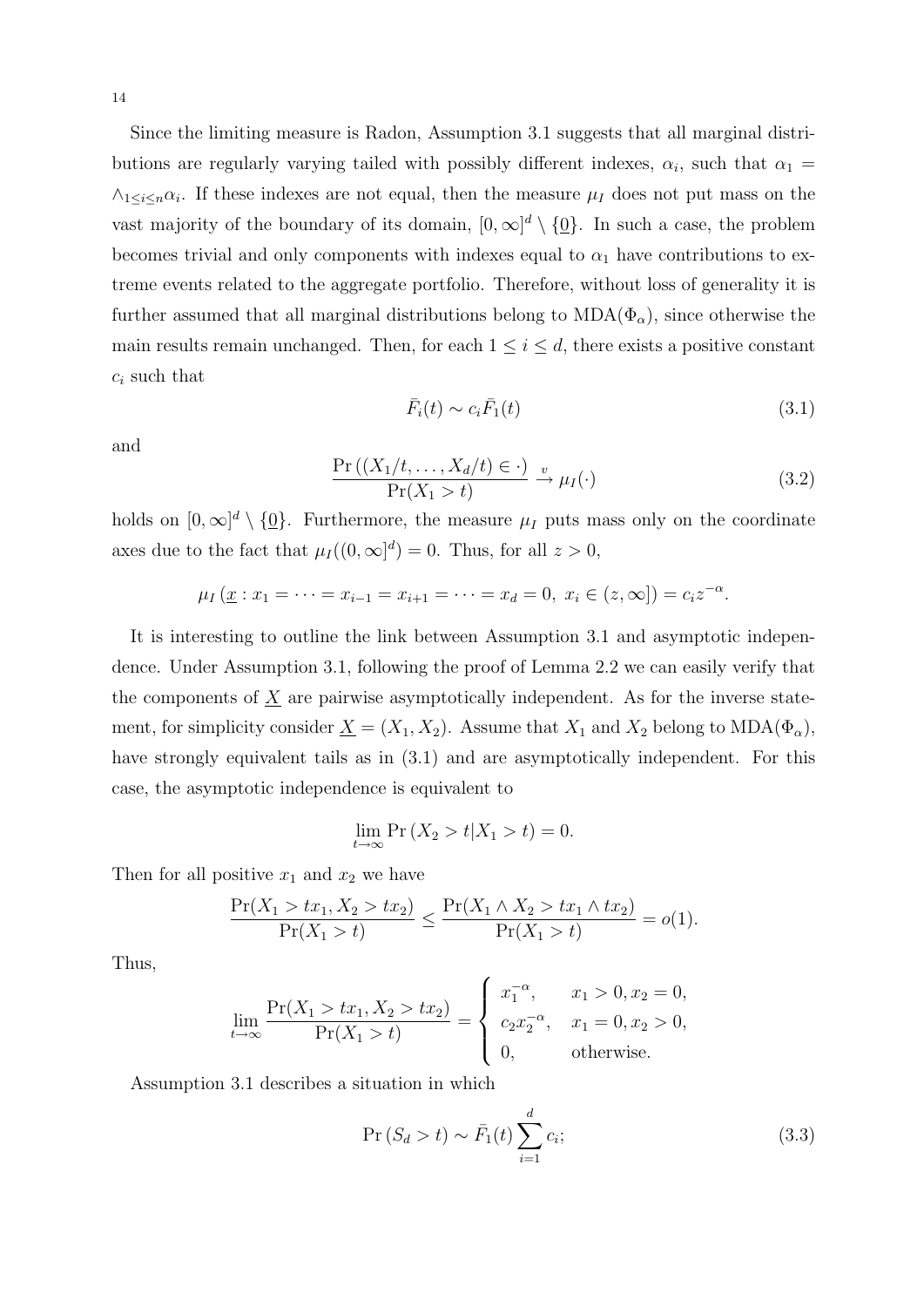see Lemma 2.1 of Davis and Resnick (1996) or Proposition 7.3 of Resnick (2007).

The first main result of this subsection is now given for a multi-line insurance business consisting of asymptotically independent risks with regularly varying tails.

**Theorem 3.1.** *Let*  $\underline{X}$  *be a random vector satisfying Assumption 3.1. If*  $X_1 \in \mathcal{R}_{-\alpha}$  *with*  $\alpha > 1$ *, then for all*  $1 \leq k \leq d$  *we have* 

$$
\mathbf{E}\left[X_k|S_d > \text{VaR}_q[S_d]\right] \sim \frac{\alpha}{\alpha - 1} \frac{c_k}{\sum_{i=1}^d c_i} \text{VaR}_q[S_d],
$$

*where the constants*  $c_i$  *are given by (3.1).* 

*Proof.* Similar to the proof of Theorem 2.1,

$$
\mathbf{E}\left[X_k|S_d>t\right] = \int_0^t \frac{\Pr\left(X_k>z,S_d>t\right)}{\Pr\left(S_d>t\right)} \mathrm{d}z + \int_t^\infty \frac{\Pr\left(X_k>z\right)}{\Pr\left(S_d>t\right)} \mathrm{d}z
$$
\n
$$
= I_1(t) + I_2(t). \tag{3.4}
$$

Now, for any  $0 < z \leq 1$  we have

$$
\frac{\Pr(X_k > tz, S_d > t)}{\Pr(X_1 > t)} = \frac{\Pr(X_k > t)}{\Pr(X_1 > t)} + \frac{\Pr(tz < X_k \le t, S_d > t)}{\Pr(X_1 > t)}
$$
\n
$$
\sim c_k + \mu_I \left( \underline{x} : z < x_k \le 1, \sum_{i=1}^d x_i > 1 \right)
$$
\n
$$
= c_k,
$$

where Proposition A2.12 of Embrechts *et al.* (1997) and the vague convergence property in (3.2) are applied over the  $\mu_I$ -negligible set  $\left\{ \underline{x} : z < x_k \leq 1, \sum_{i=1}^d x_i > 1 \right\}$ . The latter, relation (3.3) and the Dominated Convergence Theorem yield that

$$
I_1(t) = t \int_0^1 \frac{\Pr(X_k > tz, S_d > t)}{\Pr(S_d > t)} \, \mathrm{d}z \sim \frac{c_k}{\sum_{i=1}^d c_i} t. \tag{3.5}
$$

As in the proof of Theorem 2.1, the second term in (3.4) satisfies

$$
I_2(t) \sim \frac{1}{\alpha - 1} \frac{c_k}{\sum_{i=1}^d c_i} t.
$$
\n(3.6)

Putting together  $(3.4)$ ,  $(3.5)$  and  $(3.6)$ , we obtain

$$
\mathbf{E}\left[X_k|S_d > t\right] \sim \frac{\alpha}{\alpha - 1} \frac{c_k}{\sum_{i=1}^d c_i} t,
$$

which completes the proof.  $\Box$ 

An even simpler expression for the CTE-capital allocations is given without proof in the next corollary, which is a consequence of Theorem 3.1, Lemma 2.1 and relation (3.3).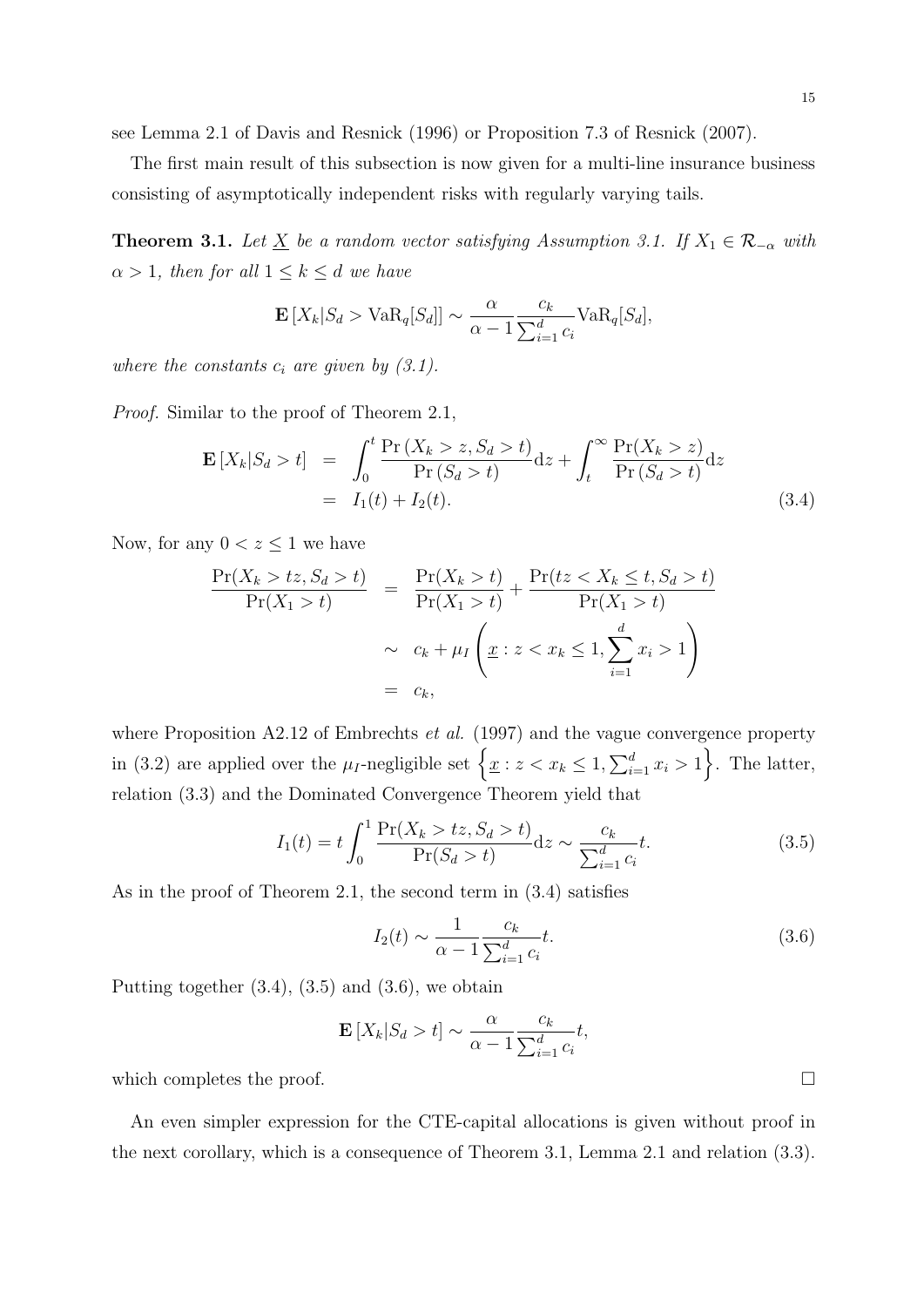**Corollary 3.1.** *Under the conditions of Theorem 3.1, it holds for all*  $1 \leq k \leq d$  *that* 

$$
\mathbf{E}\left[X_k|S_d > \text{VaR}_q[S_d]\right] \sim \frac{\alpha}{\alpha - 1} c_k \left(\sum_{i=1}^d c_i\right)^{\frac{1}{\alpha} - 1} \text{VaR}_q[X_1],
$$

*where the constants*  $c_i$  *are given by (3.1).* 

Our next assumption is motivated by the work of Asimit and Badescu (2010).

**Assumption 3.2.** *Let X be a nonnegative random vector with marginal distribution functions F*1*, . . . , Fd. Assume that there are some measurable and bounded functions*  $h_i(\cdot) : (0, \infty) \to (0, \infty)$  *such that, for distinct*  $i, j \in \{1, \ldots, d\}$ *, the relation* 

$$
\Pr\left(X_j > t | X_i = x\right) \sim \bar{F}_j(t) h_i(x) \tag{3.7}
$$

*holds uniformly for*  $0 \leq x < \infty$ *. In addition, for*  $d \geq 3$ *, it is also assumed that* 

$$
\Pr(X_j > t, X_k > t | X_i = x) = o\left(\bar{F}_j(t) + \bar{F}_k(t)\right) h_i(x) \tag{3.8}
$$

*holds uniformly for*  $0 \leq x < \infty$  *for distinct*  $i, j, k \in \{1, \ldots, d\}$ *.* 

The uniformity of relation (3.7) is understood as

$$
\lim_{t \to \infty} \sup_{0 \le x < \infty} \left| \frac{\Pr\left(X_j > t | X_i = x\right)}{\bar{F}_j(t) h_i(x)} - 1 \right| = 0
$$

while the uniformity of relation  $(3.8)$  as

$$
\lim_{t \to \infty} \sup_{0 \le x < \infty} \frac{\Pr\left(X_j > t, X_k > t | X_i = x\right)}{\left(\bar{F}_j(t) + \bar{F}_k(t)\right) h_i(x)} = 0.
$$

The recent work of Li *et al.* (2010) discussed the verification of the uniformity of relation  $(3.7)$  and the boundedness of the functions  $h_i(\cdot)$ . Clearly, the uniformity property implies that  $\mathbf{E}[h_i(X)] = 1$ .

For the dependence structures discussed by Asimit and Badescu (2010) and Li *et al.* (2010) with strongly equivalent tails, both Assumptions 3.1 and 3.2 are satisfied. It is not difficult to prove that a bivariate random vector with strongly equivalent tails and dependence structure given by the Marshall-Olkin copula (see, e.g., Nelsen, 1999, page 46) satisfies only Assumption 3.1. It will be later seen in Note 3.1 that within a particular (yet fairly general) setting, Assumption 3.2 may provide a refinement for the capital allocations given by Theorem 3.1. Therefore, neither of Assumptions 3.1 and 3.2 is dominated by the other one.

We first establish that random vectors satisfying Assumption 3.2 have pairwise asymptotically independent components.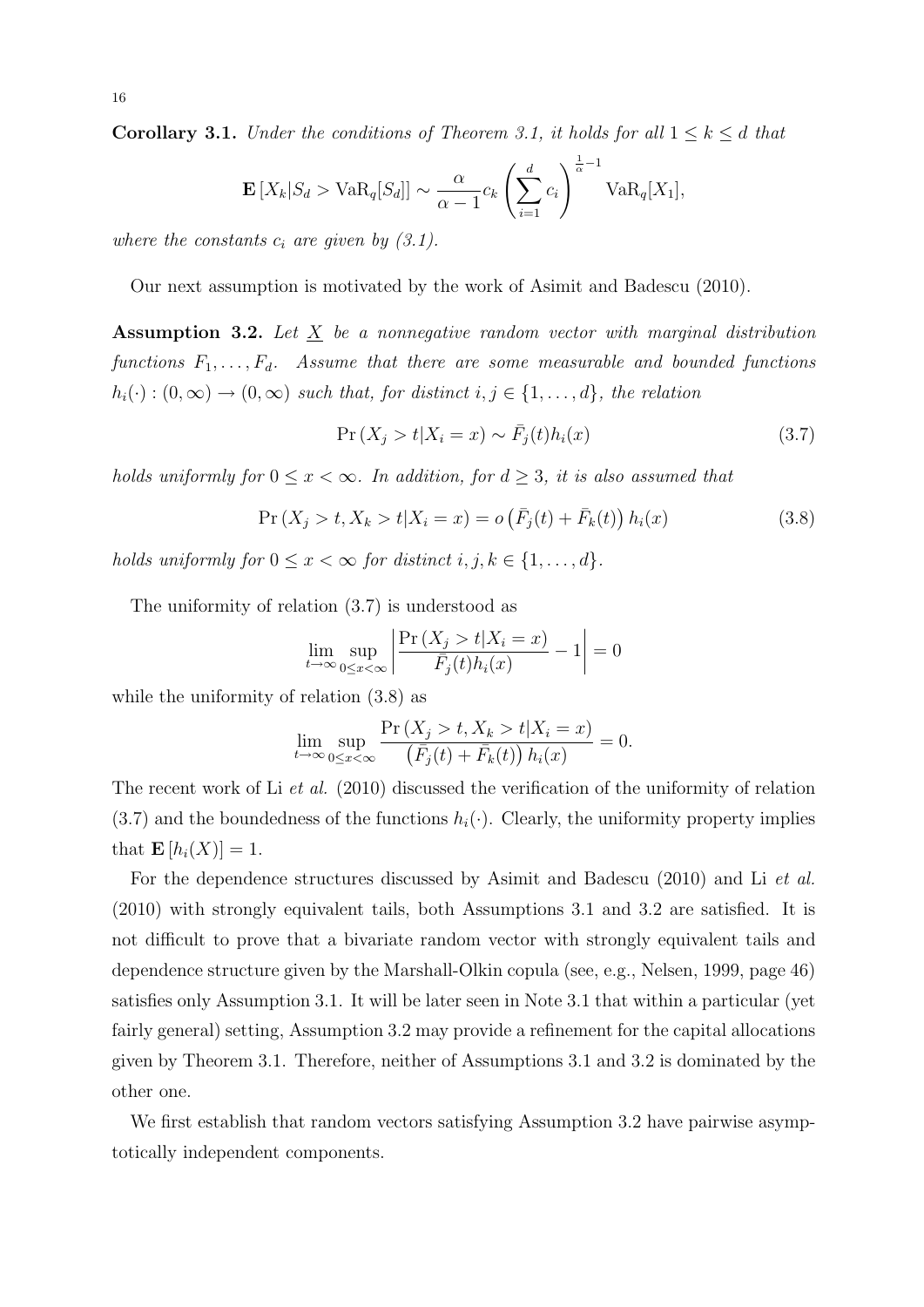**Lemma 3.1.** *Relation (3.7) implies that*  $X_i$  *and*  $X_j$  *are asymptotically independent.* 

*Proof.* By definition,

$$
\Pr(F_j(X_j) > q | F_i(X_i) > q) \leq \frac{\Pr(F_i(X_i) > q, F_j(X_j) \geq q)}{\Pr(F_i(X_i) > q)} \\
= \frac{\int_{\text{VaR}_q[X_j]}^{\infty} \Pr(F_i(X_i) > q | X_j = x) \Pr(X_j \in dx)}{\Pr(F_i(X_i) > q)}.
$$

Hence, by the uniformity of (3.7), the right-hand side above converges to

$$
\lim_{q \uparrow 1} \int_{\text{VaR}_q[X_j]^-}^{\infty} h_j(x) \Pr\left(X_j \in \text{d}x\right) = 0.
$$

Therefore,  $X_i$  and  $X_j$  are asymptotically independent.  $\Box$ 

The next result is crucial for developing our second main result of this subsection.

**Lemma 3.2.** Let  $\underline{X}$  be a random vector satisfying Assumption 3.2 such that each com*ponent has a regularly varying tail. Then the relation*

$$
\Pr\left(\sum_{i=1, i\neq k}^{d} X_i > t \middle| X_k = x\right) \sim h_k(x) \sum_{i=1, i\neq k}^{d} \bar{F}_i(t)
$$

*holds uniformly for*  $0 \leq x < \infty$  *for all*  $1 \leq k \leq d$ *.* 

*Proof.* The proof below proceeds for  $d \geq 3$  and  $k = 1$ , but it can easily be adjusted so that it is valid for  $d \geq 2$  and  $k \neq 1$ . We first derive an asymptotic lower bound. Since each  $X_i$  is nonnegative, by Bonferroni's inequality we have, uniformly for  $0 \leq x < \infty$ ,

$$
\Pr\left(\sum_{i=2}^{d} X_i > t \middle| X_1 = x\right)
$$
\n
$$
\geq \Pr\left(\bigvee_{i=2}^{d} X_i > t \middle| X_1 = x\right)
$$
\n
$$
\geq \sum_{i=2}^{d} \Pr\left(X_i > t | X_1 = x\right) - \sum_{2 \leq i \neq j \leq d} \Pr\left(X_i > t, X_j > t | X_1 = x\right)
$$
\n
$$
\sim h_1(x) \sum_{i=2}^{d} \bar{F}_i(t),
$$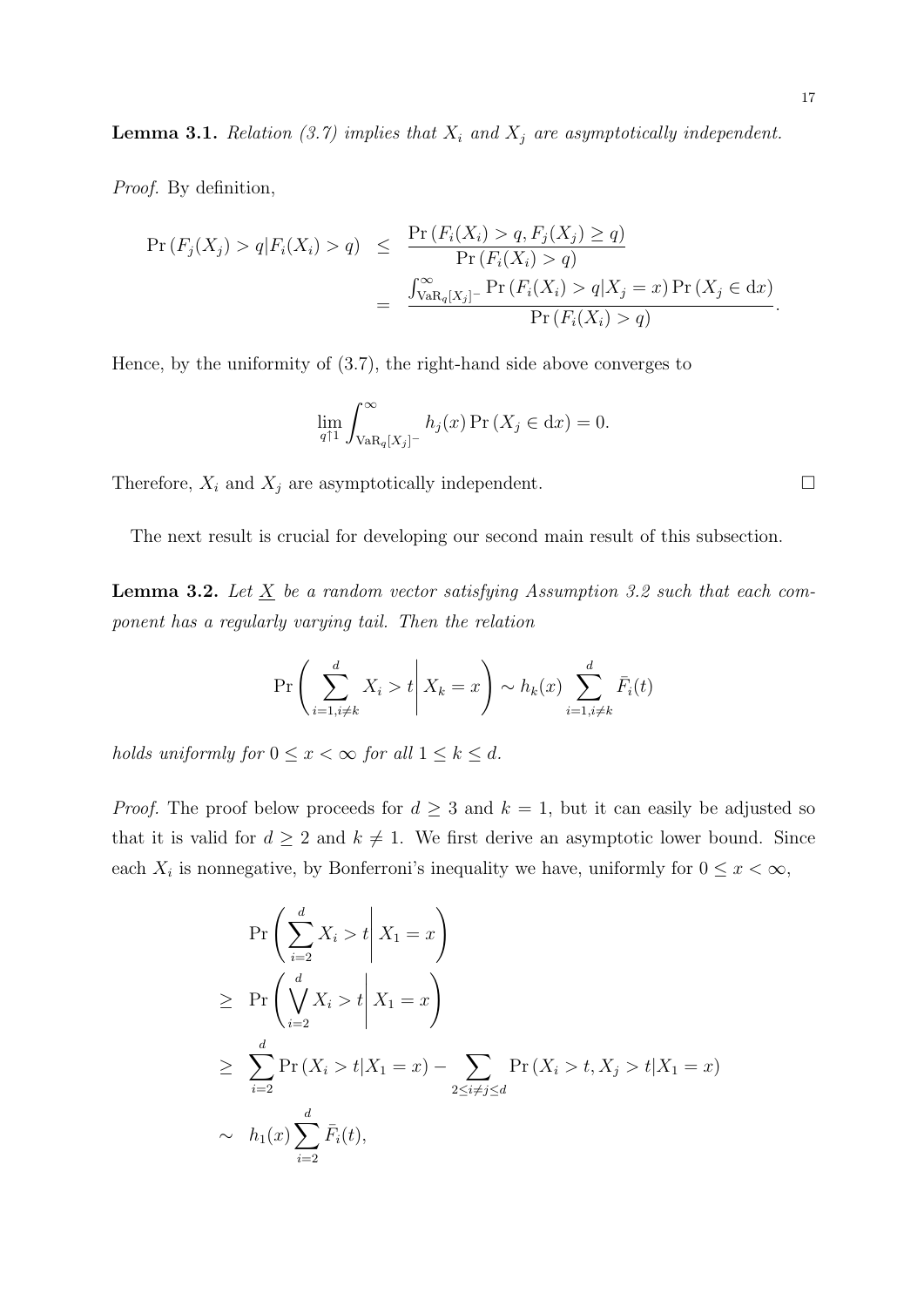where in the last step we applied both  $(3.7)$  and  $(3.8)$ . Next, we derive the corresponding asymptotic upper bound. For an arbitrarily fixed constant  $0 < \varepsilon < 1$ , we have

$$
\Pr\left(\sum_{i=2}^{d} X_i > t \middle| X_1 = x\right)
$$
\n
$$
\leq \Pr\left(\bigvee_{i=2}^{d} X_i > (1-\varepsilon)t \middle| X_1 = x\right) + \Pr\left(\sum_{i=2}^{d} X_i > t, \bigvee_{i=2}^{d} X_i \leq (1-\varepsilon)t \middle| X_1 = x\right)
$$
\n
$$
= I_1(t,\varepsilon) + I_2(t,\varepsilon). \tag{3.9}
$$

Let  $\alpha_i > 0$  be the regularly varying index of  $\bar{F}_i$ . Then relation (3.7) gives that

$$
I_1(t,\varepsilon) \le \sum_{i=2}^d \Pr\left(X_i > (1-\varepsilon)t | X_1 = x\right) \sim h_1(x) \sum_{i=2}^d (1-\varepsilon)^{-\alpha_i} \bar{F}_i(t). \tag{3.10}
$$

Similarly, by (3.8),

$$
I_2(t,\varepsilon) = \Pr\left(\sum_{i=2}^d X_i > t, \sqrt{\sum_{j=2}^d X_j} > \frac{t}{d-1}, \sqrt{\sum_{i=2}^d X_i} \le (1-\varepsilon)t \middle| X_1 = x\right)
$$
  
\n
$$
\le \sum_{j=2}^d \Pr\left(\sum_{i=2}^d X_i > t, X_j > \frac{t}{d-1}, X_j \le (1-\varepsilon)t \middle| X_1 = x\right)
$$
  
\n
$$
\le \sum_{j=2}^d \Pr\left(\sum_{i=2, i\neq j}^d X_i > \varepsilon t, X_j > \frac{t}{d-1} \middle| X_1 = x\right)
$$
  
\n
$$
\le \sum_{2 \le i\neq j \le d} \Pr\left(X_i > \frac{\varepsilon t}{d-2}, X_j > \frac{t}{d-1} \middle| X_1 = x\right)
$$
  
\n
$$
= o\left(h_1(x) \sum_{i=2}^d \bar{F}_i(t)\right).
$$
\n(3.11)

Substituting (3.10) and (3.11) into (3.9) and noticing the arbitrariness of  $\varepsilon$ , we obtain

$$
\Pr\left(\left.\sum_{i=2}^d X_i > t\right| X_1 = x\right) \lesssim h_1(x) \sum_{i=2}^d \bar{F}_i(t).
$$

The proof is complete.  $\Box$ 

Now we are ready to state the second main result of this subsection.

**Theorem 3.2.** Let  $\underline{X}$  be a random vector satisfying Assumption 3.2 such that each com*ponent*  $X_i$  *has a regularly varying tail with index*  $\alpha_i > 1$ *. In addition, if each*  $h_i(\cdot)$  *is a regularly varying function, then*

$$
\Pr(S_d > t) \sim \sum_{i=1}^d \bar{F}_i(t) \tag{3.12}
$$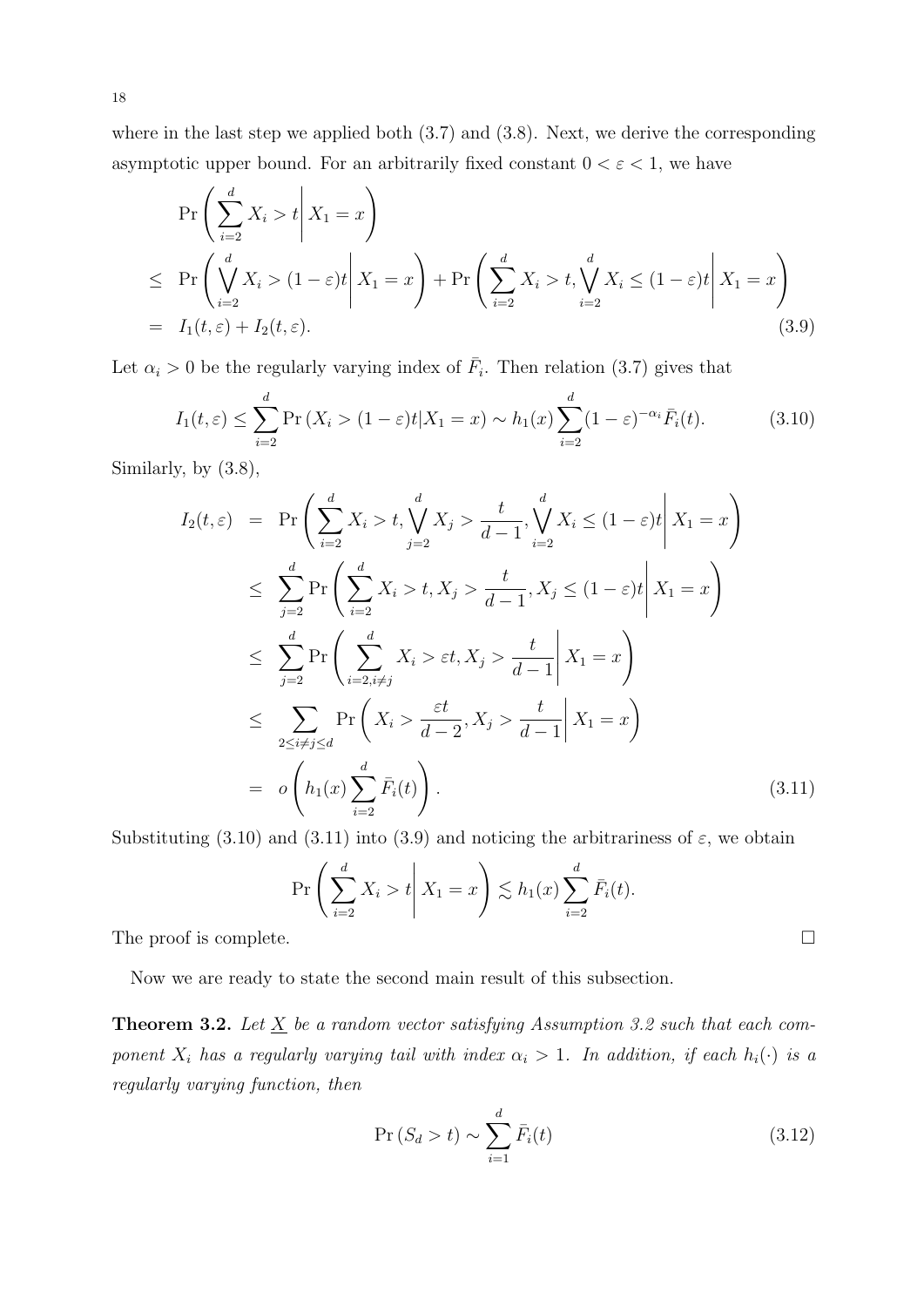*and*

$$
\mathbf{E}\left[X_k|S_d > t\right] \sim \frac{\mathbf{E}\left[X_k h_k(X_k)\right] \sum_{i=1, i \neq k}^d \bar{F}_i(t) + t \bar{F}_k(t) \frac{\alpha_k}{\alpha_k - 1}}{\sum_{i=1}^d \bar{F}_i(t)}.\tag{3.13}
$$

All examples presented in the work of Li *et al.* (2010) give the regular variation property of the functions  $h_i(\cdot)$ . If relation (3.1) holds for each  $1 \leq i \leq d$ , then one may use Theorem 3.2 to recover Corollary 3.1.

**Note 3.1.** *Let us assume that there exist finite constants*  $c_i$ ,  $1 \leq i \leq d$ , such that  $\overline{F}_i(t) \sim$  $c_i\overline{F}_1(t)$  for all  $1 \leq i \leq d-1$  and  $\overline{F}_d(t) \sim t\overline{F}_1(t)c_d$ . Thus,  $\alpha_i = \alpha_1$  for all  $1 \leq i \leq d-1$ *and*  $\alpha_d = \alpha_1 - 1$ *. Suppose*  $\alpha_1 > 2$  *so that*  $X_d$  *has a finite mean as well. In addition,*  $Pr(S_d > t) \sim \bar{F}_d(t)$ , which together with Lemma 2.1, implies that  $VaR_q[S_d] \sim VaR_q[X_d]$ . *Some algebraic manipulations lead to*

$$
\lim_{t \to \infty} \mathbf{E}\left[X_k | S_d > t\right] = \mathbf{E}\left[X_k h_k(X_k)\right] + \frac{\alpha_1}{\alpha_1 - 1} \frac{c_k}{c_d}
$$

*for all*  $1 \leq k \leq d-1$  *and* 

$$
\mathbf{E}\left[X_d|S_d>t\right] \sim t\frac{\alpha_d}{\alpha_d-1}.
$$

*Obviously, these relations generate the asymptotic capital allocation estimates*

$$
\lim_{t \to \infty} \mathbf{E}\left[X_k | S_d > \text{VaR}_q[S_d]\right] = \mathbf{E}\left[X_k h_k(X_k)\right] + \frac{\alpha_1}{\alpha_1 - 1} \frac{c_k}{c_d}
$$

*for all*  $1 \leq k \leq d-1$  *and* 

$$
\mathbf{E}\left[X_d|S_d > \text{VaR}_q[S_d]\right] \sim \frac{\alpha_d}{\alpha_d - 1} \text{VaR}_q\left(X_d\right). \tag{3.14}
$$

*On the contrary, in this particular setting, Theorem 3.1 gives that*

$$
\mathbf{E}\left[X_k|S_d > \text{VaR}_q[S_d]\right] = o\left(\text{VaR}_q[X_d]\right), \qquad 1 \le k \le d-1,
$$

*while the*  $d^{th}$  *capital allocation is given as in relation (3.14). The advantage of using Theorem 3.2 over Theorem 3.1 becomes transparent.*

*Proof.* The proof is provided only for *k* = 1 as the extensions to all other values of *k* are obvious. Similar to the proof of Theorem 2.1,

$$
\mathbf{E}\left[X_1|S_d > t\right] = \int_{0^-}^{\infty} x \Pr\left(X_1 \in dx | S_d > t\right)
$$
\n
$$
= \frac{\int_{0^-}^{\infty} x \Pr\left(S_d - X_1 > t - x | X_1 = x\right) F_1(\mathrm{d}x)}{\int_{0^-}^{\infty} \Pr\left(S_d - X_1 > t - x | X_1 = x\right) F_1(\mathrm{d}x)}.\tag{3.15}
$$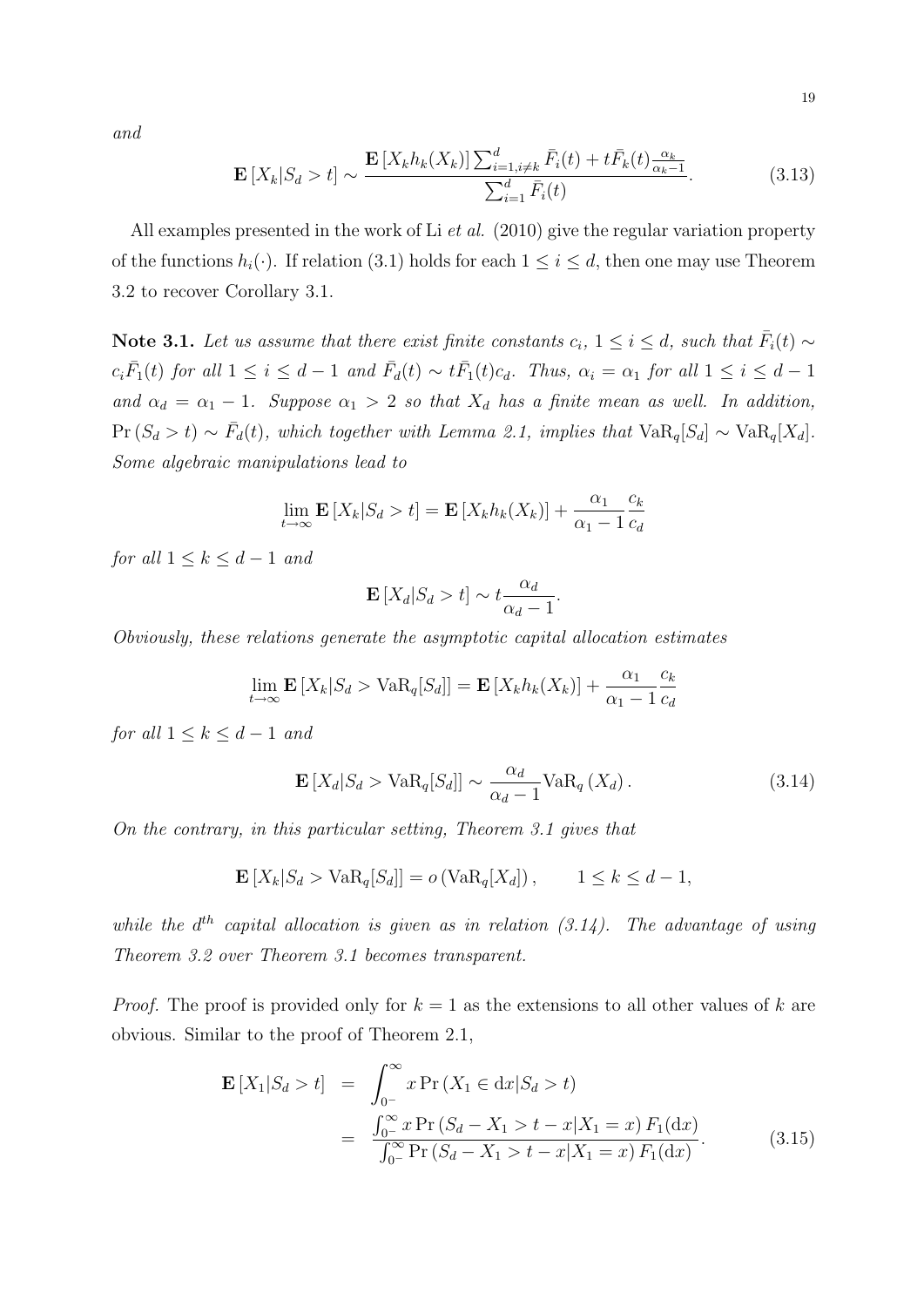We first investigate the numerator from (3.15). By Lemma 3.2, for every  $\varepsilon > 0$ , there is some  $t_0 > 0$  such that, for all  $t \ge t_0$  and  $x > 0$ ,

$$
(1 - \varepsilon)h_1(x) \sum_{i=2}^d \bar{F}_i(t) \le \Pr\left(S_d - X_1 > t | X_1 = x\right) \le (1 + \varepsilon)h_1(x) \sum_{i=2}^d \bar{F}_i(t). \tag{3.16}
$$

According to this constant  $t_0$ , for all  $t \geq t_0$  we split the integral into three parts as

$$
\sum_{i=1}^{3} I_i(t) = \left( \int_{0^-}^{t-t_0} + \int_{t-t_0}^t + \int_t^{\infty} \right) x \Pr\left(S_d - X_1 > t - x | X_1 = x\right) F_1(\mathrm{d}x). \tag{3.17}
$$

Clearly,

$$
I_3(t) = \int_t^\infty x F_1(\mathrm{d}x) \tag{3.18}
$$

and

$$
I_2(t) \le \int_{t-t_0}^t x F_1(\mathrm{d}x) = o\left(I_3(t)\right). \tag{3.19}
$$

By (3.16),

$$
1 - \varepsilon \le \frac{I_1(x)}{\sum_{i=2}^d \int_{0^-}^{t-t_0} x h_1(x) \bar{F}_i(t-x) F_1(\mathrm{d}x)} \le 1 + \varepsilon. \tag{3.20}
$$

Define a distribution *F<sup>∗</sup>* by

$$
F_*(dx) = \frac{xh_1(x)}{\mathbf{E}\left[X_1h_1(X_1)\right]}F_1(\mathrm{d}x),
$$

where  $\mathbf{E}[X_1h_1(X_1)]$  is a finite positive normalizing constant. Clearly,  $F_*$  has a regularly varying tail as well. Thus, by Lemma 1.3.1 of Embrechts *et al.* (1997) (see also Proposition 1.2 or Theorem 2.1 of Cai and Tang, 2004),

$$
\int_{0^{-}}^{t-t_0} x h_1(x) \bar{F}_i(t-x) F_1(\mathrm{d}x)
$$
\n
$$
= \mathbf{E} \left[ X_1 h_1(X_1) \right] \left( \int_{0^{-}}^{\infty} - \int_t^{\infty} - \int_{t-t_0}^t \right) \bar{F}_i(t-x) F_*(\mathrm{d}x)
$$
\n
$$
= (1+o(1)) \mathbf{E} \left[ X_1 h_1(X_1) \right] \left( \bar{F}_i(t) + \bar{F}_*(t) \right) - \mathbf{E} \left[ X_1 h_1(X_1) \right] \bar{F}_*(t) - o(1) \bar{F}_*(t)
$$
\n
$$
= (1+o(1)) \mathbf{E} \left[ X_1 h_1(X_1) \right] \bar{F}_i(t) - o(1) \bar{F}_*(t).
$$

Substituting this into  $(3.20)$ , then substituting  $(3.18)$ ,  $(3.19)$  and  $(3.20)$  into  $(3.17)$  and noticing the arbitrariness of  $\varepsilon$ , we obtain

$$
\sum_{i=1}^{3} I_i(t) \sim \mathbf{E}\left[X_1 h_1(X_1)\right] \sum_{i=2}^{d} \bar{F}_i(t) + \int_t^{\infty} x F_1(\mathrm{d}x)
$$

$$
\sim \mathbf{E}\left[X_1 h_1(X_1)\right] \sum_{i=2}^{d} \bar{F}_i(t) + t \frac{\alpha_1}{\alpha_1 - 1} \bar{F}_1(t). \tag{3.21}
$$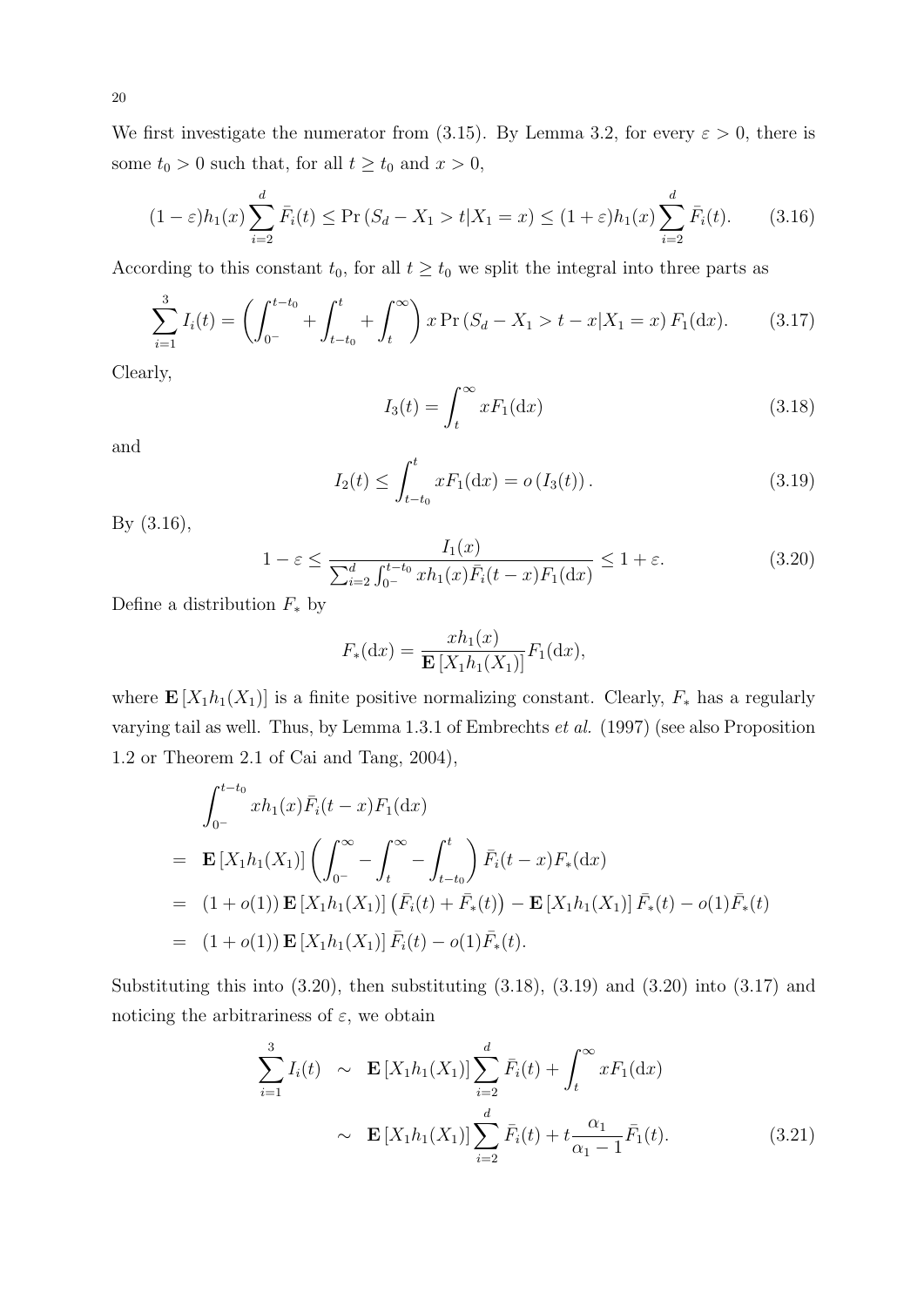Using a similar argumentation and keeping in mind  $\mathbf{E}[h_1(X_1)] = 1$ , one sees that the denominator on the right-hand side of (3.15) can be approximated as

$$
\int_{0^{-}}^{\infty} \Pr\left(S_d - X_1 > t - x | X_1 = x\right) F_1(\mathrm{d}x) \sim \sum_{i=1}^{d} \bar{F}_i(t),\tag{3.22}
$$

which is equivalent to  $(3.12)$ . By substituting  $(3.21)$  and  $(3.22)$  into  $(3.15)$ , we obtain  $(3.13)$  and the proof is complete.

3.2. **Gumbel case.** In the second part of this section, some asymptotic results are obtained for the case in which the risks belong to  $MDA(\Lambda)$  and are unbounded and asymptotically independent. The class  $MDA(\Lambda)$  essentially contains all distributions with rapidly varying tails. Moderately heavy-tailed distributions such as lognormal and Weibull as well as light-tailed distributions such as exponential and gamma are members of  $MDA(\Lambda)$ . For more information, see Embrechts *et al.* (1997).

It has been seen that asymptotic capital allocations are closely related to the tail behavior of the aggregate risk. A moderately heavy-tailed distribution from the Gumbel family is also known as a distribution from the subexponential class *S* for which two independent, identically distributed and nonnegative copies,  $X_1$  and  $X_2$ , satisfy

$$
\Pr(X_1 + X_2 > t) \sim 2 \Pr(X_1 > t).
$$

For a distribution function  $F \in MDA(\Lambda)$ , conditions on its auxiliary function  $a(\cdot)$  under which  $F \in \mathcal{S}$  are available in Goldie and Resnick (1988) and Hashorva *et al.* (2010). The mainstream study of the tail probability of the sum of asymptotically dependent and asymptotically independent random variables has focused on the subexponential case. Mitra and Resnick (2009) investigated the problem from a different perspective. They considered dependent random variables from  $MDA(\Lambda)$  but not necessarily subexponential.

Following the work of Mitra and Resnick (2009) we propose a set of conditions below:

**Assumption 3.3.** Let  $\underline{X}$  be a positive random vector with marginal distributions  $F_1, \ldots, F_d$ . *Assume that*  $F_1 \in \text{MDA}(\Lambda)$  *with an auxiliary function*  $a(\cdot)$  *as defined in (2.9). In addition, for each*  $1 \leq i \leq d$ *, there exists a non-negative constant*  $c_i$  *such that*  $\overline{F}_i(t)/\overline{F}_1(t) \to c_i$ *. Furthermore, assume that, for all*  $1 \leq i \neq j \leq d$ ,

$$
\lim_{t \to \infty} \frac{\Pr\left(X_i > t, X_j > a(t)x\right)}{\bar{F}_1(t)} = 0 \qquad \text{for all } x > 0,\tag{3.23}
$$

*and*

$$
\lim_{t \to \infty} \frac{\Pr\left(X_i > L_{ij}t, X_j > L_{ij}t\right)}{\bar{F}_1(t)} = 0 \qquad \text{for some } L_{ij} > 0. \tag{3.24}
$$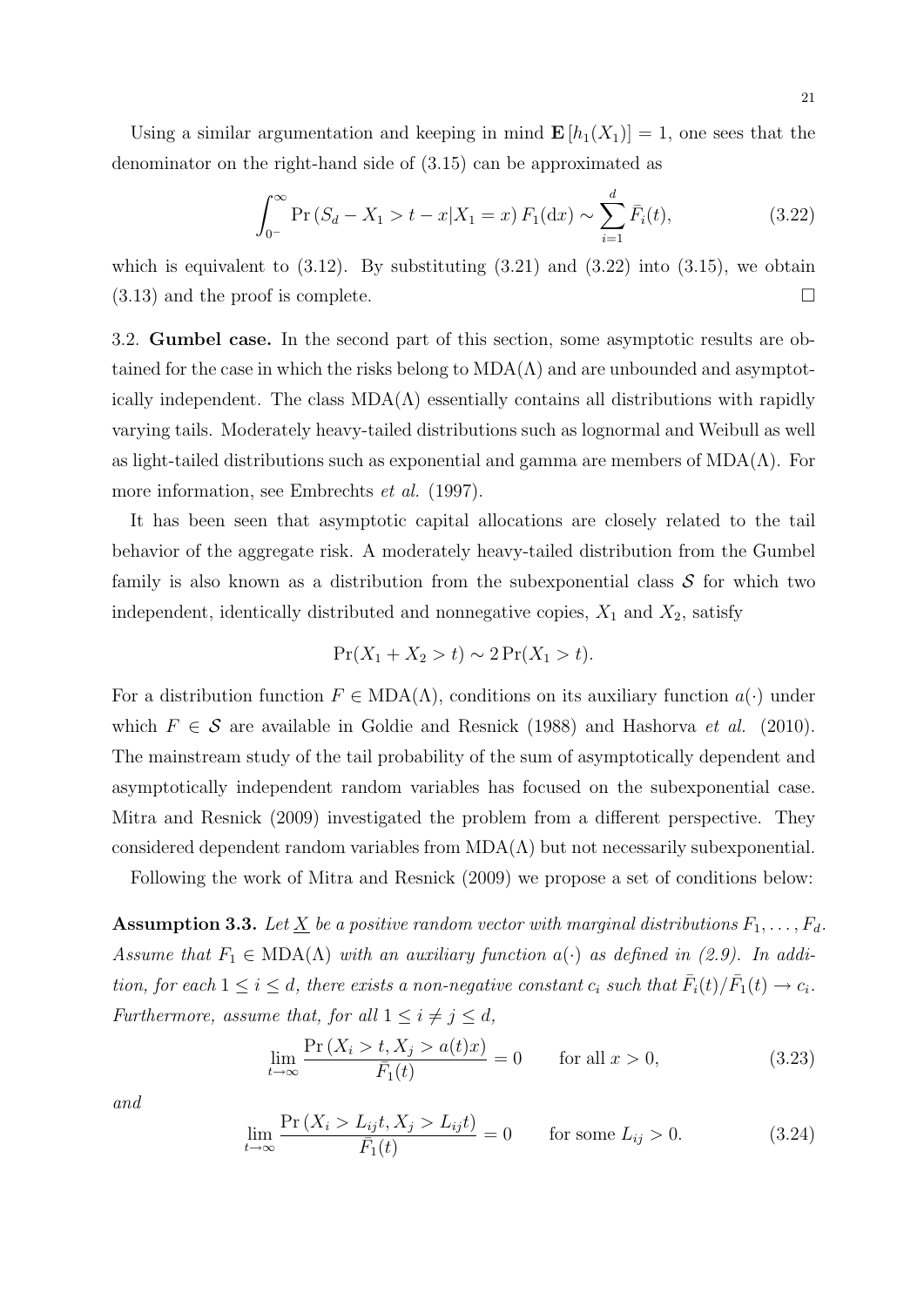If  $c_i > 0$  for all  $1 \leq i \leq d$ , then Assumption 3.3 indeed describes an asymptotic independence case. For simplicity, we only verify this for  $d = 2$ . Note that relation  $(3.23)$ with  $(i, j) = (1, 2)$  trivially implies relation  $(3.25)$  below since  $a(t) = o(t)$ .

**Lemma 3.3.** Let  $\underline{X} = (X_1, X_2)$  be a random vector with marginal distributions  $F_1$  and *F*<sub>2</sub>*.* Assume that  $F_1 \in \text{MDA}(\Lambda)$  with an auxiliary function  $a(\cdot)$ , that  $\overline{F}_2(t)/\overline{F}_1(t) \to c_2$  for *some constant c*<sup>2</sup> *>* 0 *and that the relation*

$$
\lim_{t \to \infty} \frac{\Pr\left(X_1 > t, X_2 > tx\right)}{\bar{F}_1(t)} = 0 \tag{3.25}
$$

*holds for some*  $0 < x < 1$ *. Then*  $X_1$  *and*  $X_2$  *are asymptotically independent.* 

*Proof.* Note that both  $F_1$  and  $F_2$  belong to  $MDA(\Lambda)$  since  $c_2 > 0$ . Thus, for every  $s \in \mathbb{R}$ ,

$$
\lim_{t \to \infty} \frac{\bar{F}_2(t + a(t)s)}{\bar{F}_1(t)} = c_2 e^{-s}.
$$

Fix some *s* small enough such that the right-hand side above is larger than 1. Then it holds for arbitrarily fixed  $y \in (x, 1)$  and for all large  $t$  that

$$
\overline{F}_2(tx) \ge \overline{F}_2(ty + a(ty)s) > \overline{F}_1(ty).
$$

It follows that  $\text{VaR}_{F_1(ty)}[X_2] > tx$ . Analogously to the proof of Lemma 2.2, as  $q \uparrow 1$ , or, equivalently, as  $t = \text{VaR}_q[X_1] \to \infty$ ,

$$
\begin{array}{rcl} \Pr\left(F_2(X_2) > q | F_1(X_1) > q\right) & \leq & \frac{\Pr\left(X_1 \geq \mathrm{VaR}_q[X_1], X_2 \geq \mathrm{VaR}_q[X_2]\right)}{\Pr\left(X_1 > \mathrm{VaR}_q[X_1]\right)} \\ & \leq & \frac{\Pr\left(X_1 \geq t, X_2 \geq \mathrm{VaR}_{F_1(ty)}[X_2]\right)}{\bar{F}_1(t)} \\ & \leq & \frac{\Pr\left(X_1 = t\right) + \Pr\left(X_1 > t, X_2 > tx\right)}{\bar{F}_1(t)} \to 0, \end{array}
$$

where in the last step we used the fact  $Pr(X_1 = t) = o(F_1(t))$  due to Corollary 1.6 of Resnick (1987). Therefore,  $X_1$  and  $X_2$  are asymptotically independent.  $\Box$ 

Corollary 2.2 of Mitra and Resnick (2009) shows that, under Assumption 3.3,

$$
\Pr(S_d > t) \sim \bar{F}_1(t) \sum_{i=1}^d c_i.
$$
\n(3.26)

This result aligns with other asymptotic results for the sum of asymptotically independent subexponential random variables and provides a conspicuous step ahead in understanding the extreme behavior of the sum of dependent random variables for the Gumbel case.

The next lemma provides useful information for the proof of Theorem 3.3 below.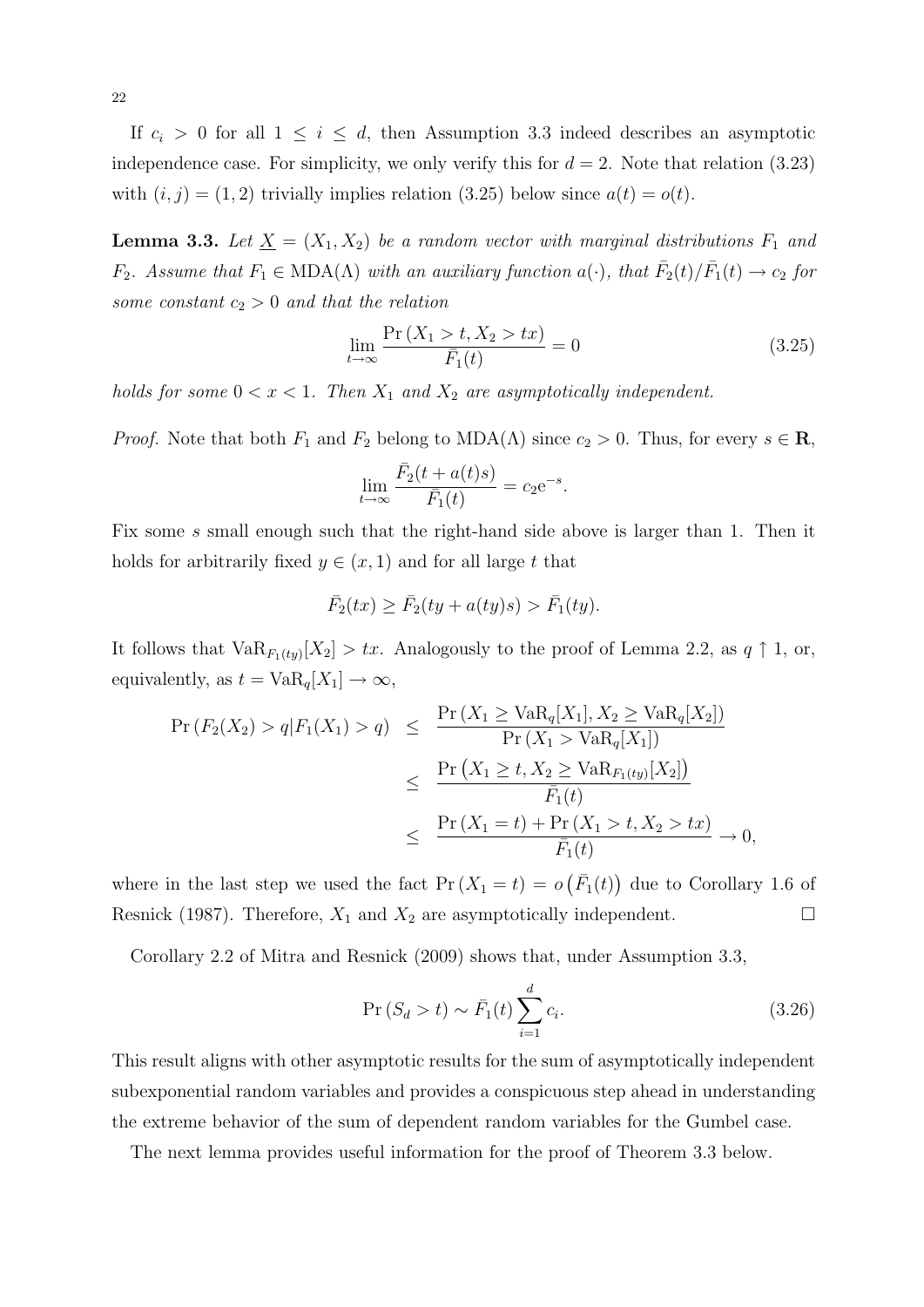$$
\lim_{t \to \infty} \frac{\Pr\left(X_k > a(t)x, S_d - X_k > t + a(t)y\right)}{\bar{F}_1(t)} = \begin{cases} e^{-y} \sum_{i=1, i \neq k}^d c_i, & x \le 0, \\ 0, & x > 0, \end{cases} \tag{3.27}
$$

*and*

$$
\lim_{t \to \infty} \frac{\Pr(X_k \le a(t)x, S_d > t + a(t)y)}{\bar{F}_1(t)} = \begin{cases} e^{-y} \sum_{i=1, i \neq k}^d c_i, & x > 0, \\ 0, & x \le 0. \end{cases} \tag{3.28}
$$

*Proof.* Our first remark is that relation (3.27) holds for non-positive values of x due to (3.26). In addition, the proof of Corollary 2.2 of Mitra and Resnick (2009) shows that, for every  $x > 0$ ,

$$
Pr(X_k > a(t)x, S_d - X_k > t) = o(\bar{F}_1(t)).
$$
\n(3.29)

Now, relation (2.10) implies that, for arbitrarily fixed  $0 < \varepsilon < 1$  and all large t,

$$
(1 - \varepsilon)a(t) \le a(t + a(t)y) \le (1 + \varepsilon)a(t).
$$

Thus, for any  $x > 0$  and  $y \in \mathbf{R}$ ,

$$
\frac{\Pr(X_k > a(t)x, S_d - X_k > t + a(t)y)}{\bar{F}_1(t)}
$$
\n
$$
\leq \frac{\Pr(X_k > a(t + a(t)y) \frac{x}{1+\varepsilon}, S_d - X_k > t + a(t)y)}{\bar{F}_1(t)}
$$
\n
$$
\sim \frac{\Pr(X_k > a(t + a(t)y) \frac{x}{1+\varepsilon}, S_d - X_k > t + a(t)y)}{\bar{F}_1(t + a(t)y)} e^{-y} \to 0,
$$

which is a consequence of relations  $(2.9)$  and  $(3.29)$ . Therefore,  $(3.27)$  is proved.

The proof of the second constituent is facilitated by some vague convergence properties. Let  $M < y$  be fixed. Then, by relation  $(3.27)$ ,

$$
\frac{\Pr\left(\left(\frac{X_k}{a(t)}, \frac{S_d - X_k - t}{a(t)}\right) \in \cdot\right)}{\bar{F}_1(t)} \xrightarrow{v} \mu_k(\cdot)
$$

holds on  $[-\infty, \infty] \times [M, \infty]$  for the measure  $\mu_k$  given by

$$
\mu_k(\mathrm{d}x, \mathrm{d}y) := \sum_{i=1, i \neq k}^d c_i e^{-y} \epsilon_0(\mathrm{d}x) \mathrm{d}y,
$$

where  $\epsilon_0(\cdot)$  denotes the Dirac measure. It is useful to note that in order to fully justify the latter vague convergence property, one should obtain similar results to (3.27) for other compact sets, which can be simply verified since (3.26) holds.

Note that (3.28) is trivial for non-positive values of *x* and for this reason we assume  $x > 0$ . Denote  $A := \{(x_1, x_2) : x_1 \leq x, x_1 + x_2 > y\}$ . The measure  $\mu_k$  puts mass over the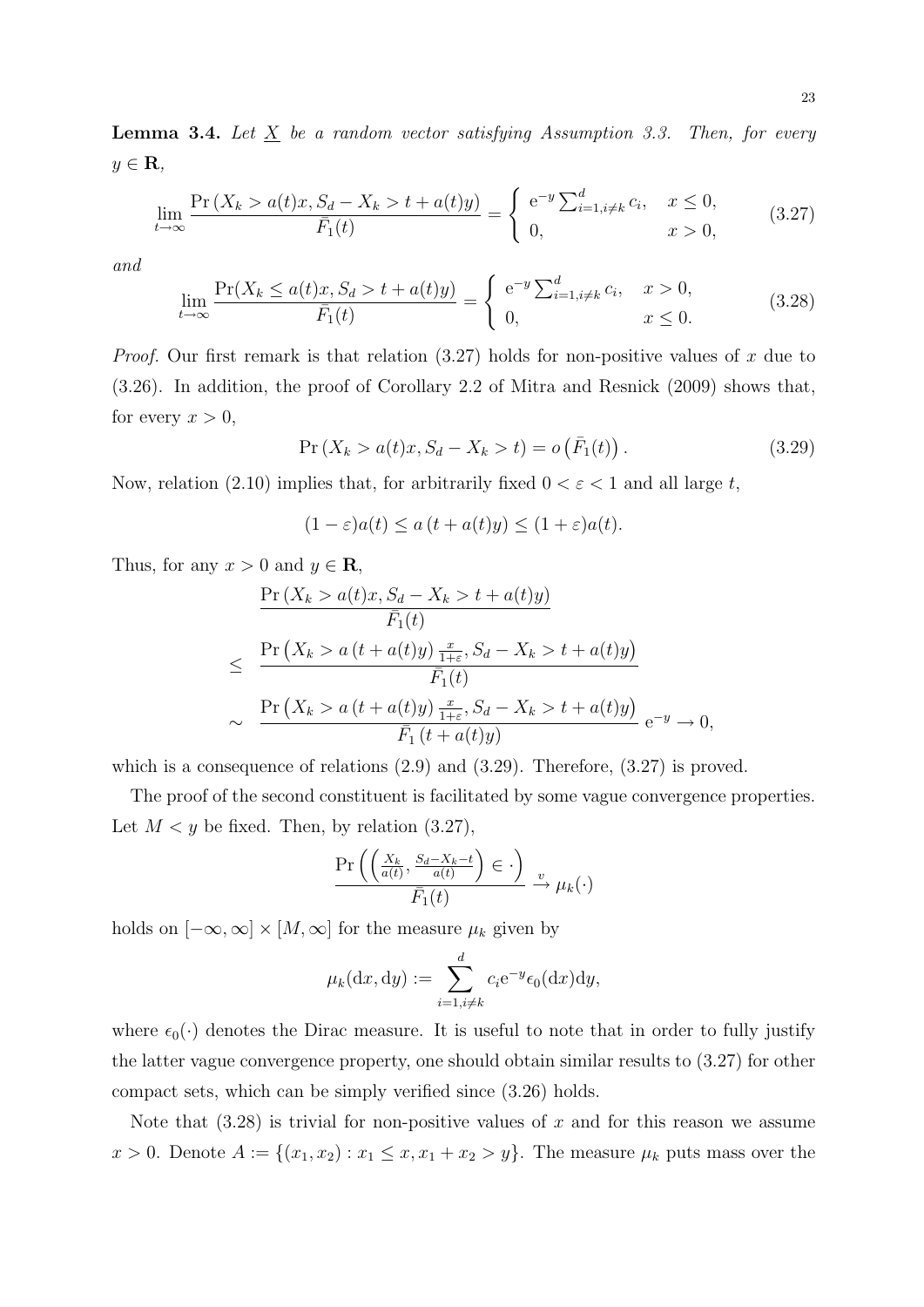24

set *A* only on the line  $\{x_1 = 0, x_2 > y\}$  and, therefore,  $\mu_k(\partial A) = 0$ . Thus, Proposition A2.12 of Embrechts *et al.* (1997) allows us to generate the conclusion

$$
\lim_{t \to \infty} \frac{\Pr(X_k \le a(t)x, S_d > t + a(t)y)}{\bar{F}_1(t)} = \lim_{t \to \infty} \frac{\Pr\left(\left(\frac{X_k}{a(t)}, \frac{S_d - X_k - t}{a(t)}\right) \in A\right)}{\bar{F}_1(t)}
$$
\n
$$
= \mu_k(A) = e^{-y} \sum_{i=1, i \neq k}^d c_i.
$$

The proof is complete.  $\Box$ 

Now, we are able to provide the last main result of this section.

**Theorem 3.3.** Let  $\underline{X}$  be a random vector satisfying Assumption 3.3. Then the relation

$$
\mathbf{E}\left[X_k|S_d > \text{VaR}_q[S_d]\right] = (C_k + o(1))\text{VaR}_q[S_d] \tag{3.30}
$$

*holds for all*  $1 \leq k \leq d$ *, where*  $C_k = c_k \left( \sum_{i=1}^d c_i \right)^{-1}$ .

Note that the constant  $C_k$  above can take value 0 for which reason we did not write relation (3.30) as an equivalence.

*Proof.* Similar to the proof of Theorem 2.2,

$$
\mathbf{E}\left[X_k|S_d > t\right] = \left(\int_0^{a(t)} + \int_{a(t)}^t + \int_t^{\infty}\right) \Pr\left(X_k > z | S_d > t\right) dz
$$
  
=  $I_1(t) + I_2(t) + I_3(t).$ 

Now,  $I_1(t) \leq a(t) = o(t)$ . The change of variables  $z = t + a(t)s$  yields that

$$
I_3(t) = a(t) \int_0^\infty \Pr(X_k > t + a(t)s|S_d > t) ds
$$
  
\n
$$
\leq \frac{a(t)}{\Pr(S_d > t)} \int_0^\infty \Pr(X_k > t + a(t)s) ds
$$
  
\n
$$
\sim \left(\sum_{i=1}^d c_i\right)^{-1} a(t) \int_0^\infty e^{-s} ds
$$
  
\n
$$
= o(t),
$$

as a result of relations (2.9) and (3.26), the Dominated Convergence Theorem and the fact that  $a(t) = o(t)$ . It remains to justify

$$
I_2(t) = (C_k + o(1)) t.
$$
\n(3.31)

Some useful bounds for  $I_2(t)$  are as follows:

$$
(t - a(t)) \Pr(X_k > t | S_d > t) \le I_2(t) \le t \Pr(X_k > a(t) | S_d > t). \tag{3.32}
$$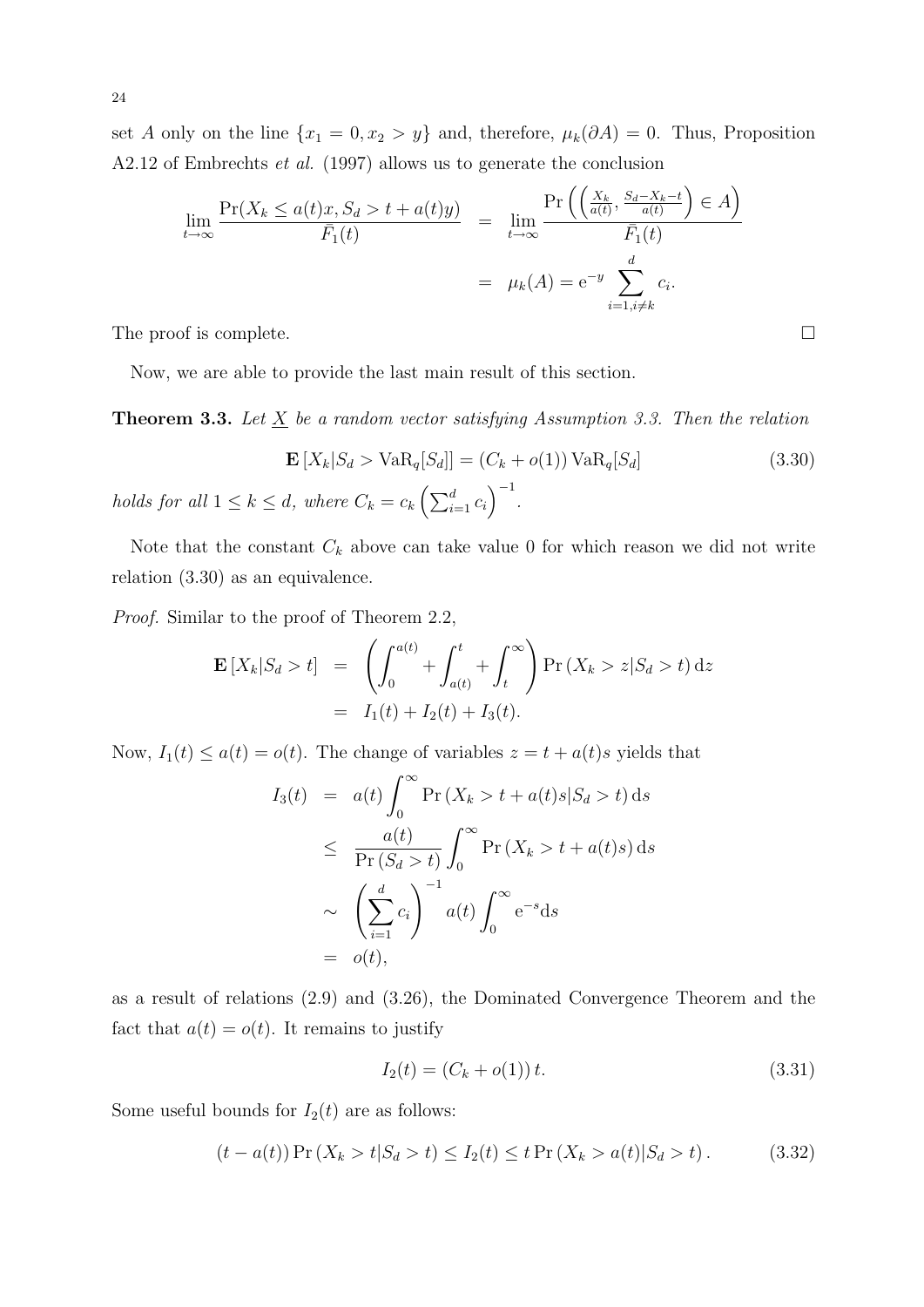The left-hand side above is equal to

$$
(t - a(t)) \Pr(X_k > t | S_d > t) = (t - a(t)) \frac{\Pr(X_k > t)}{\Pr(S_d > t)} = (C_k + o(1)) t,
$$

due to relation (3.26). A similar argumentation and relation (3.28) help us to find the asymptotic behavior of the right-hand side of (3.32), as

$$
\lim_{t \to \infty} \Pr\left(X_k > a(t) | S_d > t\right) = C_k.
$$

Thus, relation (3.31) holds, which completes the proof.  $\Box$ 

As before, Theorem 3.3 indicates that capital allocations can be related only to the reference risk measure,  $VaR_q[X_1]$ . Finally, relation (3.26), Lemma 2.4 and the fact that  $S_d \in \mathcal{R}_{-\infty}$  conclude the following result:

**Corollary 3.2.** Let  $\underline{X}$  be a random vector satisfying Assumption 3.3. Then, as  $q =$ 1 *− p ↑* 1*,*

$$
\mathbf{E}[X_k|S_d > \text{VaR}_q[S_d]] = (C_k + o(1)) \text{VaR}_{1-p/\sum_{i=1}^d c_i}[X_1].
$$

The same as in Corollary 2.2, the right-hand side above can be changed to  $VaR_{1-mp}[X_1]$ for every constant  $m > 0$ , but the most rational choice for  $m$  should be  $m = 1/\sum_{i=1}^{d} c_i$ .

#### 4. Examples

We first provide some examples under which Assumptions 2.1, 2.2 and 3.1 are satisfied. We start out by giving some information regarding the copula concept (further details can be found in Nelsen, 1999). It is well known that the dependence structure associated with the distribution of a random vector can be characterized in terms of a *copula*. A bivariate copula is a two-dimensional distribution function defined on  $[0, 1]^2$  with uniformly distributed marginals. Due to Sklar's theorem (see Sklar, 1959), if  $(X_1, X_2)$  has continuous marginal distributions, then there exists a unique copula, *C*, such that

$$
Pr(X_1 \le x_1, X_2 \le x_2) = C \left( Pr(X_1 \le x_1), Pr(X_2 \le x_2) \right).
$$

Similarly, the *survival copula*,  $\hat{C}$ , is defined as the copula corresponding to the joint tail function satisfying

$$
Pr(X_1 > x_1, X_2 > x_2) = \widehat{C} \left( Pr(X_1 > x_1), Pr(X_2 > x_2) \right).
$$

Note that every copula satisfies

$$
(u_1 + u_2 - 1) \vee 0 \le C(u_1, u_2) \le u_1 \wedge u_2.
$$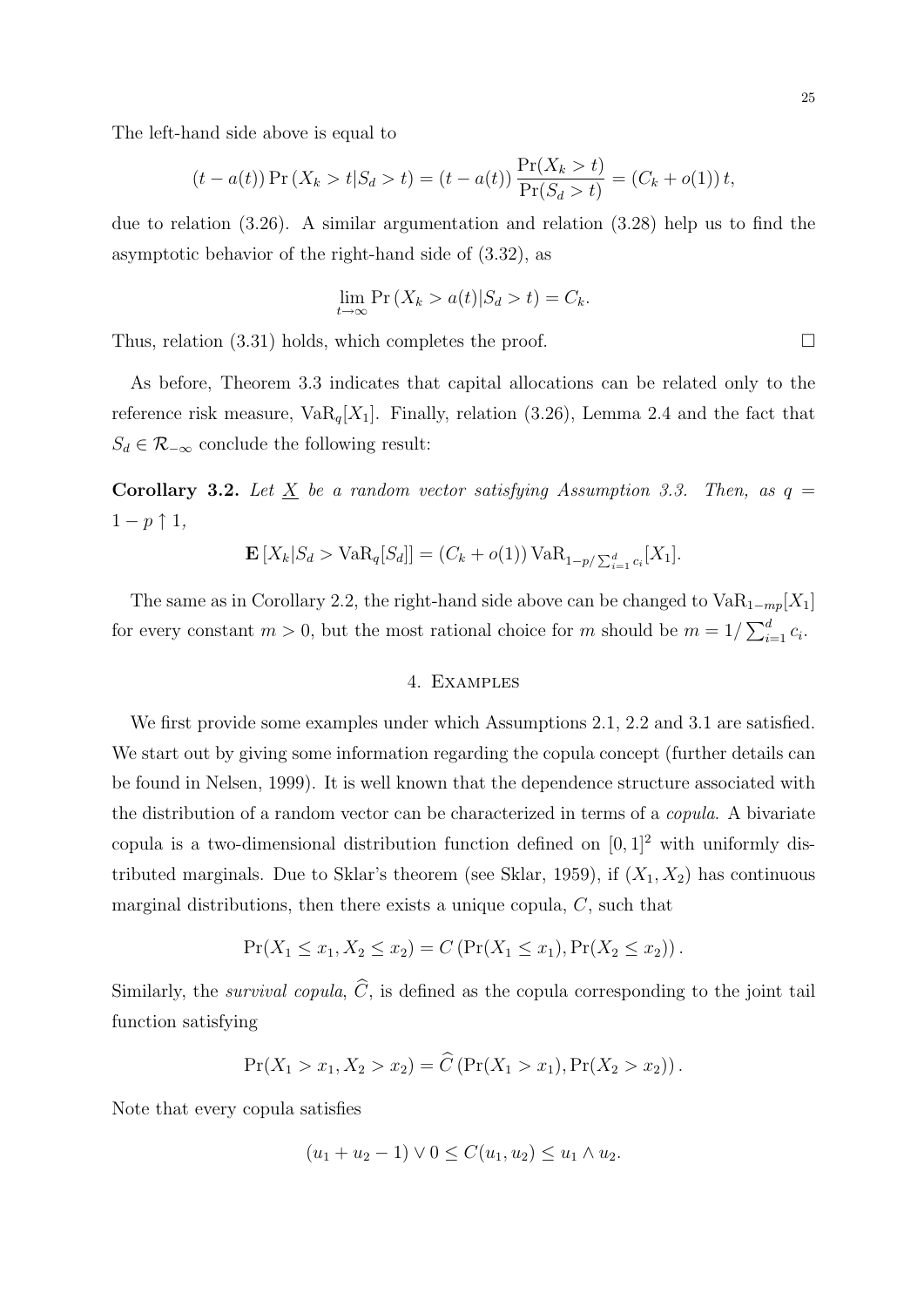Recall that  $W(u_1, u_2) := (u_1 + u_2 - 1) \vee 0$  and  $M(u_1, u_2) := u_1 \wedge u_2$  are known as the *comonotonic* and *counter-monotonic* copulae, which respectively correspond to the strongest and weakest possible dependence structures that may occur between two random variables. The comonotonic (respectively, counter-monotonic) dependence structure arises when one random variable is a non-decreasing (respectively, non-increasing) function of the other.

An appealing class of copulae is the Archimedean one. By definition, an *Archimedean copula C* is given by

$$
C(u_1, u_2) = \varphi^{-1} (\varphi(u_1) + \varphi(u_2)),
$$

where  $\varphi : [0,1] \longmapsto [0,\infty]$ , called the generator of  $C(u_1, u_2)$ , is a strictly decreasing and convex function with  $0 < \varphi(0) \leq \infty$  and  $\varphi(1) = 0$ . The function  $\varphi^{-1}(\cdot)$  is the pseudoinverse of  $\varphi(\cdot)$ , and by convention  $\varphi^{-1}(t) = 0$  if  $t > \varphi(0)$ . A *strict generator* satisfies  $\varphi(0) = \infty$ .

Juri and Wüthrich (2003) developed a set of sufficient conditions on the generator of an Archimedean copula under which the joint concomitant extreme events are characterized. That is, if

$$
\lim_{u \downarrow 0} \frac{\varphi(1 - xu)}{\varphi(1 - u)} = x^{\beta}, \qquad 1 < \beta < \infty,\tag{4.1}
$$

then

$$
\lim_{u \downarrow 0} \frac{\widehat{C}(ux_1, ux_2)}{u} = x_1 + x_2 - \left(x_1^{\beta} + x_2^{\beta}\right)^{1/\beta}.
$$

Now, under the assumption that both risks belong to  $MDA(\Phi_{\alpha})$  and have strongly equivalent tail probabilities,

$$
\lim_{t \to \infty} \frac{\Pr(X_2 > t)}{\Pr(X_1 > t)} = c \tag{4.2}
$$

with  $c = c_F > 0$ , we have

$$
\lim_{t \to \infty} \frac{\Pr(X_1 > tx_1, X_2 > tx_2)}{\Pr(X_1 > t)} = x_1^{-\alpha} + c_F x_2^{-\alpha} - \left(x_1^{-\alpha\beta} + c_F^{\beta} x_2^{-\alpha\beta}\right)^{1/\beta}.\tag{4.3}
$$

As expected, if condition (4.1) is satisfied and both risks belong to  $MDA(\Lambda)$  such that relation (4.2) holds with  $c = c_G > 0$ , then

$$
\lim_{t \to \infty} \frac{\Pr(X_1 > t + a(t)x_1, X_2 > t + a(t)x_2)}{\Pr(X_1 > t)} = e^{-x_1} + c_6 e^{-x_2} - \left(e^{-\beta x_1} + c_6^{\beta} e^{-\beta x_2}\right)^{1/\beta},
$$

where the auxiliary function  $a(\cdot)$  is defined as in (2.9) corresponding to  $X_1$ .

Similarly, assume now that the survival copula is Archimedean with a strict generator satisfying

$$
\lim_{u \downarrow 0} \frac{\varphi(xu)}{\varphi(u)} = x^{-\beta}, \qquad 0 \le \beta \le \infty,
$$
\n(4.4)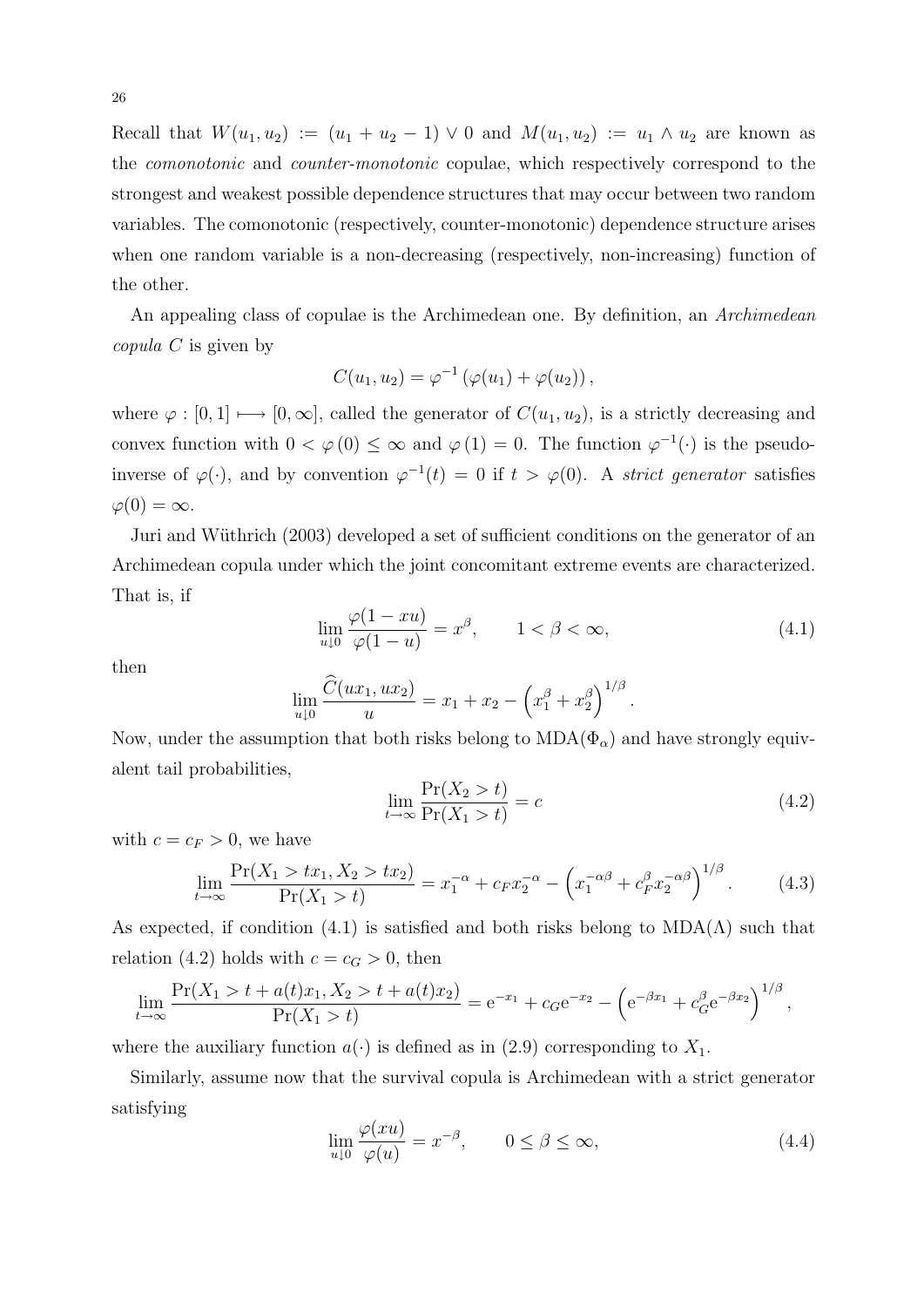where  $\beta = \infty$  implies that

$$
\lim_{u \downarrow 0} \frac{\varphi(xu)}{\varphi(u)} = \begin{cases} \infty, & x < 1, \\ 0, & x > 1. \end{cases}
$$

Now,

$$
\lim_{u \downarrow 0} \frac{\widehat{C}(ux_1, ux_2)}{u} = \begin{cases} 0, & \beta = 0, \\ \left(x_1^{-\beta} + x_2^{-\beta}\right)^{-1/\beta}, & 0 < \beta < \infty, \\ x_1 \wedge x_2, & \beta = \infty. \end{cases} \quad \text{for all } x_1, x_2 > 0. \tag{4.5}
$$

The work of Juri and Wüthrich (2003) justifies the above for  $0 < \beta < \infty$ , while Lemma 4.1 below proves (4.5) for  $\beta = 0$  and  $\beta = \infty$ . The same paper shows that Assumptions 2.1, 2.2 and 3.1 are satisfied for finite positive values of *β*, but one can easily extend this to the remaining cases. Specifically, if relation (4.2) holds with  $c = c_F > 0$  and  $X_1 \in MDA(\Phi_\alpha)$ , then

$$
\lim_{t \to \infty} \frac{\Pr(X_1 > tx_1, X_2 > tx_2)}{\Pr(X_1 > t)} = \begin{cases} \left( x_1^{\alpha \beta} + c_F^{\beta} x_2^{\alpha \beta} \right)^{-1/\beta}, & \text{if } 0 < \beta < \infty, \\ x_1^{-\alpha} \wedge c_F x_2^{-\alpha}, & \text{if } \beta = \infty, \end{cases}
$$

and

$$
\lim_{t \to \infty} \frac{\Pr(X_1 > tx_1, X_2 > tx_2)}{\Pr(X_1 > t)} = \begin{cases} x_1^{-\alpha}, & \text{if } \beta = 0, x_1 > 0, x_2 = 0, \\ c_F x_2^{-\alpha}, & \text{if } \beta = 0, x_1 = 0, x_2 > 0, \\ 0, & \text{otherwise.} \end{cases} \tag{4.6}
$$

In addition, if relation (4.2) holds with  $c = c_G > 0$  and  $X_1 \in MDA(\Lambda)$ , then

$$
\lim_{t \to \infty} \frac{\Pr(X_1 > t + a(t)x_1, X_2 > t + a(t)x_2)}{\Pr(X_1 > t)} = \begin{cases} \left( e^{\beta x_1} + c_G^{\beta} e^{\beta x_2} \right)^{-1/\beta}, & \text{if } 0 < \beta < \infty, \\ e^{-x_1} \wedge c_G e^{-x_2}, & \text{if } \beta = \infty. \end{cases}
$$

Finally, note that a non-strict generator for a survival Archimedean copula gives (4.6) since it is certain that concomitant extreme events are impossible to occur.

A comprehensive list of copulae that satisfy the conditions explained in (4.1) and (4.4) is included in Charpentier and Segers (2009). The vast majority of Archimedean copulae that satisfy (4.4) with  $\beta = 1$ , together with relation (4.2) with  $c = c_F > 0$  and  $X_1 \in MDA(\Phi_\alpha)$ , gives (4.6), which designs the framework defined in Assumption 3.1. Additional examples outside the Archimedean world can be found in Asimit and Jones (2008) and Kortschak and Albrecher (2009).

The next lemma develops some asymptotic results that are useful in justifying the extreme behavior of a bivariate random vector with an Archimedean survival copula.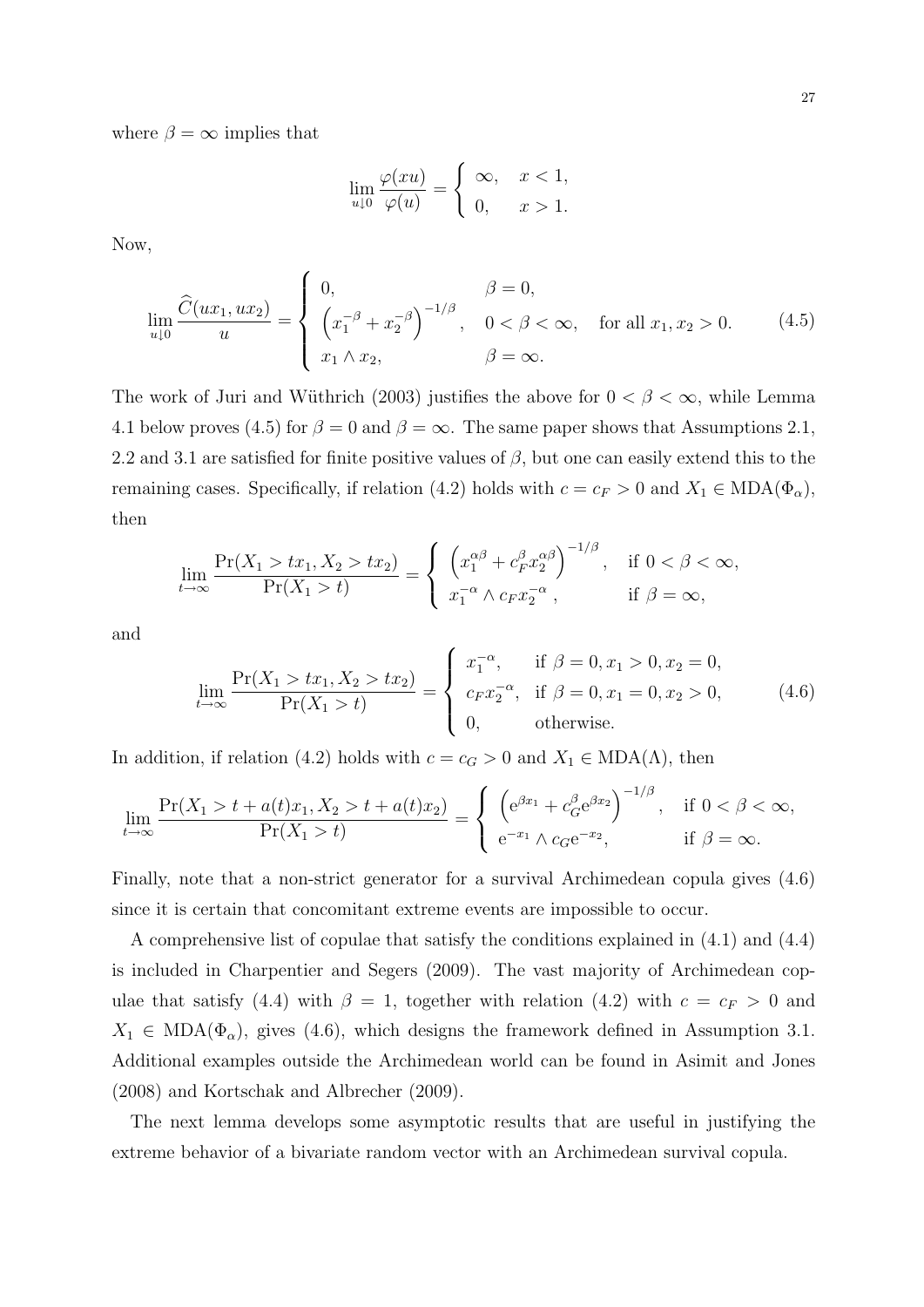**Lemma 4.1.** Let  $C(\cdot, \cdot)$  be a copula such that the survival copula is Archimedean with a *strict generator satisfying (4.4). Then*

$$
\lim_{u \downarrow 0} \frac{\widehat{C}(ux_1, ux_2)}{u} = \begin{cases} 0, & \beta = 0, \\ x_1 \wedge x_2, & \beta = \infty, \end{cases}
$$
\n(4.7)

*holds for any positive x*<sup>1</sup> *and x*2*, and*

$$
\lim_{u \downarrow 0} \frac{\widehat{C}(u, f(u))}{f(u)} = 1 \tag{4.8}
$$

*is true for any*  $0 < \beta \leq \infty$  *and any positive measurable function*  $f(u) = o(u)$ *.* 

*Proof.* We first prove relation (4.7) for  $\beta = 0$ . Recall that (4.4) holds locally uniformly. Therefore, for any  $0 < \varepsilon < 1/2, x_1, x_2 > 0$  and *u* sufficiently small, we have

$$
\varphi(ux_1) + \varphi(ux_2) > 2(1 - \varepsilon)\varphi(u).
$$

Now,  $\varphi(0) = \infty$  implies that  $\varphi^{-1}(\cdot)$  is rapidly varying at  $\infty$  (see Proposition 0.8(v), Resnick, 1987). Thus,

$$
\frac{\widehat{C}(ux_1, ux_2)}{u} = \frac{\varphi^{-1}(\varphi(ux_1) + \varphi(ux_2))}{u} \le \frac{\varphi^{-1}(2(1-\varepsilon)\varphi(u))}{\varphi^{-1}(\varphi(u))} \to 0, \qquad u \downarrow 0.
$$

The case in which  $\beta = \infty$  follows in a similar manner. Proposition 0.8(v) of Resnick (1987) implies that  $\varphi^{-1}(\cdot)$  is slowly varying at  $\infty$ . As before, we obtain that

$$
\frac{\widehat{C}(ux_1, ux_2)}{u} \ge \frac{\varphi^{-1}\left(2\varphi\left(ux_1 \wedge ux_2\right)\right)}{\varphi^{-1}\left(\varphi\left(ux_1 \wedge ux_2\right)\right)}\left(x_1 \wedge x_2\right) \to x_1 \wedge x_2, \qquad u \downarrow 0,\tag{4.9}
$$

since  $\varphi(ux_1) \vee \varphi(ux_2) \leq \varphi(ux_1 \wedge ux_2)$  holds for all  $u, x_1, x_2 > 0$ . The upper bound is straightforward since  $C(x_1, x_2) \leq M(x_1, x_2)$ , which concludes the first part of this lemma.

To verify relation (4.8), notice that  $f(u) = o(u)$  yields

$$
\frac{\widehat{C}(u, f(u))}{f(u)} \le \frac{u \wedge f(u)}{f(u)} \to 1.
$$

First assume that  $0 < \beta < \infty$ . For any  $\varepsilon > 0$  and *u* sufficiently small, we have  $\varphi(f(u)/\varepsilon) >$  $\varphi(u)$ . Thus,

$$
\frac{\widehat{C}(u,f(u))}{f(u)} \ge \frac{\varphi^{-1}\left(\varphi\left(\frac{f(u)}{\varepsilon}\right) + \varphi\left(f(u)\right)\right)}{f(u)} \to \left(\varepsilon^{\beta} + 1\right)^{-1/\beta}, \qquad u \downarrow 0,
$$

due to (4.5). By taking  $\varepsilon \downarrow 0$ , the lower and upper bounds coincide in this setting. For  $\beta = \infty$ , the lower bound follows by a similar reasoning as used in relation (4.9), which concludes (4.8). The proof is complete.  $\Box$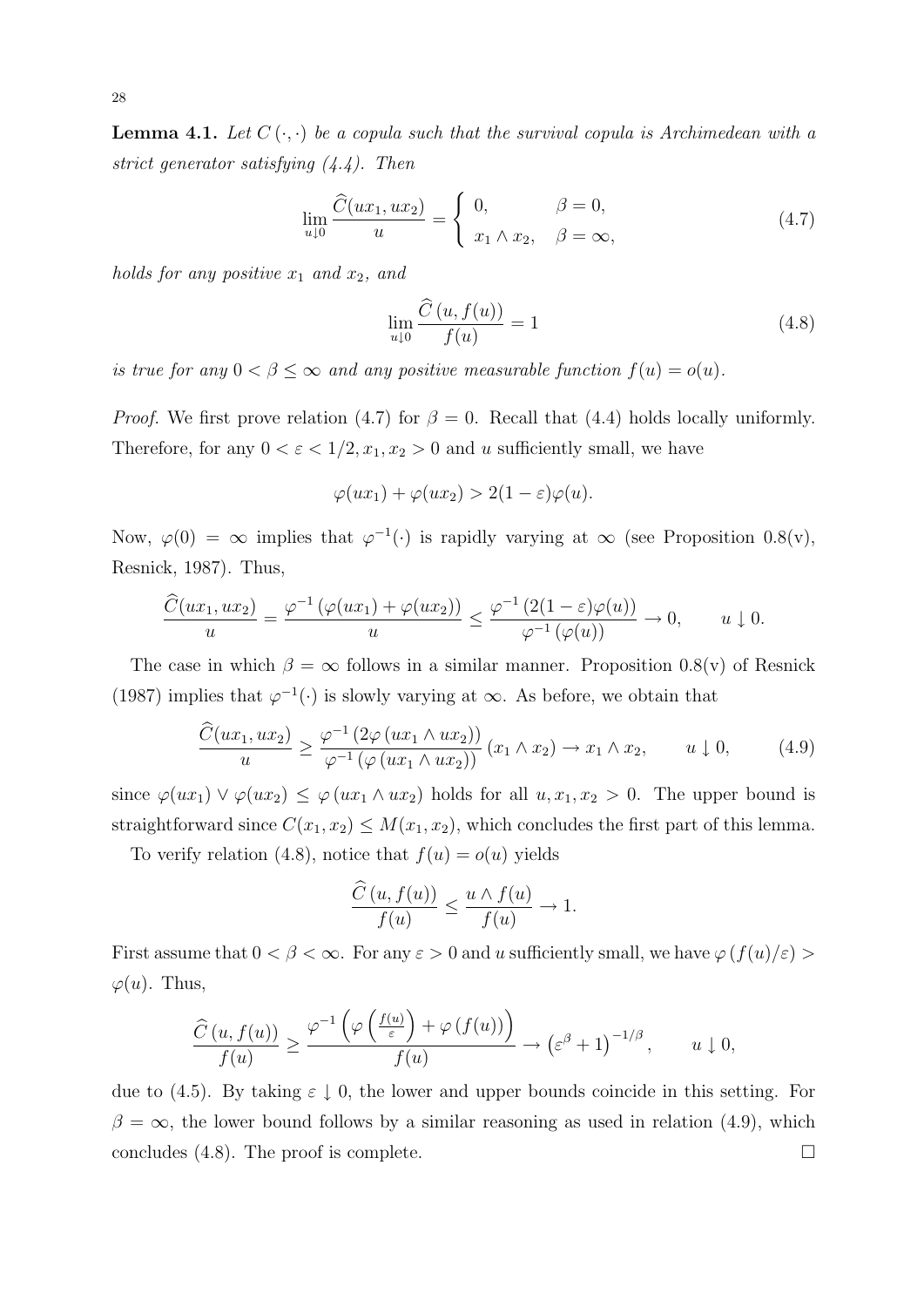Examples regarding Assumption 3.2 have been already discussed. Multiple examples regarding Assumption 3.3 have been provided by Mitra and Resnick (2009). We now indicate a wide class of distributions under which conditions required by Assumption 3.3 are verified.

We consider an asymmetric class of copulae studied by Khoudraji (1995) (see also Genest *et al.*, 1998). If  $C(\cdot, \cdot)$  is an Archimedean copula then

$$
C_{k,l}(u_1, u_2) := u_1^{1-k} u_2^{1-l} C(u_1^k, u_2^l), \qquad k, l \in (0, 1), \tag{4.10}
$$

defines another copula, which we call a *transformed asymmetric Archimedean copula*. It can be easily seen that for any dependence structure, the copula  $C_{k,l}(\cdot,\cdot)$  describes an asymptotically independent scenario in the upper tail.

**Proposition 4.1.** Let  $(X_1, X_2)$  be a bivariate non-negative random vector whose mar*ginal distributions are identical to*  $F \in \text{MDA}(\Lambda)$  *with auxiliary function*  $a(\cdot)$  *as described in (2.9). The survival copula is assumed to be given by a transformed asymmetric Archimedean copula*  $C_{k,l}(\cdot, \cdot)$  *as defined in (4.10).* 

*(i)* If  $\varphi$  *is a strict generator satisfying* (4.4) with  $0 < \beta \leq \infty$  *and the distribution F is such that*

$$
\lim_{t \to \infty} \frac{\bar{F}^b\left(xa(t)\right)}{\bar{F}^c(t)} = \begin{cases} 0, & b > c, \\ \infty, & b \le c, \end{cases}
$$
\n(4.11)

*holds for all*  $b, c, x > 0$ *, then conditions (3.23) and (3.24) hold.* 

(*ii*) If  $\varphi$  *is a non-strict generator, then conditions (3.23) and (3.24) hold for any distribution function*  $F \in MDA(\Lambda)$  *with*  $a(t) \to \infty$ .

The assumption of a non-strict generator can be easily relaxed. Specifically, conditions (3.23) and (3.24) still hold whenever  $Pr(X_1 > t_0, X_2 > t_0) = 0$  for some  $t_0 > 0$  together with the compulsory condition of strongly equivalent tails with an unbounded auxiliary function. This is the case if the underlying survival copula is given by an Archimedean copula or a transformed asymmetric Archimedean copula with non-strict generators. The counter-monotonic dependence structure reflects a similar extreme behavior.

*Proof.* A non-strict generator excludes joint extreme events with probability one, which together with the fact that  $a(\cdot)$  is unbounded, indicates that, for any  $x_1, x_2, L > 0$  and all large *t*,

$$
\Pr(X_1 > t, X_2 > x_2 a(t)) = \Pr(X_1 > x_1 a(t), X_2 > t) = \Pr(X_1 > La(t), X_2 > La(t)) = 0.
$$

Evidently, conditions (3.23) and (3.24) are satisfied in this case.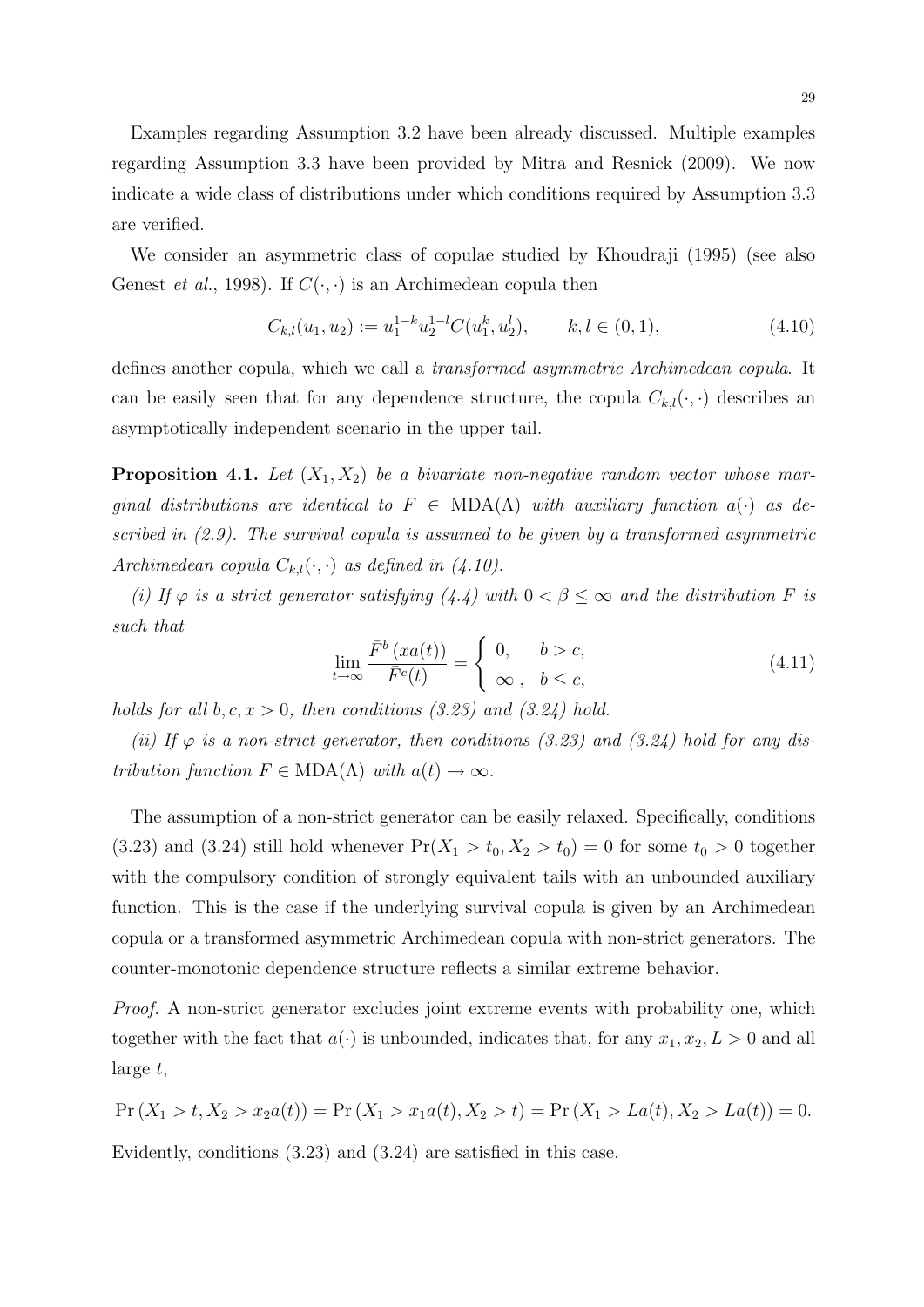It is further assumed that  $\varphi$  is a strict generator. We start out the verification of condition (3.23) by noticing that

$$
\Pr(X_1 > x_1, X_2 > x_2) = \bar{F}^{1-k}(x_1) \bar{F}^{1-l}(x_2) \widehat{C} \left( \bar{F}^k(x_1), \bar{F}^l(x_2) \right)
$$

and that

$$
\widehat{C}\left(\bar{F}^k(t),\bar{F}^l\left(xa(t)\right)\right) \sim \begin{cases} \bar{F}^l\left(xa(t)\right), & l > k, \\ \bar{F}^k(t), & l \leq k, \end{cases}
$$

where the latter is a direct implication of relations  $(4.8)$  and  $(4.11)$ . Thus,

$$
\Pr(X_1 > t, X_2 > xa(t)) \sim \begin{cases} \bar{F}^{1-k}(t)\bar{F}(xa(t)) = o(\bar{F}(t)), & l > k, \\ \bar{F}(t)\bar{F}^{1-l}(xa(t)) = o(\bar{F}(t)), & l \le k, \end{cases}
$$

which implies (3.23).

To verify condition (3.24), without loss of generality we assume  $k \leq l$ . If  $k < l$  then

$$
\bar{F}^{l}(La(t)) = o\left(\bar{F}^{k}(La(t))\right) \quad \text{for any } L > 0,
$$

which, together with  $(4.8)$  and  $(4.11)$ , gives

$$
\begin{array}{rcl} \Pr\left(X_1 > La(t), X_2 > La(t)\right) & = & \bar{F}^{2-k-l}\left(La(t)\right)\widehat{C}\left(\bar{F}^k\left(La(t)\right), \bar{F}^l\left(La(t)\right)\right) \\ & & \sim & \bar{F}^{2-k}\left(La(t)\right) \\ & & = & o\left(\bar{F}(t)\right). \end{array}
$$

If  $l = k$  then

$$
\Pr(X_1 > La(t), X_2 > La(t)) = \bar{F}^{2-2k} (La(t)) \hat{C} (\bar{F}^k (La(t)), \bar{F}^k (La(t)))
$$
  

$$
\sim 2^{-1/\beta} \bar{F}^{2-k} (La(t))
$$
  

$$
= o (\bar{F}(t)),
$$

where the second step is due to  $(4.5)$  and the last step due to  $(4.11)$ . Thus, the proof is  $\Box$  complete.

Two moderately heavy-tailed distributions satisfy the sufficient condition defined in (4.11). The first example is the lognormal distribution with parameters  $\mu \in \mathbf{R}$  and  $\sigma > 0$ ,

$$
\bar{F}(x) = \bar{F}_{SN}\left(\frac{\log x - \mu}{\sigma}\right), \qquad x > 0,
$$

where  $F_{SN}(\cdot)$  denotes the distribution function of the standard normal distribution. The auxiliary function is given by  $a(x) = \frac{\sigma^2 x}{\log x}$ log *x−µ* (see Embrechts *et al.*, 1997, page 150). The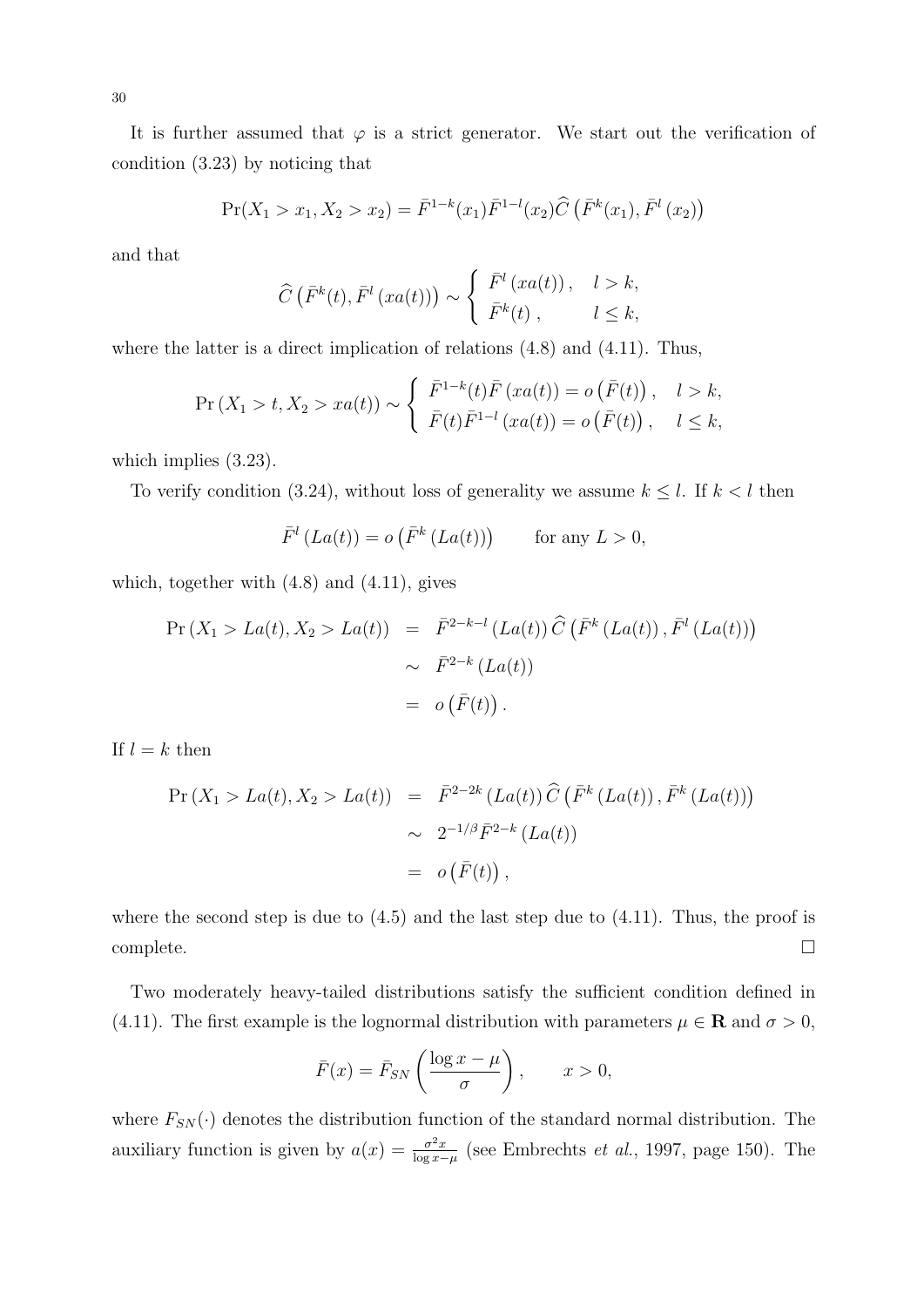second example is a distribution function *F* with a tail

$$
\bar{F}(x) = \begin{cases} e^{-(\log x)^{\gamma}}, & x > 1, \\ 0, & x \le 1, \end{cases}
$$

where  $\gamma > 1$ . Its auxiliary function is given by  $a(x) = \frac{x}{\gamma (\log x)^{\gamma - 1}}$ . For these two examples, the verification of (4.11) is straightforward and therefore is omitted.

We cannot draw a conclusion that all distributions from the intersection  $MDA(\Lambda) \cap S$ satisfy the requirements of Proposition 4.1. Recall that a Weibull distribution has a tail

$$
\bar{F}(x) = e^{-cx^{\tau}}, \qquad x \ge 0, \ c > 0, \ 0 < \tau < 1,
$$

with an auxiliary function  $a(x) = c^{-1}\tau^{-1}x^{1-\tau}$  (see Embrechts *et al.*, 1997, page 150). Hence, it holds for all  $k, l, x > 0$  that

$$
\lim_{t \to \infty} \frac{\bar{F}^k(xa(t))}{\bar{F}^l(t)} = \infty.
$$

#### 5. Simulation study and numerical results

We perform a simulation study on the results derived in Corollary 2.1. A portfolio of two risks is considered and the individual loss random variables, *X*<sup>1</sup> and *X*2, are Pareto distributed with distribution function

$$
F(x; \lambda, \alpha) = 1 - \left(1 + \frac{x}{\lambda}\right)^{-\alpha}, \qquad x \ge 0,
$$

where  $\lambda$  equals 100,000 for  $X_1$  and 150,000 for  $X_2$ , while  $\alpha$  is the same for both  $X_1$ and  $X_2$  and it will be assigned values 2.5 and 3. The portfolio dependence structure is assumed to be given by the Gumbel copula

$$
C(u_1, u_2) = \exp \left\{ - \left( (-\log u_1)^{\beta} + (-\log u_2)^{\beta} \right)^{1/\beta} \right\}, \qquad \beta \ge 1.
$$

This copula belongs to the Archimedean family with a strict generator  $\varphi(u) = (-\log u)^{\beta}$ . Clearly, the Gumbel copula has the asymptotic dependence property for *β* values greater than 1 since relation (4.1) is satisfied. The measure  $\mu$  in relation (2.4) is defined with  $H_F(\cdot)$  calculated in (4.3) and relation (4.2) holds with  $c = c_F = (3/2)^{\alpha}$ . The parameter  $\beta$ is chosen to be 2, 3 and 5. Note that the strength of dependence for the Gumbel copula increases as  $\beta$  increases. The asymptotic constants appearing in Corollary 2.1,  $C_1$  and *C*<sub>2</sub>, are numerically computed by using the formulae  $C_1 + C_2 = \alpha/(\alpha - 1)$  and

$$
C_1 = \frac{\frac{1}{\alpha - 1} + \int_0^1 \mu((x_1, x_2) : x_1 > z, x_1 + x_2 > 1) \, dz}{\mu((x_1, x_2) : x_1 + x_2 > 1)}.
$$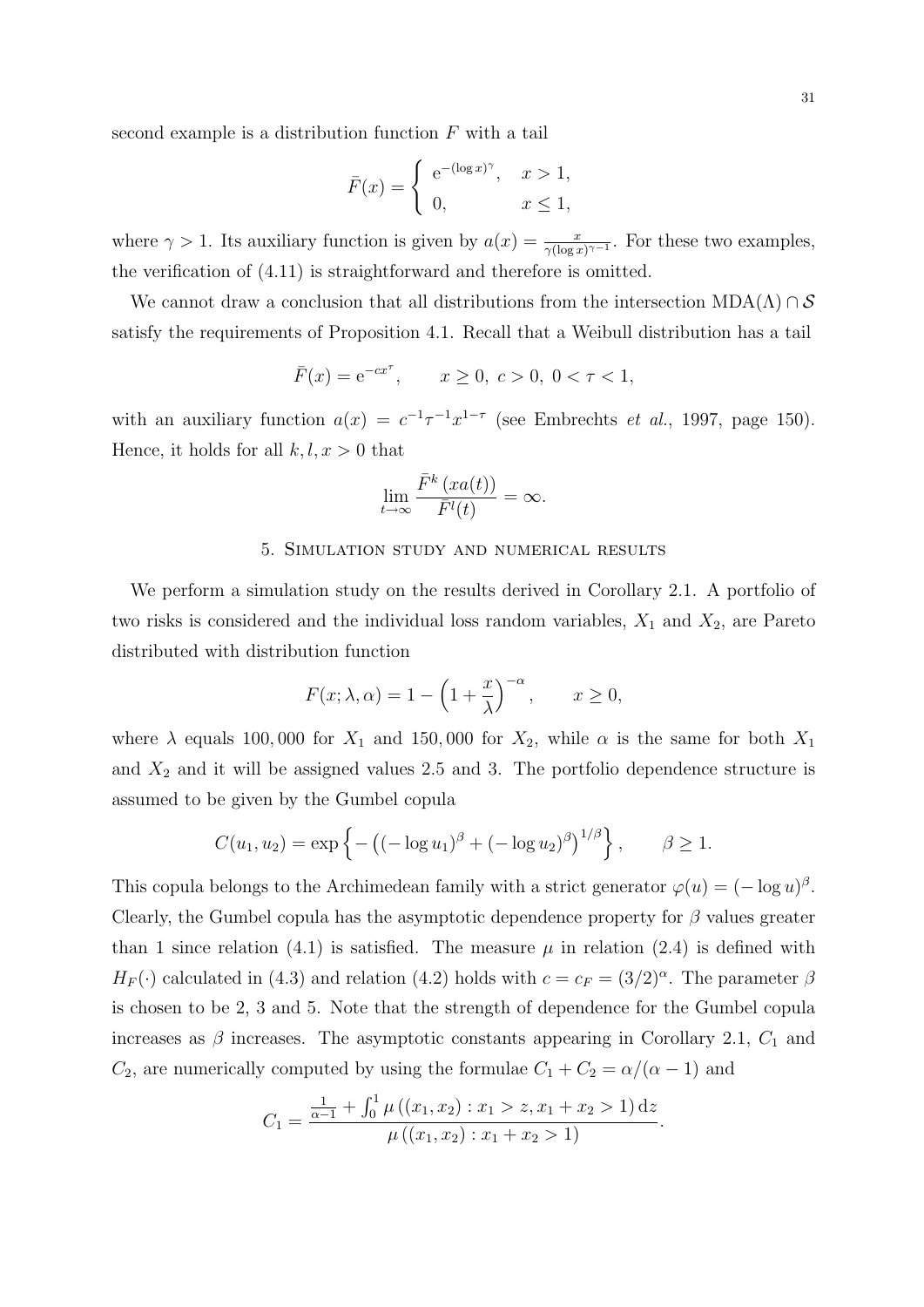|        | Ratio for $X_1$ |           |           | Ratio for $X_2$ |           |           |
|--------|-----------------|-----------|-----------|-----------------|-----------|-----------|
| q      | $\beta=2$       | $\beta=3$ | $\beta=5$ | $\beta = 2$     | $\beta=3$ | $\beta=5$ |
| 0.99   | 1.0705          | 1.0733    | 1.0748    | 1.0730          | 1.0747    | 1.0751    |
|        | (0.0059)        | (0.0045)  | (0.0045)  | (0.0053)        | (0.0049)  | (0.0042)  |
| 0.995  | 1.0500          | 1.0536    | 1.0548    | 1.0522          | 1.0543    | 1.0551    |
|        | (0.0074)        | (0.0067)  | (0.0066)  | (0.0076)        | (0.0067)  | (0.0065)  |
| 0.999  | 1.0231          | 1.0243    | 1.0263    | 1.0261          | 1.0263    | 1.0264    |
|        | (0.0127)        | (0.0130)  | (0.0126)  | (0.0136)        | (0.0130)  | (0.0129)  |
| 0.9995 | 1.0195          | 1.0198    | 1.0194    | 1.0210          | 1.0194    | 1.0194    |
|        | (0.0232)        | (0.0232)  | (0.0193)  | (0.0229)        | (0.0219)  | (0.0191)  |

TABLE 1. Capital allocation ratio estimates with  $\alpha = 2.5$ 

TABLE 2. Capital allocation ratio estimates with  $\alpha = 3$ 

|        | Ratio for $X_1$ |           |             | Ratio for $X_2$ |           |           |
|--------|-----------------|-----------|-------------|-----------------|-----------|-----------|
| q      | $\beta = 2$     | $\beta=3$ | $\beta = 5$ | $\beta = 2$     | $\beta=3$ | $\beta=5$ |
| 0.99   | 1.0826          | 1.0879    | 1.0905      | 1.0881          | 1.0904    | 1.0917    |
|        | (0.0040)        | (0.0038)  | (0.0038)    | (0.0040)        | (0.0038)  | (0.0039)  |
| 0.995  | 1.0618          | 1.0660    | 1.0675      | 1.0650          | 1.0681    | 1.0686    |
|        | (0.0044)        | (0.0043)  | (0.0044)    | (0.0049)        | (0.0047)  | (0.0044)  |
| 0.999  | 1.0320          | 1.0360    | 1.0357      | 1.0357          | 1.0374    | 1.0365    |
|        | (0.0086)        | (0.0108)  | (0.0094)    | (0.0087)        | (0.0102)  | (0.0097)  |
| 0.9995 | 1.0246          | 1.0276    | 1.0274      | 1.0254          | 1.0271    | 1.0280    |
|        | (0.0135)        | (0.0138)  | (0.0130)    | (0.0143)        | (0.0134)  | (0.0134)  |

Each analysis is performed for 100 samples consisting of 5*,* 000*,* 000 simulations from  $(X_1, X_2)$ . The ratios between the capital allocations, estimated from the empirical distribution of the simulated samples of size 5*,* 000*,* 000 and from the approximation provided by Corollary 2.1, are calculated for all 100 samples. The averages and standard deviations are then tabulated for various values of the parameters  $\alpha$  and  $\beta$ , as discussed previously, as well as four different confidence levels:  $q = 99\%$ ,  $99.5\%$ ,  $99.9\%$  and  $99.95\%$ . These results are presented in Tables 1 and 2.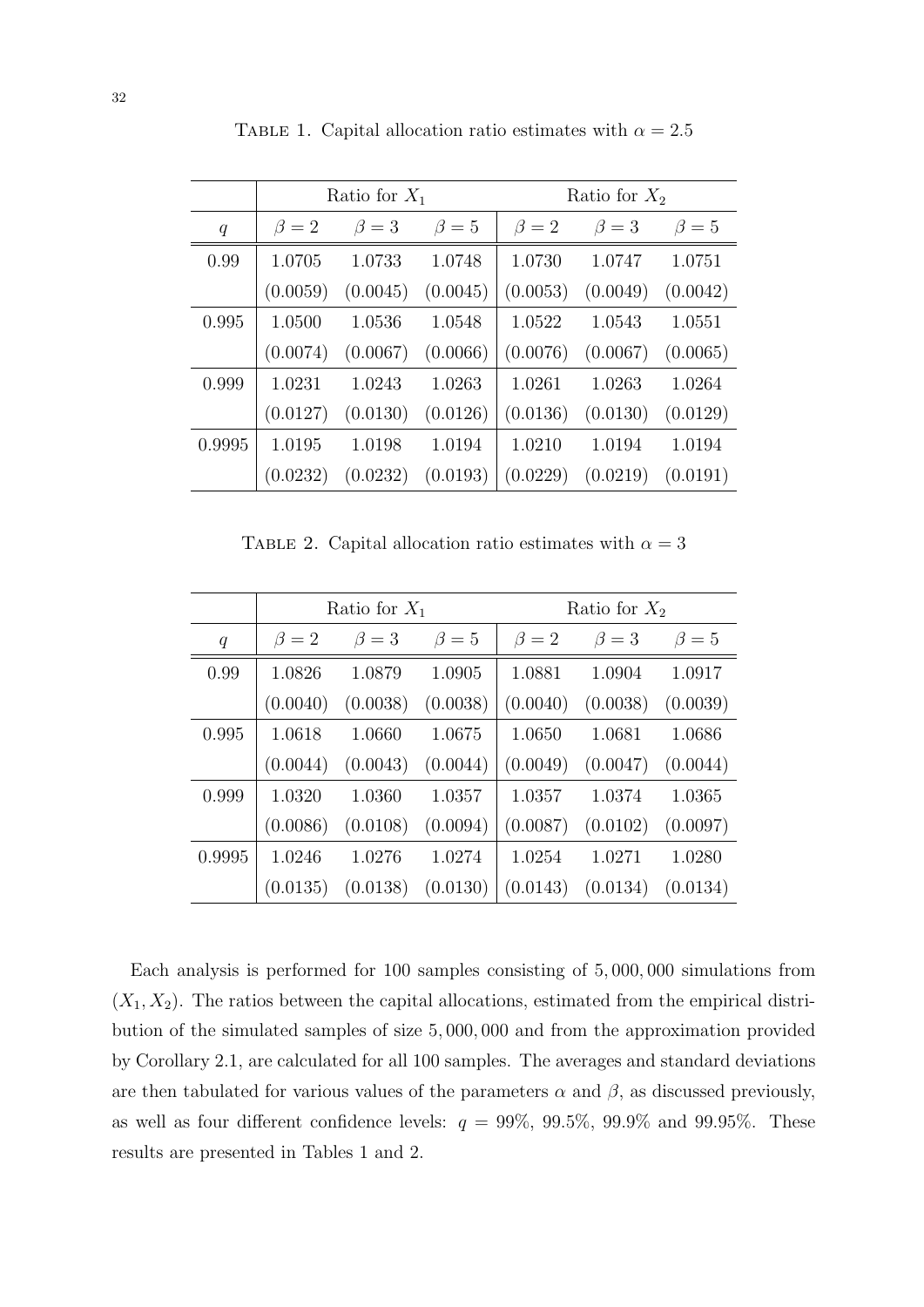The speed of convergence increases, as the strength of dependence relaxes. Heavier tails, i.e., smaller values for  $\alpha$ , entail faster convergence of our ratios to 1. As expected, the variances of the ratios increase for large values of *q*, but they are still at reasonable levels.

In the last part of this section, we use our results to evaluate the capital requirements for a Swiss-based insurance company. According to the Swiss Solvency Test (SST) guidelines, the capital requirement for an insurance company that operates in Switzerland is given by the CTE-based risk capital corresponding to a 99% level of confidence over a oneyear horizon. Unlike the SST, Solvency II, which designs the regulatory requirements for insurance firms that operate in the European Union, sets out qualitative and quantitative requirements for Solvency Capital that ensures an insurance firm to be able to meet its obligations over the next 12 months with a probability of at least 99*.*5%. For both SST and Solvency II, the risk-based economic capital is defined by the excess of the capital given by the chosen risk measure over the best estimate of the liabilities or the expected amount of liabilities under usual circumstances.

Let us assume that a Swiss-based insurance company holds a portfolio of two dependent business lines, as assumed in the beginning of this section. By the Swiss Solvency Test guidelines, the total risk capital requirement is set to  $CTE_{0.99}[X_1 + X_2] - \mathbf{E}[X_1 + X_2]$ , that is

$$
\mathbf{E}[X_1 + X_2 | X_1 + X_2 > \text{VaR}_{0.99}[X_1 + X_2]] - \mathbf{E}[X_1 + X_2],
$$

while the individual capital requirements are given by

$$
\mathbf{E}\left[X_i|X_i > \text{VaR}_{0.99}[X_i]\right] - \mathbf{E}[X_i] = \frac{\alpha}{\alpha - 1} \text{VaR}_{0.99}[X_i], \qquad i = 1, 2. \tag{5.1}
$$

Due to the SST, the insurer should allocate the risk capital for the two business lines as follows:

$$
\mathbf{E}\left[X_i|X_1+X_2>\text{VaR}_{0.99}[X_1+X_2]\right]-\mathbf{E}[X_i], \qquad i=1,2. \tag{5.2}
$$

Table 3 elucidates relations (5.1) numerically. All tables herein consider four different confidence levels, i.e.,  $q = 99\%, 99.5\%, 99.9\%$  and  $99.95\%$ . The 99% level is recommended by the SST, while the remaining calculations may help in understanding the effect of more conservative regulatory requirements.

Further, Tables 4 and 5 elucidate relations (5.2), which are to this end calculated for each business line for various confidence levels *q* and values of the parameter *β*. In this respect, it is well known that risk aggregation should reduce the overall risk of a multi-line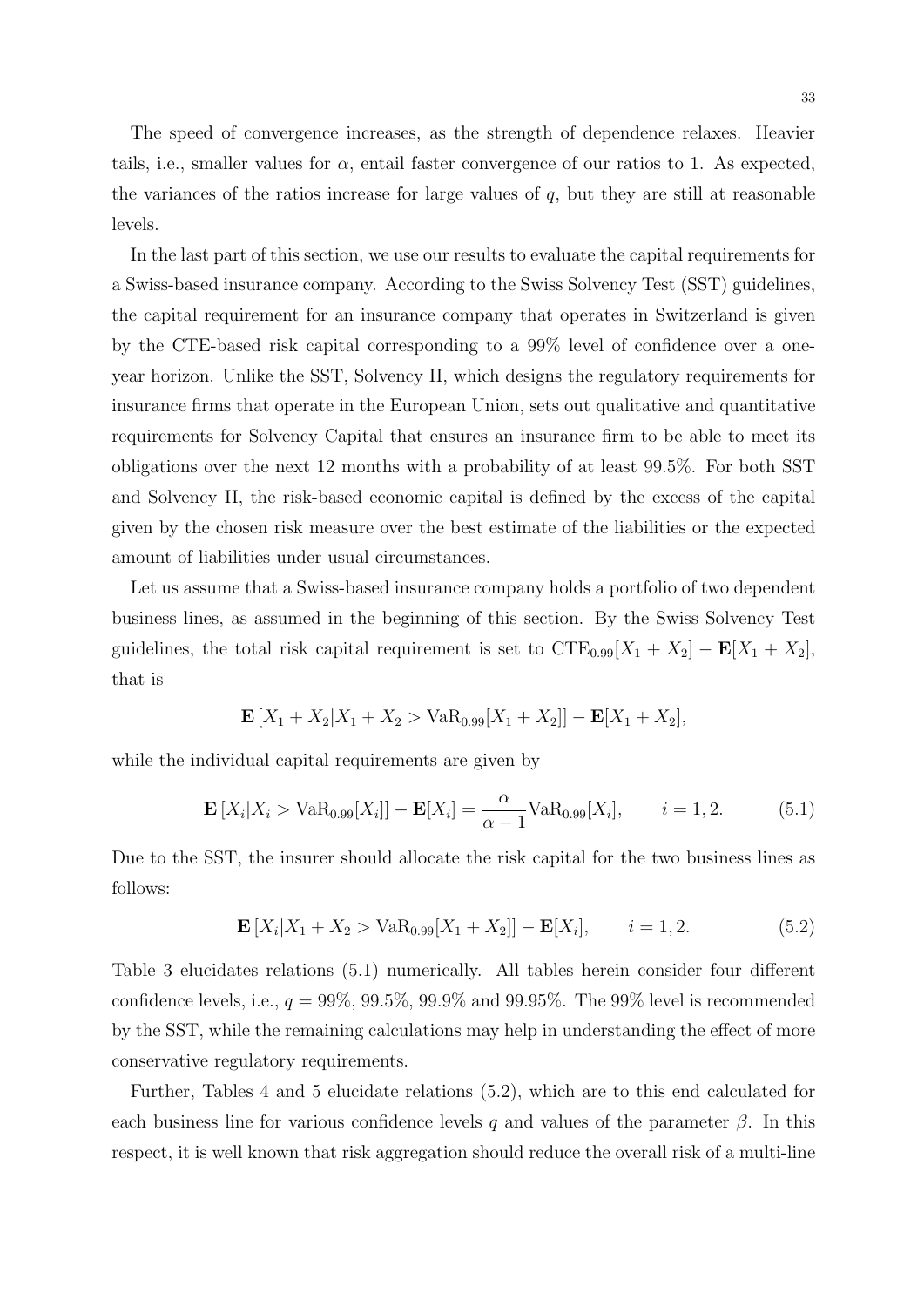| Confidence | Required Capital             | Required Capital         | Required Capital         | Required Capital         |
|------------|------------------------------|--------------------------|--------------------------|--------------------------|
| Level      | for $X_1$ ( $\alpha = 2.5$ ) | for $X_2 (\alpha = 2.5)$ | for $X_1$ $(\alpha = 3)$ | for $X_2$ $(\alpha = 3)$ |
| $99\%$     | 884,929                      | 1,327,393                | 546,238                  | 819,357                  |
| 99.5%      | 1,220,922                    | 1,831,383                | 727,205                  | 1,090,808                |
| 99.9%      | 2,474,822                    | 3,712,233                | 1,350,000                | 2,025,000                |
| 99.95%     | 3,318,799                    | 4,978,198                | 1,739,882                | 2,609,822                |

TABLE 3. Individual capital requirements with varying  $\alpha$  and  $q$ 

TABLE 4. Individual capital requirements with  $\alpha = 2.5$ 

| Confidence | Required Capital | Required Capital | Diversification | $\beta$        |
|------------|------------------|------------------|-----------------|----------------|
| Level      | for $X_1$        | for $X_2$        | Effect          |                |
| 99%        | 769,290          | 1,195,565        | 88.81\%         | $\overline{2}$ |
| 99.5%      | 1,086,689        | 1,687,470        | 90.89%          | $\overline{2}$ |
| 99.9%      | 2,271,198        | 3,523,221        | 93.65%          | $\overline{2}$ |
| 99.95%     | 3,068,469        | 4,758,830        | 94.34\%         | $\overline{2}$ |
| 99%        | 799,973          | 1,215,167        | 91.09%          | 3              |
| 99.5%      | 1,129,022        | 1,714,514        | 93.16\%         | 3              |
| 99.9%      | 2,357,006        | 3,578,039        | 95.93%          | 3              |
| 99.95%     | 3,183,540        | 4,832,343        | 96.61\%         | 3              |
| 99%        | 812,321          | 1,223,545        | 92.02%          | 5              |
| 99.5%      | 1,146,058        | 1,726,073        | 94.10%          | 5              |
| 99.9%      | 2,391,539        | 3,601,470        | 96.86\%         | 5              |
| 99.95%     | 3,229,849        | 4,863,765        | 97.55%          | 5              |

business and thus results in the *diversification effect*. The phenomenon is conveniently quantified by the ratio

$$
\frac{\text{CTE}_{0.99}[X_1 + X_2] - \text{E}[X_1 + X_2]}{\text{CTE}_{0.99}[X_1] + \text{CTE}_{0.99}[X_2] - \text{E}[X_1 + X_2]},
$$

and it is included in both tables.

It can be seen that there is a significant drop in risk capital requirements as  $\alpha$  increases, which is due to the reduction in the degree of heavy-tailedness. In addition, the change in capital requirements is more pronounced as the confidence level becomes less severe.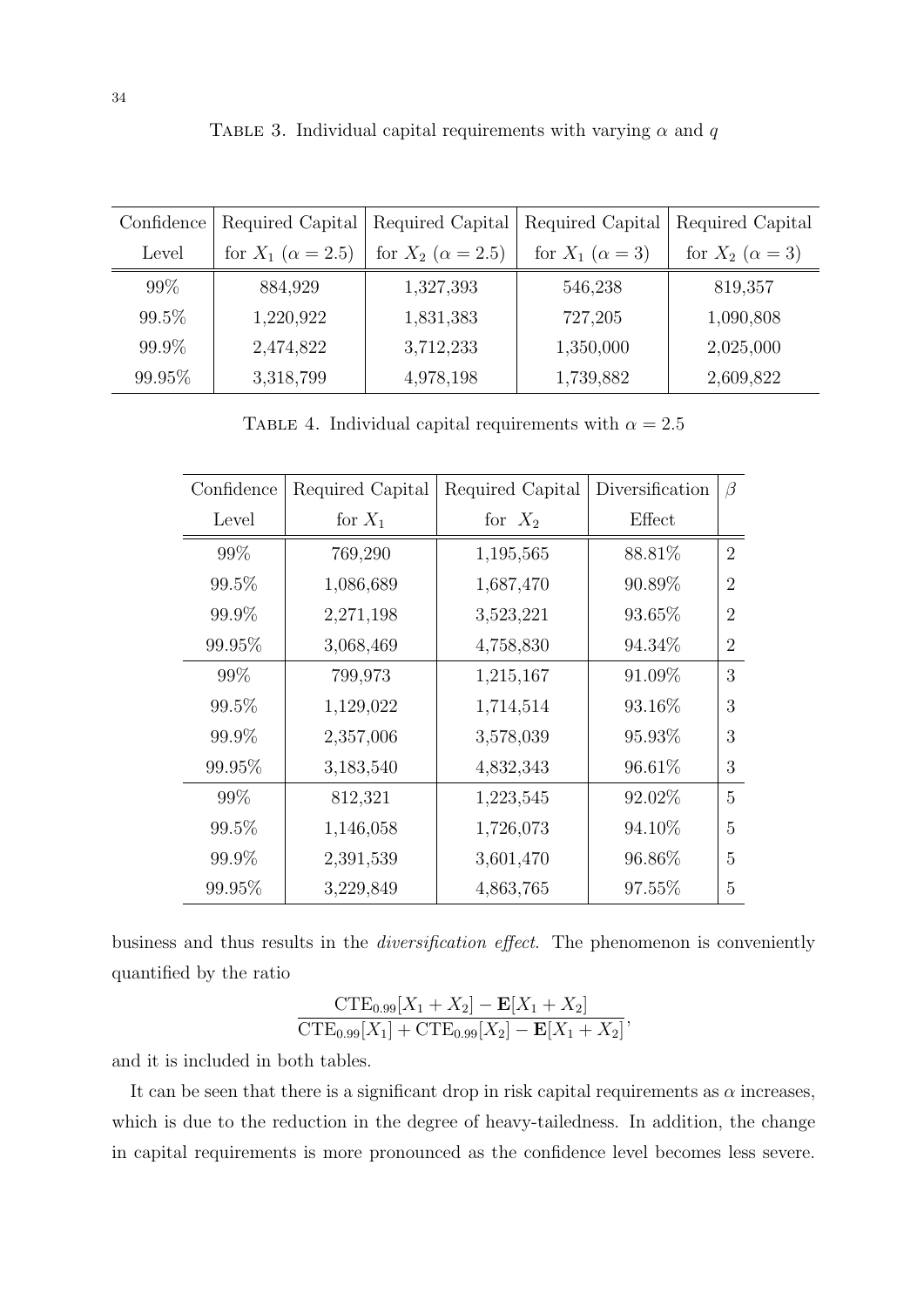| Confidence | Required Capital | Required Capital | Diversification | $\beta$        |
|------------|------------------|------------------|-----------------|----------------|
| Level      | for $X_1$        | for $X_2$        | Effect          |                |
| 99%        | 467,939          | 725,971          | 87.43%          | $\overline{2}$ |
| 99.5%      | 639,531          | 991,330          | 89.71\%         | $\overline{2}$ |
| 99.9%      | 1,230,061        | 1,904,559        | 92.88%          | $\overline{2}$ |
| 99.95%     | 1,599,744        | 2,476,258        | 93.71%          | $\overline{2}$ |
| 99\%       | 485,866          | 737,220          | 89.56%          | 3              |
| 99.5%      | 663,397          | 1,006,305        | 91.84\%         | 3              |
| 99.9%      | 1,274,365        | 1,932,359        | 95.01\%         | 3              |
| 99.95%     | 1,656,843        | 2,512,087        | 95.84\%         | 3              |
| 99%        | 493,058          | 741,936          | 90.44\%         | 5              |
| 99.5%      | 672,971          | 1,012,584        | 92.71%          | 5              |
| 99.9%      | 1,292,139        | 1,944,015        | 95.89%          | 5              |
| 99.95%     | 1,679,751        | 2,527,109        | 96.72%          | 5              |

TABLE 5. Individual capital requirements with  $\alpha = 3$ 

The first business line always requires less risk capital than the second business line as expected. Also, an increase in the strength of dependence reduces the diversification effect, which makes intuitive sense since higher  $\beta$  values imply that the risks are more positively dependent, i.e., closer to be comonotonic. We refer the reader to Dhaene *et al.* (2009), who investigated the influence of the dependence between losses on the diversification benefit that arises from merging these losses.

#### 6. Conclusions

In this paper we considered the problem of allocating the aggregate risk of a multi-line insurance business consisting of dependent risks to the various sources. We fixed the risk measure to be Conditional Tail Expectation and we employed the machinery of the Extreme Value Theory, in general, and vague convergence, in particular. The allocation phenomenon is of immense importance in view of the increasing risk awareness, as well as because of the indisputable utility of the, e.g., profitability studies and quality control in insurance context (see, e.g., Valdez and Chernih, 2003). The proposed approach to tackle the problem is adequately motivated by the high confidence levels being required by regulations.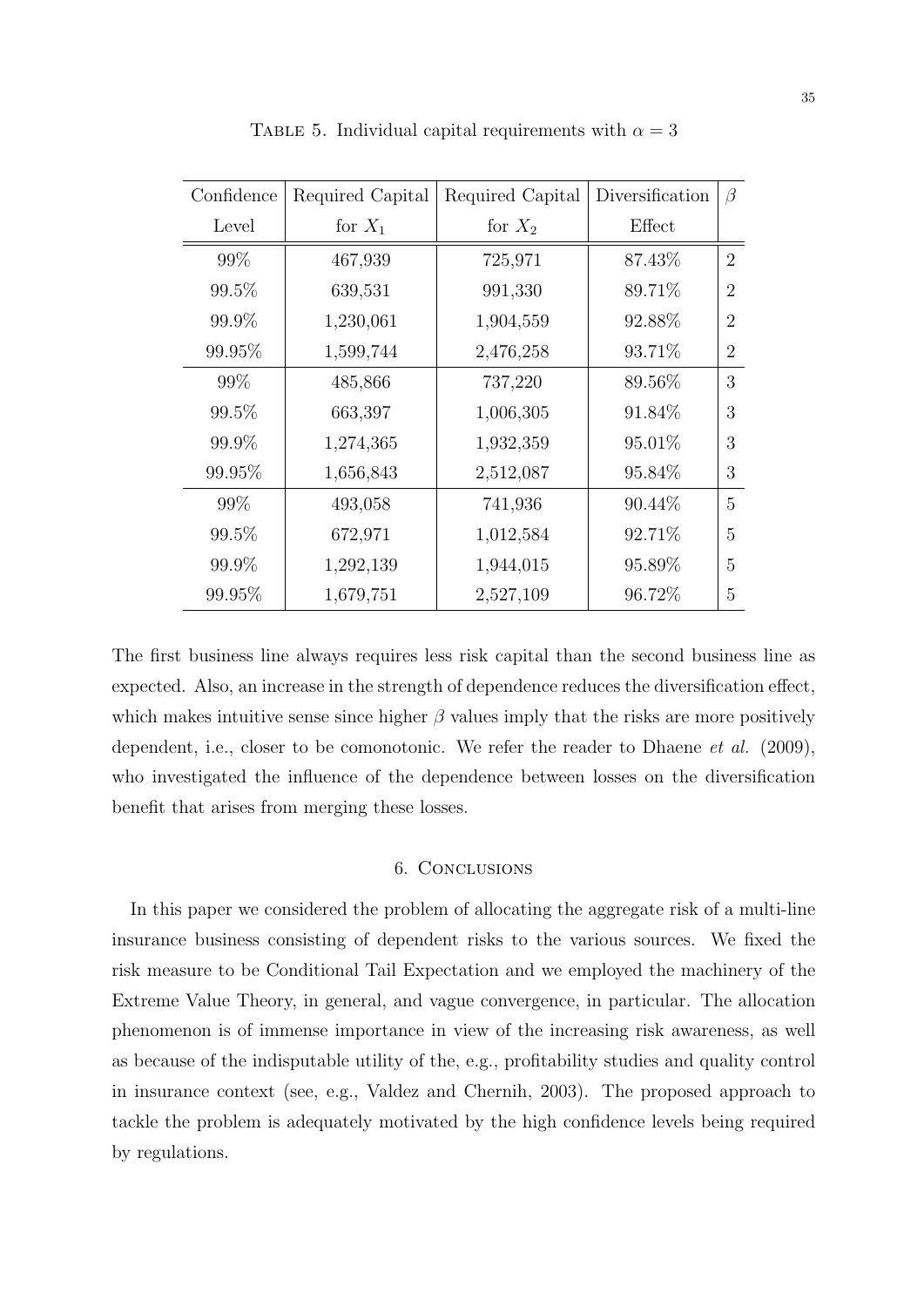Our main results, under both asymptotic dependence and asymptotic independence, reduce the problem to calculating the Value-at-Risk of the aggregate risk of the multiline business of interest. More specifically, for risks having similar extreme behaviors, we showed the following:

- i) Extremely heavy-tailed risks that are asymptotically dependent in the upper tail require allocations asymptotically proportional to the VaR-based aggregate capital, where proportions are sensitive to the strength of the upper tail dependence and the weight of each individual risk.
- ii) Moderately heavy-tailed or light-tailed risks that are asymptotically dependent in the upper tail require asymptotically equal capital allocations;
- iii) Asymptotic independence in the upper tail requires capital allocations that are asymptotically proportional to the weight of each individual risk in the portfolio.

**Acknowledgments.** The authors would like to thank the anonymous referee for his/her careful reading and useful comments. Asimit thanks Christian Genest for providing the Ph.D. thesis of Khoudraji (1995). Furman acknowledges support of the Natural Sciences and Engineering Research Council of Canada. Tang acknowledges support of the 2011 Individual Grant of the Society of Actuaries.

#### **REFERENCES**

Albrecher, H., Asmussen, S. and Kortschak, D. and 2006. "Tail asymptotics for the sum of two heavy-tailed dependent risks," *Extremes* 9(2), 107 – 130.

Alink, S., Löwe, M. and Wüthrich, M.V. 2005. "Analysis of the expected shortfall of aggregate dependent risks," *ASTIN Bulletin*, 35(1), 25 – 43.

Asimit, A. V. and Badescu, A. L. 2010. "Extremes on the discounted aggregate claims in a time dependent risk model," *Scandinavian Actuarial Journal*, 2, 93—104.

Asimit, A.V. and Jones, B.L. 2008. "Asymptotic tail probabilities for large claims reinsurance of a portfolio of dependent risks," *ASTIN Bulletin*, 38(1), 147 – 159.

Asmussen, S. and Rojas-Nandayapa, L. 2008. "Asymptotics of sums of lognormal random variables with Gaussian copula ," *Statistics and Probability Letters*, 78(16), 2709 – 2714.

Balkema, A.A. and de Haan, L. 1974. "Residual life time at great age," *The Annals of Probability*, 2(5), 792 – 804.

Bühlmann, H. 1980. "An economic premium principle," *ASTIN Bulletin*, 11(1), 52 – 60.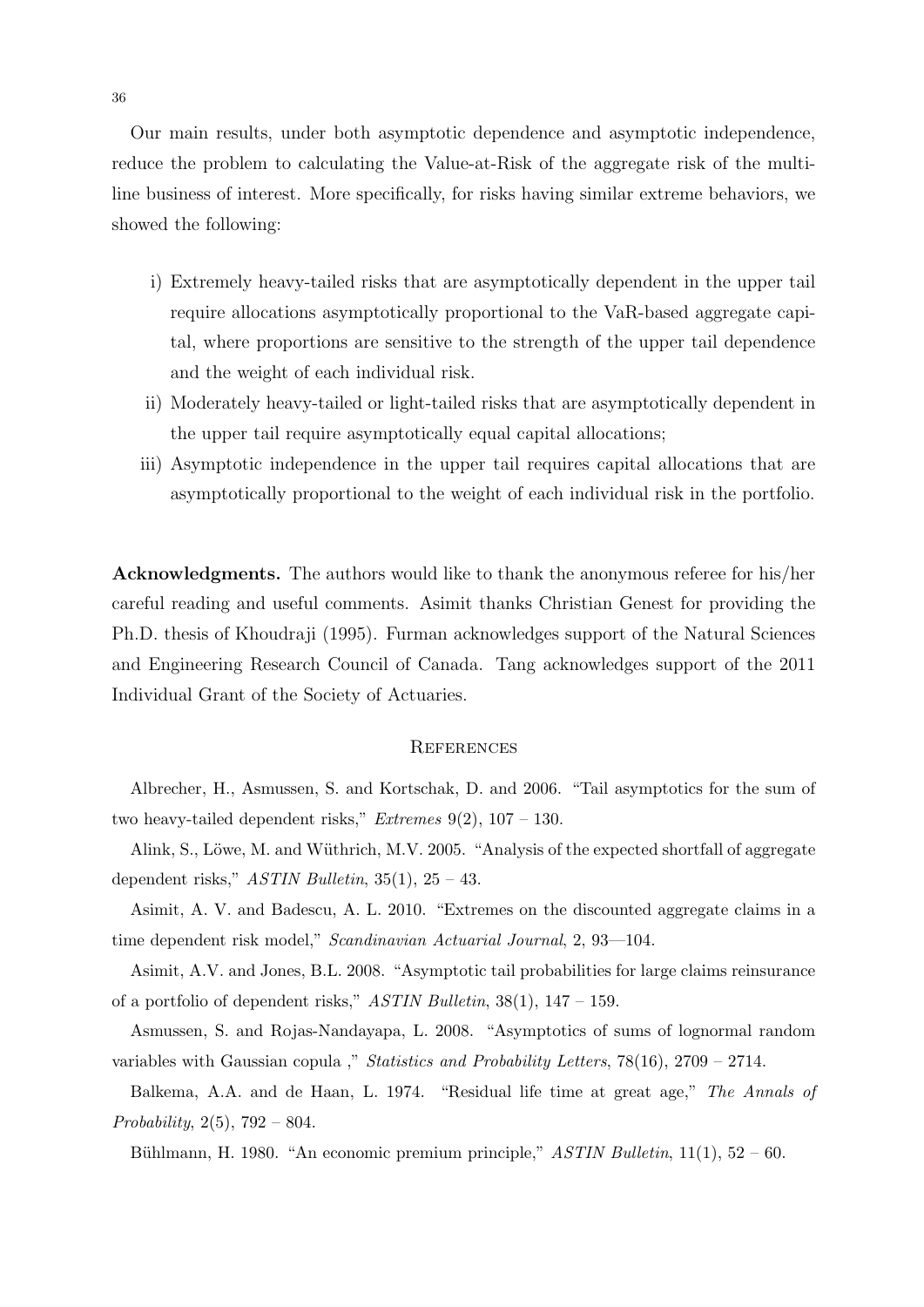Cai, J. and Li., H. 2005. "Conditional tail expectations for multivariate phase-type distributions," *Journal of Applied Probability*, 42(3), 810 – 825.

Cai, J. and Tang, Q. 2004. "On max-sum equivalence and convolution closure of heavy-tailed distributions and their applications," *Journal of Applied Probability*, 41(1), 117 – 130.

Charpentier, A. and Segers, J. 2009. "Tails of multivariate Archimedean copulas," *Journal of Multivariate Analysis*, 100(7), 1521 – 1537.

Chiragiev, A. and Landsman, Z. 2007. "Multivariate Pareto portfolios: TCE-based capital allocation and divided differences," *Scandinavian Actuarial Journal*, 2007(4), 261 – 280.

Davis, R.A. and Resnick, S.I. 1996. "Limit theory for bilinear processes with heavy-tailed noise," *The Annals of Applied Probability*, 6(4), 1191 – 1210.

Dhaene, J., Denuit, M. and Vanduffel, S. 2009. "Correlation order, merging and diversification," *Insurance: Mathematics and Economics*, 45(3), 325 – 332.

Dhaene, J., Henrard, L., Landsman, Z., Vandendorpe, A. and Vanduffel, S. 2008. "Some results on the CTE-based capital allocation rule," *Insurance: Mathematics and Economics*,  $42(2), 855 - 863.$ 

Dhaene, J., Tsanakas, A., Valdez, E. and Vanduffel, E. 2011. "Optimal capital allocation principles, " *Journal of Risk and Insurance, 78.*

Dhaene, J., Vanduffel, S., Goovaerts, M.J., Kaas, R., Tang, Q. and Vyncke, D. 2006. "Risk measures and comonotonicity: a review," *Stochastic Models*, 22, 573 – 606.

Embrechts, P., Klüppelberg, C. and Mikosch, T. 1997. *Modeling Extremal Events for Insurance and Finance.* Springer-Verlag, Berlin.

Fisher, R.A. and Tippett, L.H.C. 1928. "Limiting forms of the frequency distribution of the largest or smallest member of a sample," *Mathematical Proceedings of the Cambridge Philosophical Society*, 24(2), 180 – 190.

Furman, E. and Landsman, Z. 2005. "Risk capital decomposition for a multivariate dependent gamma portfolio," *Insurance: Mathematics and Economics*, 37(3), 635 – 649.

Furman, E. and Landsman, Z. 2006. "Tail variance premium with applications for elliptical portfolio of risks," *ASTIN Bulletin*, 36(2), 433 – 462.

Furman, E. and Landsman, Z. 2008. "Economic capital allocations for non-negative portfolios of dependent risks," *ASTIN Bulletin*, 38(2), 601 – 619.

Furman, E. and Zitikis, R. 2008a. "Weighted premium calculation principles," *Insurance: Mathematics and Economics*, 42(1), 459 – 465.

Furman, E. and Zitikis, R. 2008b. "Weighted risk capital allocations," *Insurance: Mathematics and Economics*, 43(2), 263 – 269.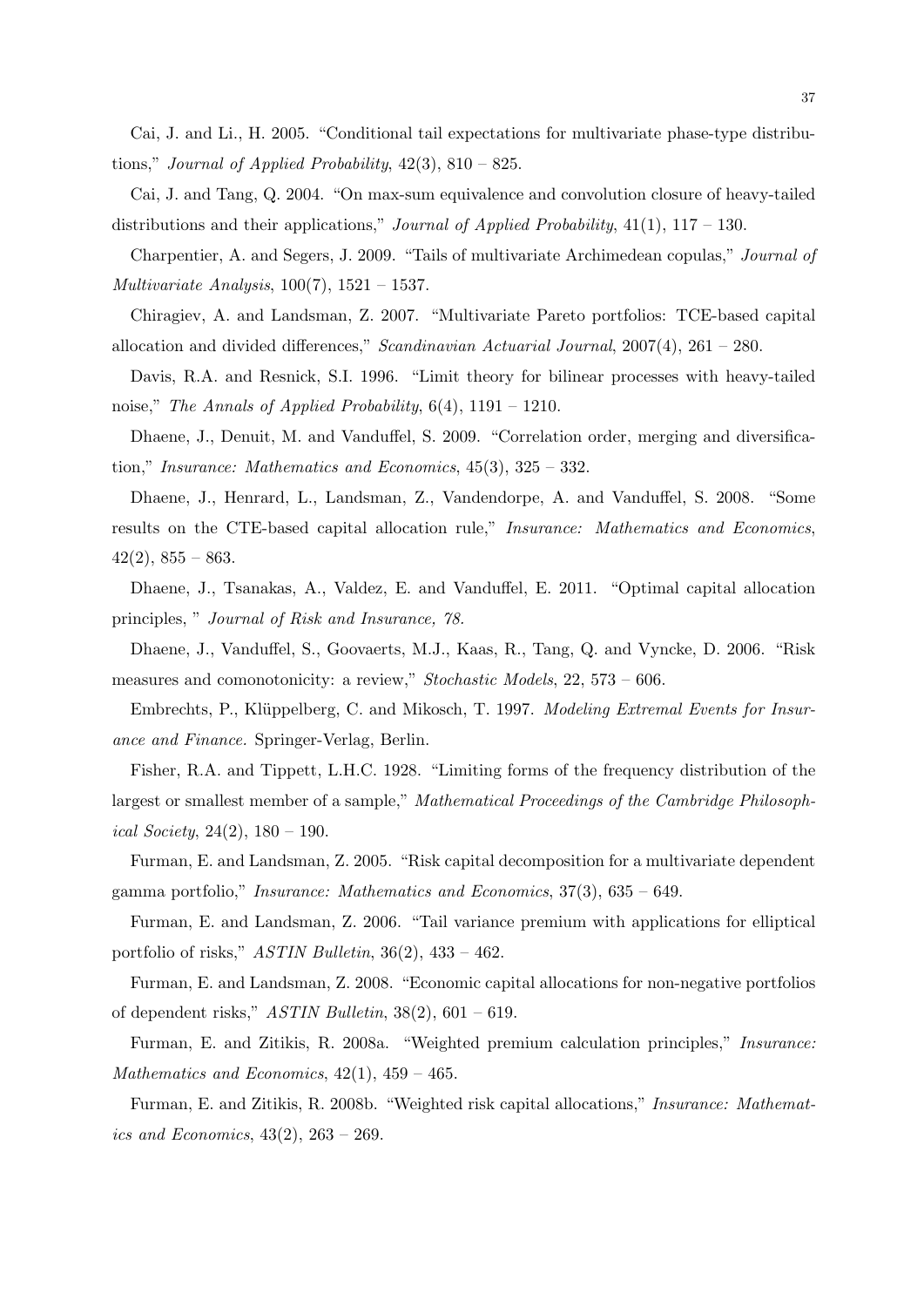Geluk, J. and Tang, Q. 2009. "Asymptotic tail probabilities of sums of dependent subexponential random variables," *Journal of Theoretical Probability*, 22(4), 871 – 882.

Genest, C., Ghoudi, K. and Rivest, L.P. 1998. "Discussions of understanding relationships using copulas," *North American Actuarial Journal*, 2(3), 143 – 149.

Gnedenko, B.V. 1943. "Sur la distribution limité du terme maximum d'une série aléatoaire," *Annals of Mathematics*, 44, 423 – 453.

Goldie, C.M. and Resnick, S. 1988. "Distributions that are both subexponential and in the domain of attraction of an extreme-value distribution," *Advances in Applied Probability* 20(4), 706 – 718.

Hashorva, E., Pakes, A.G. and Tang, Q. 2010. "Asymptotics of random contractions," *Insurance: Mathematics and Economics*, 47(3), 405 – 414.

Joe, H. and Li, L. 2011. "Tail risk of multivariate regular variation," *Methodology and Computing in Applied Probability*, to appear.

Juri, A. and Wüthrich, M. V., 2003. "Tail dependence from a distributional point of view," *Extremes*, 6(3), 213-246.

Kallenberg, O. 1983. *Random Measures*, 3rd edition Akademie-Verlag, Berlin.

Khoudraji, A. 1995. "Contributions à l'étude des copules et à la modélasion des valeurs extrêmes bivariées," *Ph.D. thesis*, Université Laval, Québec, Canada.

Klüppelberg, C. and Resnick, S.I. 2008. "The pareto copula, aggregation of risks, and the emperor's socks," *Journal of Applied Probability*, 45(1), 67 – 84.

Ko, B. and Tang, Q. 2008. "Sums of dependent nonnegative random variables with subexponential tails," *Journal of Applied Probability*, 45(1), 85–94.

Kortschak, D. and Albrecher, H. 2009. "Asymptotic results for the sum of dependent nonidentically distributed random variables," *Methodology and Computing in Applied Probability*  $11(3)$ ,  $279-306$ .

Landsman, Z. and Valdez, E. 2003. "Tail conditional expectation for elliptical distributions," *North American Actuarial Journal*, 7(4), 55 – 71.

Li, J., Tang, Q. and Wu, R. 2010. "Subexponential tails of discounted aggregate claims in a time- dependent renewal risk model," *Advances in Applied Probability* 42(4), 1126 – 1146.

McNeil, A.J., Frey, R. and Embrechts, P. 2005. *Quantitative Risk Management*. Princeton University Press, Princeton, NJ.

Mitra, A. and Resnick, S.I. 2009. "Aggregation of rapidly varying risks and asymptotic independence," *Advances in Applied Probability*, 41(3), 797 – 828.

Nelsen, R. B. 1999. *An Introduction to Copulas.* Springer-Verlag, New York.